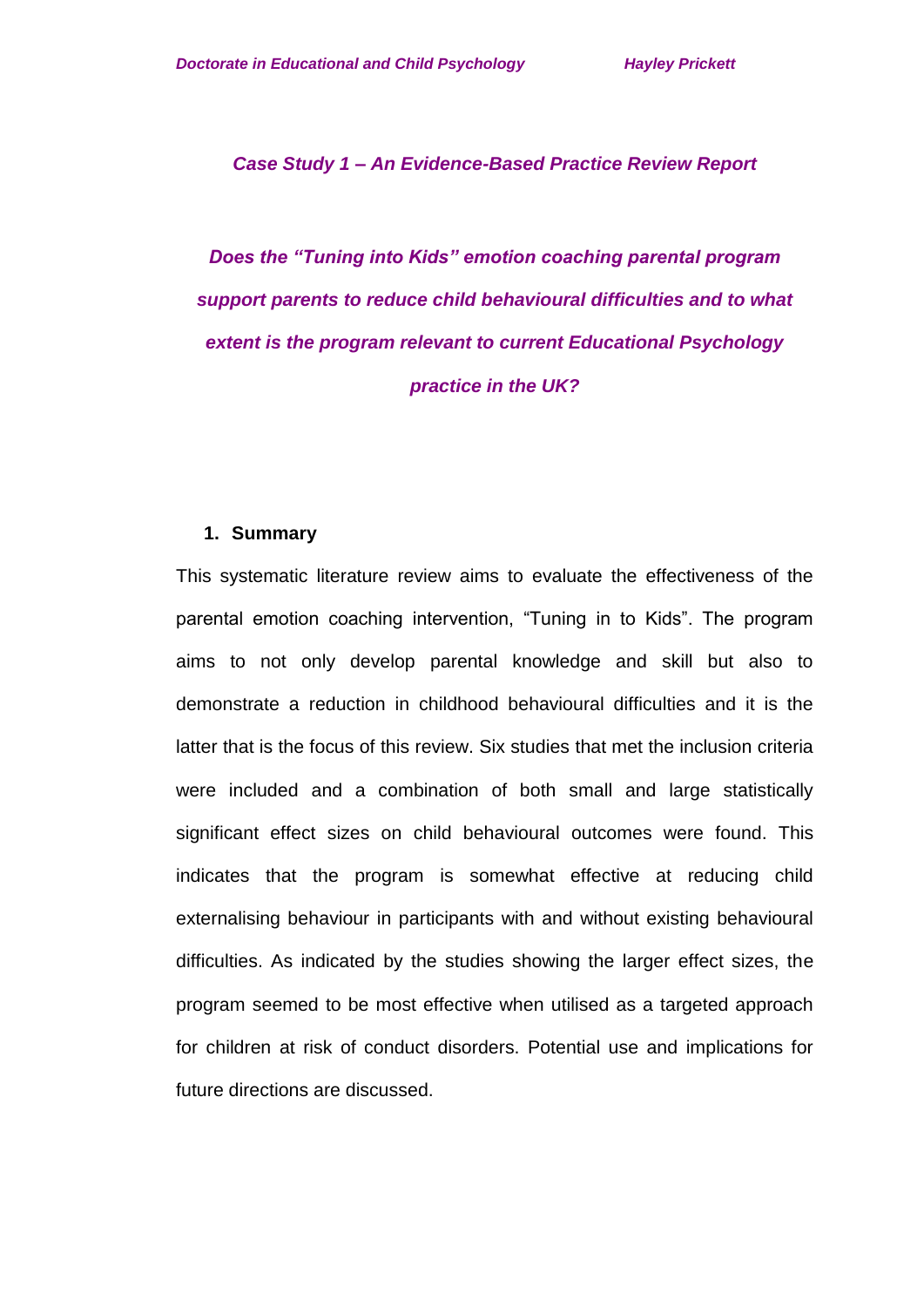#### **2. Introduction**

#### **2.1. Emotional competence and the role of parents**

Denham, Bassett, and Wyatt (2007) posit that 'emotional competence' (the ability to express, understand and appropriately regulate emotions) develops through early childhood and into adolescence through a combination of individual factors and interactions with others (Denham et al., 2007; Eisenberg, Cumberland, & Spinrad, 1998). Through the lens of both Social Learning Theory (Bandura, 1977) and Vygotskian ideas (Vygotsky, 1978), the development of emotional competence is supported through parental socialisation of emotion. In summary, this relates to the way in which parents and significant others model emotional understanding and regulation of their own emotional experiences, react to a child's emotions and the way in which they teach a child about emotions and how to manage these (Denham et al., 2007). Research findings suggest that parents who respond more supportively to negative child emotions are likely to have more accepting beliefs about children's negative emotion (Wong, McElwain & Halberstadt, 2009) and that emotional supportiveness in parents has a direct contribution to emotional regulation in toddlers (Bocknek, Brophy-Herb, & Banerjee, 2009). Parenting styles and emotional expressiveness therefore impact upon family emotional climate and child emotional development (Morris, Silk, Steinberg, Myers, & Robinson 2007).

### **2.2. Emotion competence and a meta-emotion philosophy**

Gottman, Katz, and Hooven (1996) describe the notion that parents have established thoughts, feelings and beliefs about theirs and their children's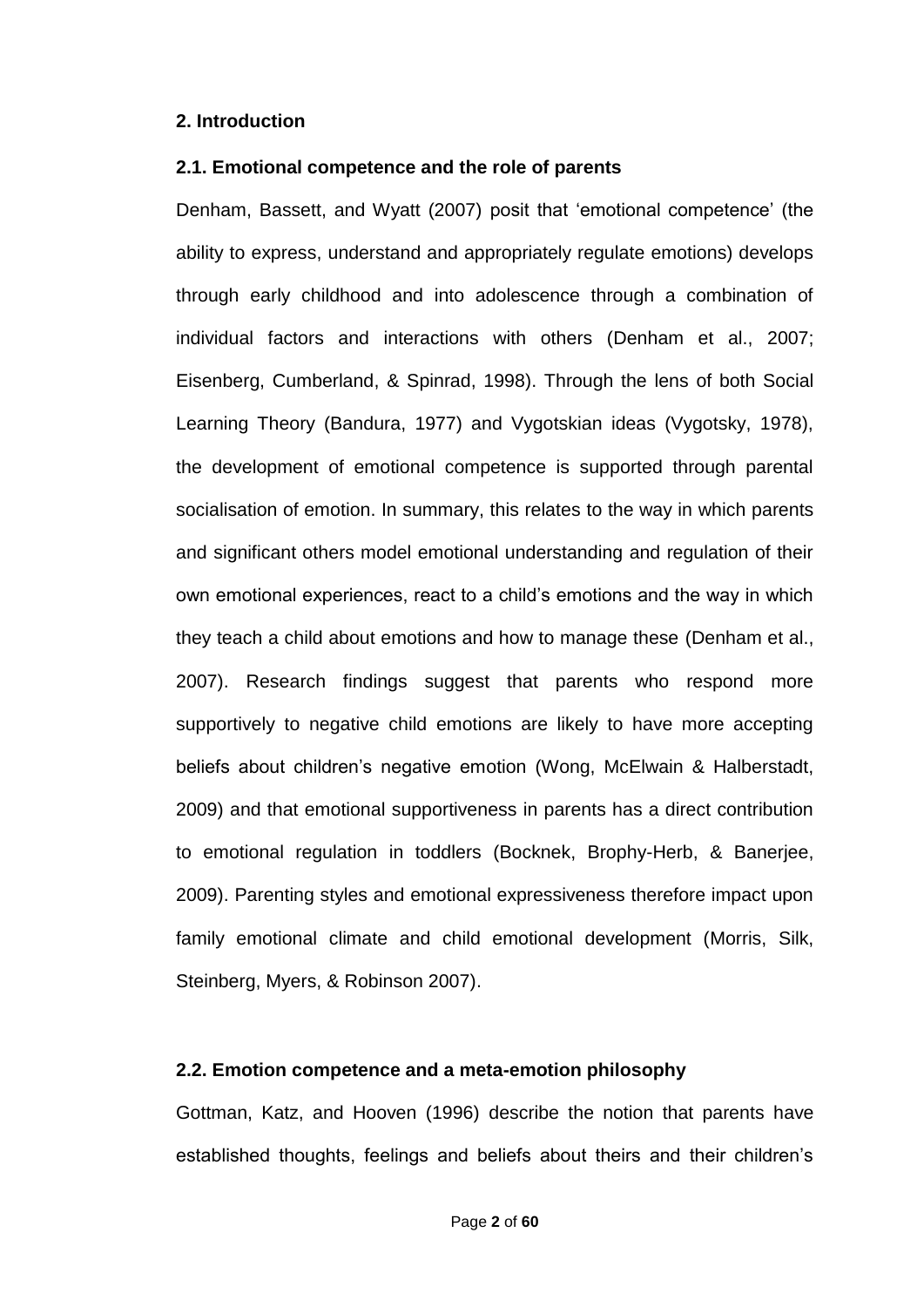emotions termed 'parental meta-emotion philosophy' (PMEP). It is argued that PMEP is influential in child emotion socialisation in that it shapes parental responses to emotions in children and consequently the emotional messages they receive (Katz, Maliken, & Stettler, 2012). Of these, Gottman and colleagues (1996) describe a favourable PMEP termed 'emotioncoaching' (see Table 1).

Table 1.

*The five elements of an emotion coaching PMEP.*

|   | Noticing the emotions, especially emotions of lower intensity such<br>as frustration.   |
|---|-----------------------------------------------------------------------------------------|
|   | Viewing emotions as an opportunity for intimacy and teaching.                           |
| 3 | Showing an understanding and acceptance of a child's emotions,<br>positive or negative. |
| 4 | Supporting a child to name and label the emotions that they<br>experience.              |
| 5 | Assisting in problem solving and where necessary reinforcing<br>boundaries.             |

They discriminated this from other less helpful approaches including a dismissive approach (plays down, ridicules or uses distraction), a disapproving approach (harsh, judgmental and critical) or a laissez faire approach (permissive, does not set boundaries, offers little guidance).

Research suggests that PMEP explains the variance in a child's socioemotional adjustment that cannot be simply accounted for by parental warmth or harshness (Sheeber, Shortt, Low & Katz, 2010). Research also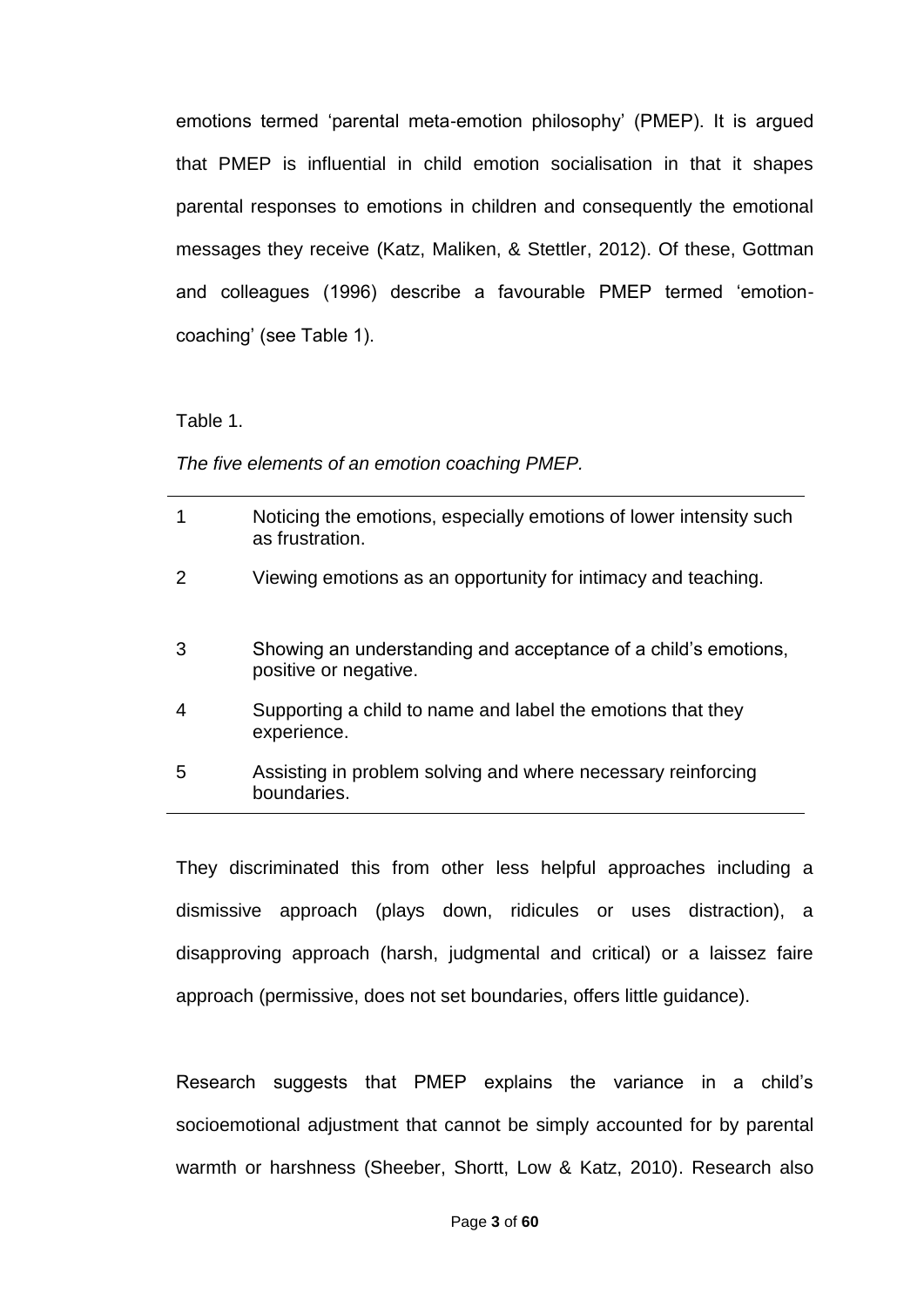supports an association between PMEP and attachment theory (Bowlby 1973), for example children whose mothers tended to adopt an emotion coaching MEP were more likely to experience secure attachments whereas a dismissing MEP was related to lower levels of attachment security (Chen, Lin & Li, 2012). Children with secure attachment styles are frequently reported to demonstrate more effective coping skills and are found to be more socially competent (Contreras, Kerns, Weimer, Gentzler & Tomich, 2000). PMEP may therefore act as a means of supporting strong attachments and the development of both emotional and social competence.

#### **2.3. Emotion coaching and externalising behaviour problems**

Given likely variations in both individual and parenting factors, not all children appropriately acquire the emotional competence required to successfully manage emotional and social situations. However this leaves these children at considerable risk of a whole host of negative outcomes including current and future problematic behaviour and psychopathology (Denham et al., 2007), especially when there has been less focus on the socialisation of negative emotions (Johnson, Hawes, Eisenberg, Kohlhoff & Dudeney, 2017). Correlational evidence supports the association between a supportive, emotion coaching (as opposed to dismissing) approach, better child emotional regulation and subsequently reduced disruptive and challenging behaviours in their children (Duncombe, Havighurst, Holland & Frankling, 2012; Dunsmore, Booker & Ollendick, 2013; Loop & Roskam, 2016). It therefore seems pertinent that efforts are made to support successful emotional competence through teaching parents emotion coaching skills.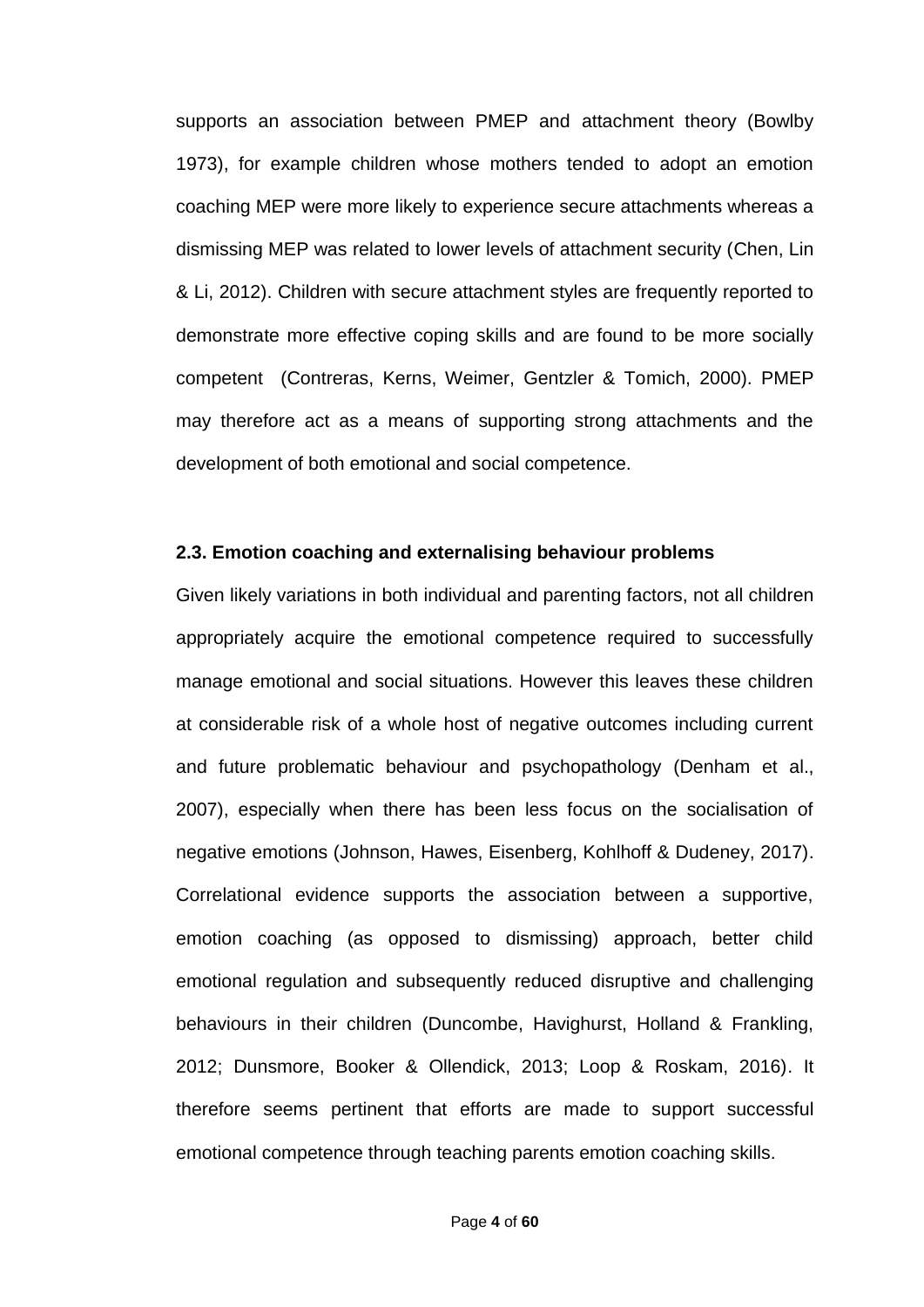#### **2.4. A parent emotion coaching intervention: Tuning in to Kids**

#### *Program rationale and aims*

"Emotion Coaching" (EC), as outlined by Gottman and DeClaire (1997), is a strategy that supports a positive relationship between children and key adults aiming to enable children to develop emotional competence and reduce inappropriate or destructive behaviour (Gus, Rose & Gilbert, 2015; Shortt, Stoolmiller, Smith-Shine, Eddy, & Sheeber, 2010). The "Tuning in to Kids" (TIK) parental emotion coaching program was developed by Havighurst, Wilson, Harley, and Prior (2009) with these aims in mind. Originally for parents with preschool age children, it has since been applied across the age range from 18 months (Tuning in to Toddlers or TOTS) to early adolescence (Tuning in to Teens or TINT) and a slightly longer father's specific version (Dads TIK). For simplicity, the review will refer to the intervention as "TIK" throughout unless there is a reason to refer to one of the variants specifically.

#### *Program content*

TIK is a manualised program that involves six two-hour weekly sessions facilitated by a trained TIK facilitator. The program teaches parents the five steps of emotion coaching (Gottman & DeClaire, 1997) in a gradual and incremental process across the first five sessions with the last of the sessions acting to consolidate the five steps and providing an opportunity for parents to consider how they will apply the learning and skills in the future. Table 2 illustrates the main goals of each session with a brief description of session content (Havighurst, Kehoe, Harley, & Wilson, 2015, page 44).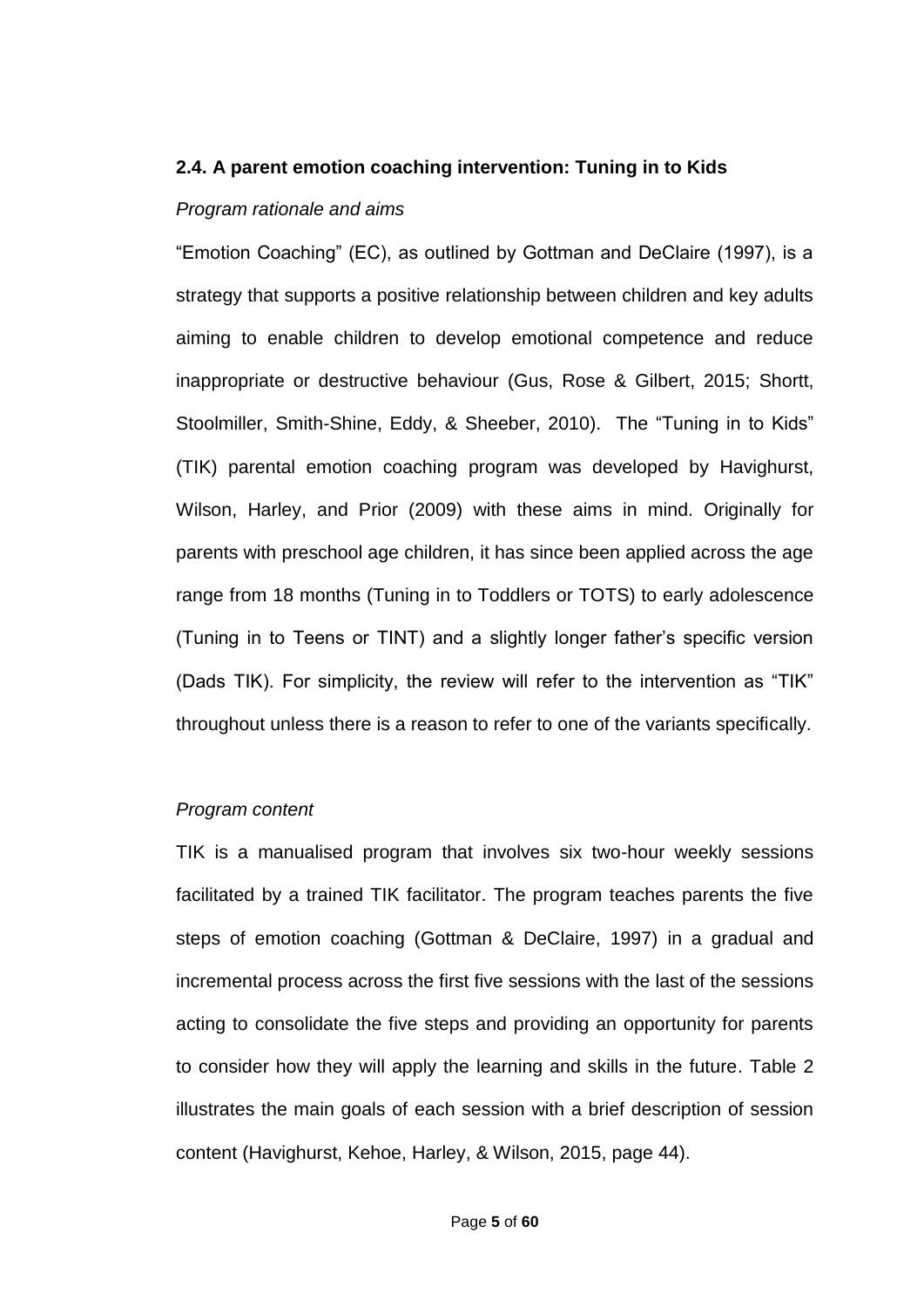# Table 2.

|  |  | Tuning in to Kids goals and program content |  |
|--|--|---------------------------------------------|--|
|  |  |                                             |  |

| Session | Goals                                                                                                    | Content                                                      |
|---------|----------------------------------------------------------------------------------------------------------|--------------------------------------------------------------|
| 1       | To engage parents; to validate<br>and normalise parents'                                                 | Normalising parents' parenting<br>experience                 |
|         | experiences; to introduce the<br>concept and skills of emotion<br>coaching                               | What is emotional intelligence<br>and why is it important?   |
|         |                                                                                                          | 5 steps of emotion coaching                                  |
|         |                                                                                                          | Noticing emotions at a lower<br>intensity                    |
| 2       | To increase parents' emotion<br>awareness and recognition;                                               | Emotion awareness and<br>recognition.                        |
|         | examine beliefs about<br>emotions; explore emotion                                                       | <b>Emotion Tuning</b>                                        |
|         | dismissing versus emotion                                                                                | Meta-emotion philosophy                                      |
|         | coaching                                                                                                 | Parenting styles (Dismissing<br>and Coaching)                |
|         |                                                                                                          | Labelling emotions                                           |
| 3       | To build empathy; develop                                                                                | Mindfulness meditation                                       |
|         | emotion vocabulary; build and<br>refine emotion coaching                                                 | The emotion detective to<br>develop empathy                  |
|         |                                                                                                          | Role-play practices of emotion<br>coaching                   |
| 4       | To explore effects of criticism;                                                                         | Mindfulness meditation                                       |
|         | consolidate and extend<br>emotion coaching; explore                                                      | Self-care                                                    |
|         | emotion coaching with<br>sadness/worry; increase                                                         | Responding to fears and<br>worries                           |
|         | parent emotional self-care                                                                               | Problem solving                                              |
| 5       | To increase understanding of<br>anger; build skills in managing                                          | Understanding and responding<br>to anger in parent and child |
|         | parent's and child's anger;<br>understand the need for<br>boundaries and negotiation<br>around behaviour | Managing sibling conflict                                    |
| 6       | To consolidate the emotion                                                                               | Role plays                                                   |
|         | coaching skills; increase<br>support and self-care                                                       | Review principles of emotion<br>coaching                     |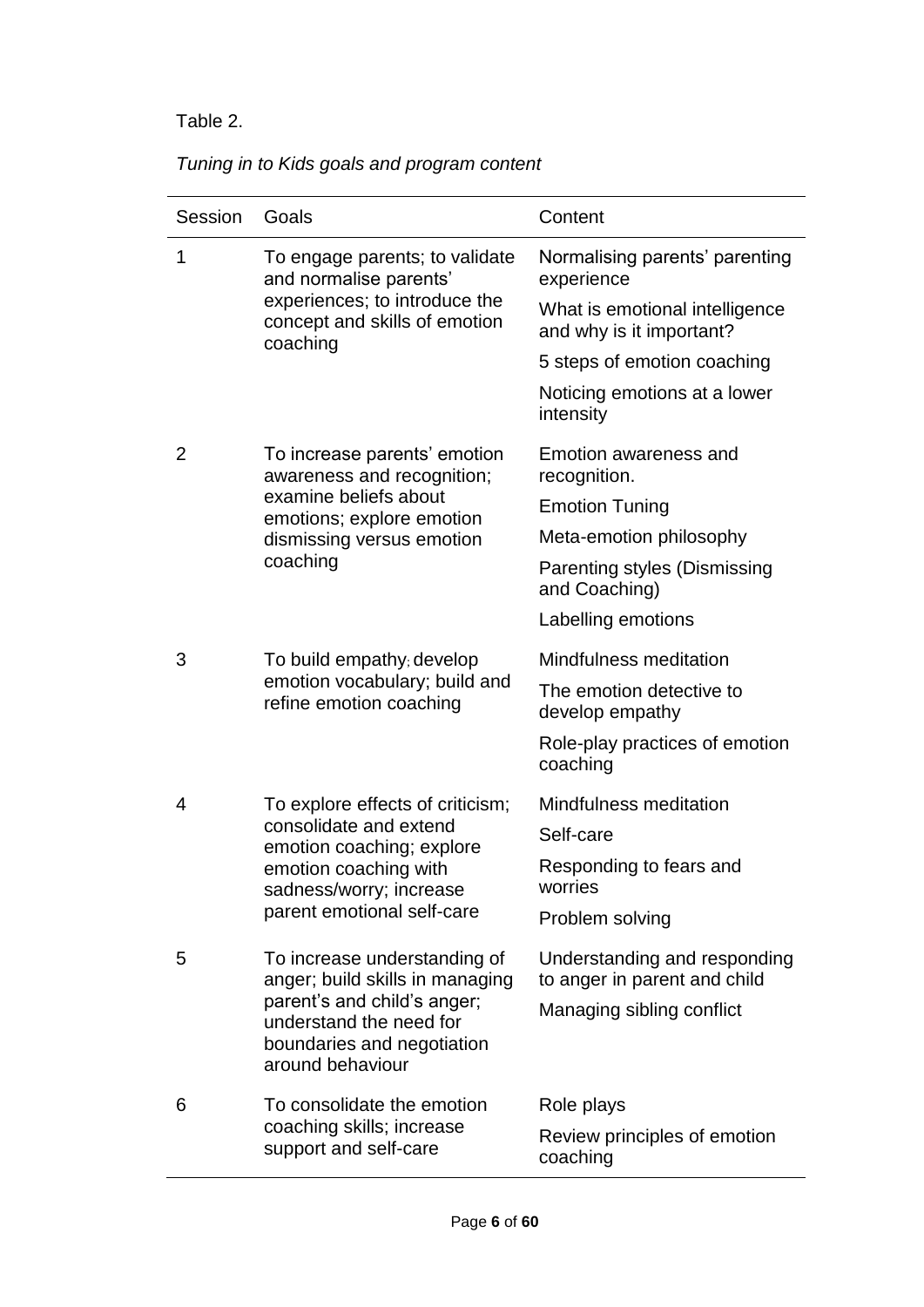### **2.5. Rationale and relevance**

Children and young people with lower levels of emotional competence are considered more at risk for, amongst other things, disengagement from school and poorer levels of academic attainment (Gutman & Vorhaus, 2012). Prevention and early intervention work in supporting these at risk children is an area of work that is recommended by and increasingly adopted in practice by Educational Psychologists (Farrell et al., 2006 and Noble & Mcgrath, 2012). McGuiggan (2017) reported that EPs expressed a desire to work in a more eco-systemic way with families. They cited being community based and having the appropriate knowledge and skill base with which to support children and families (McGuiggan, 2017). Stringer, Powell, and Burton (2006) supported this citing numerous ways in which EPs can engage in community psychology activities. The TIK program therefore has the potential to add to the repertoire of the systemically minded Educational Psychology Service for supporting parents in being able to prevent or reduce behavioural difficulties in their children.

#### **2.6. Review question**

Does the "Tuning into Kids" emotion coaching parental program support parents to reduce child behavioural difficulties and to what extent is the program relevant to current EP practice in the UK?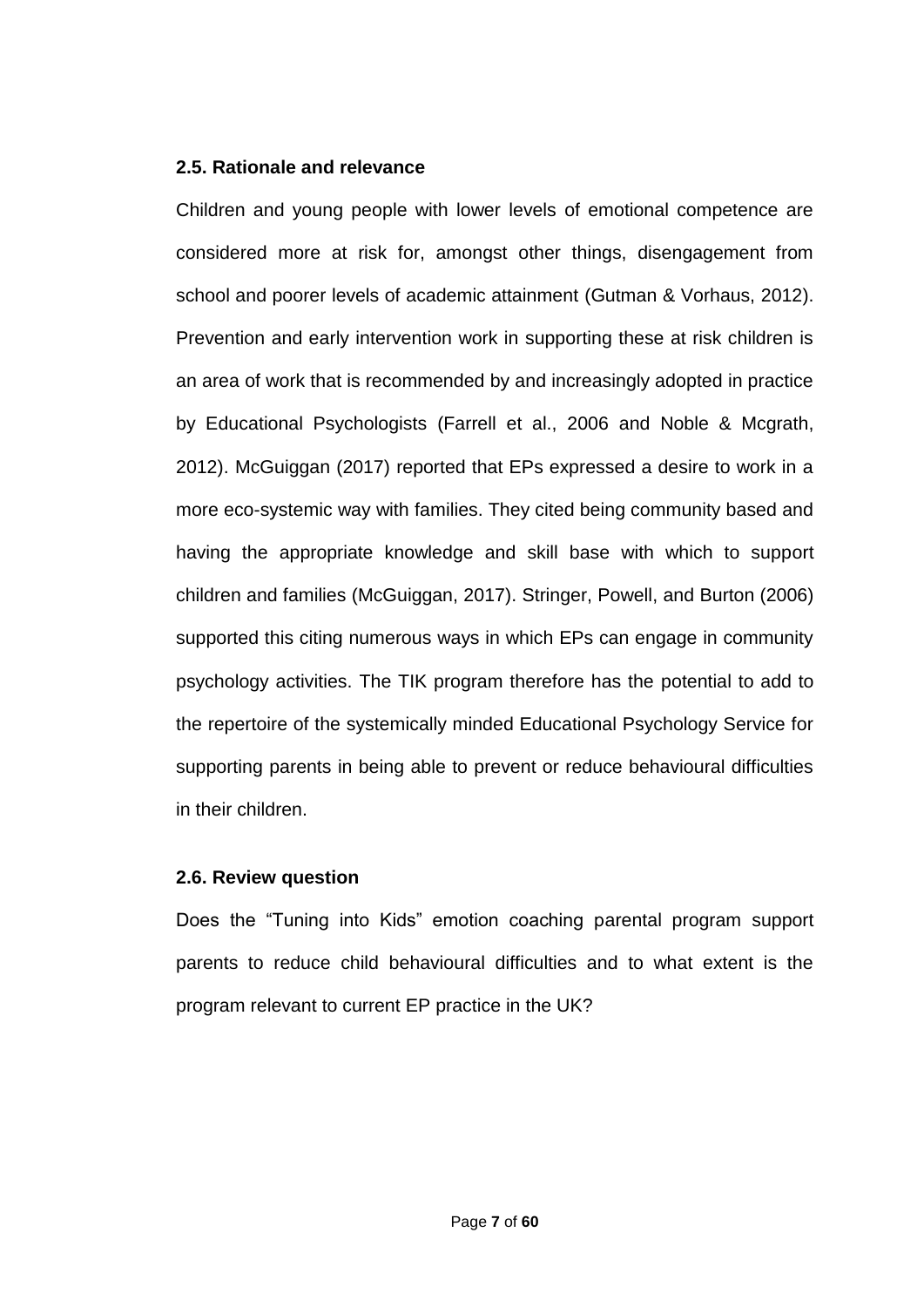## **3. Critical Review of the Evidence Base**

### **3.1. Literature search**

Initial searches were carried out in December 2018 using electronic databases; Web of Science, ERIC, Child Development and Adolescent Studies (CDAS), PsychINFO and other scoping searches. A multi-field search within 'all fields' was conducted in each of these databases using search terms relevant to the research question, see Tables 3a and 3b below. The key word 'tuning' was omitted from the latter three databases as this narrowed the search results significantly. By removing this word some important articles were found and included for review.

### Table 3a

*Search terms used within the Web of Science database*

|     | Search terms                                                                                                          | Field      |
|-----|-----------------------------------------------------------------------------------------------------------------------|------------|
|     | Tuning                                                                                                                | ALL        |
|     | AND child* or kid* or preschooler* or toddler* or tot* or teen*<br>or adolescen <sup>*</sup> or youth or young person | ALL.       |
| AND | intervention or training or program <sup>*</sup> or approach or<br>parenting                                          | ALL.       |
|     | AND emotion* and coaching or socialisation or socialization<br>or focus* or competence                                | <b>ALL</b> |
| AND | behavio <sup>*</sup> or conduct or externalizing or difficult <sup>*</sup> or<br>problems                             | ALL        |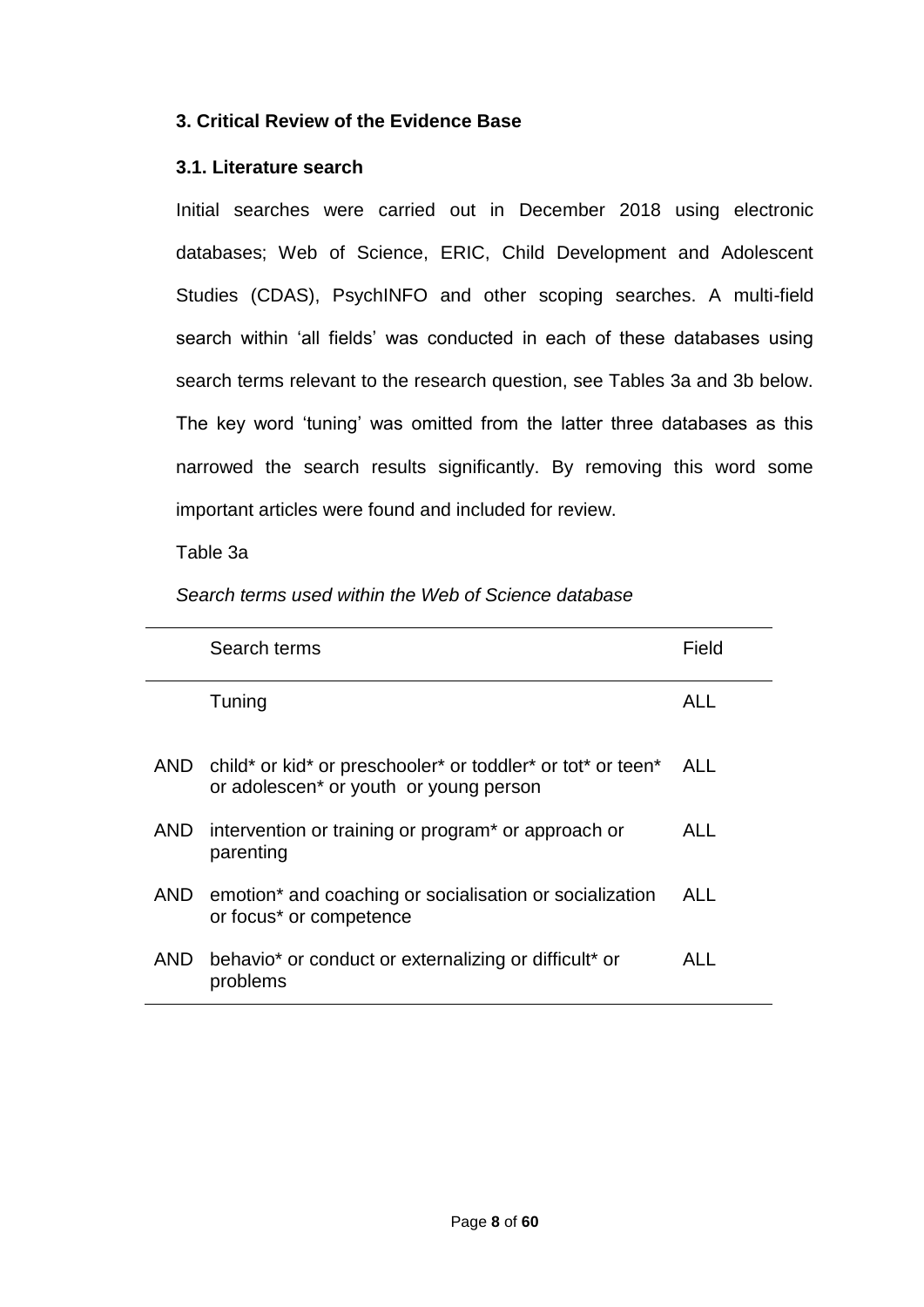#### Table 3b

*Search terms used for ERIC, Child Development and Adolescent Studies* 

### *(CDAS) and PsychINFO databases*

|      | Search terms                                                                                          | Field      |
|------|-------------------------------------------------------------------------------------------------------|------------|
|      | emotion <sup>*</sup>                                                                                  |            |
| AND. | coaching or focused or socialization                                                                  | ALL.       |
| AND  | intervention or training or program or group or<br>approach                                           | ALL.       |
| AND  | parenting or parental                                                                                 | <b>ALL</b> |
| AND  | behavio* or conduct or externalizing or difficult* or<br>problems                                     | ALL        |
| AND. | child* or kid* or preschooler* or toddler* or tot* or<br>teen* or adolescen* or youth or young person | ALL        |
|      | $*$ = wildcard search term                                                                            |            |

Whilst conducting the scoping searches, an unpublished systematic literature review paper of the TIK program was found dated December 2014 (Osei, 2015). Of the six articles reviewed by Osei, one was included within the current review as it was conducted within the last five years. By focusing solely on research within this time frame, this review provides an updated and original analysis of the effectiveness of the TIK program.

### **3.2. Inclusion and exclusion criteria**

Studies retrieved were included in the review if they met the criteria as detailed within Table 4. Figure 1 illustrates that a total of 568 articles were found through electronic database searches and other scoping searches. Of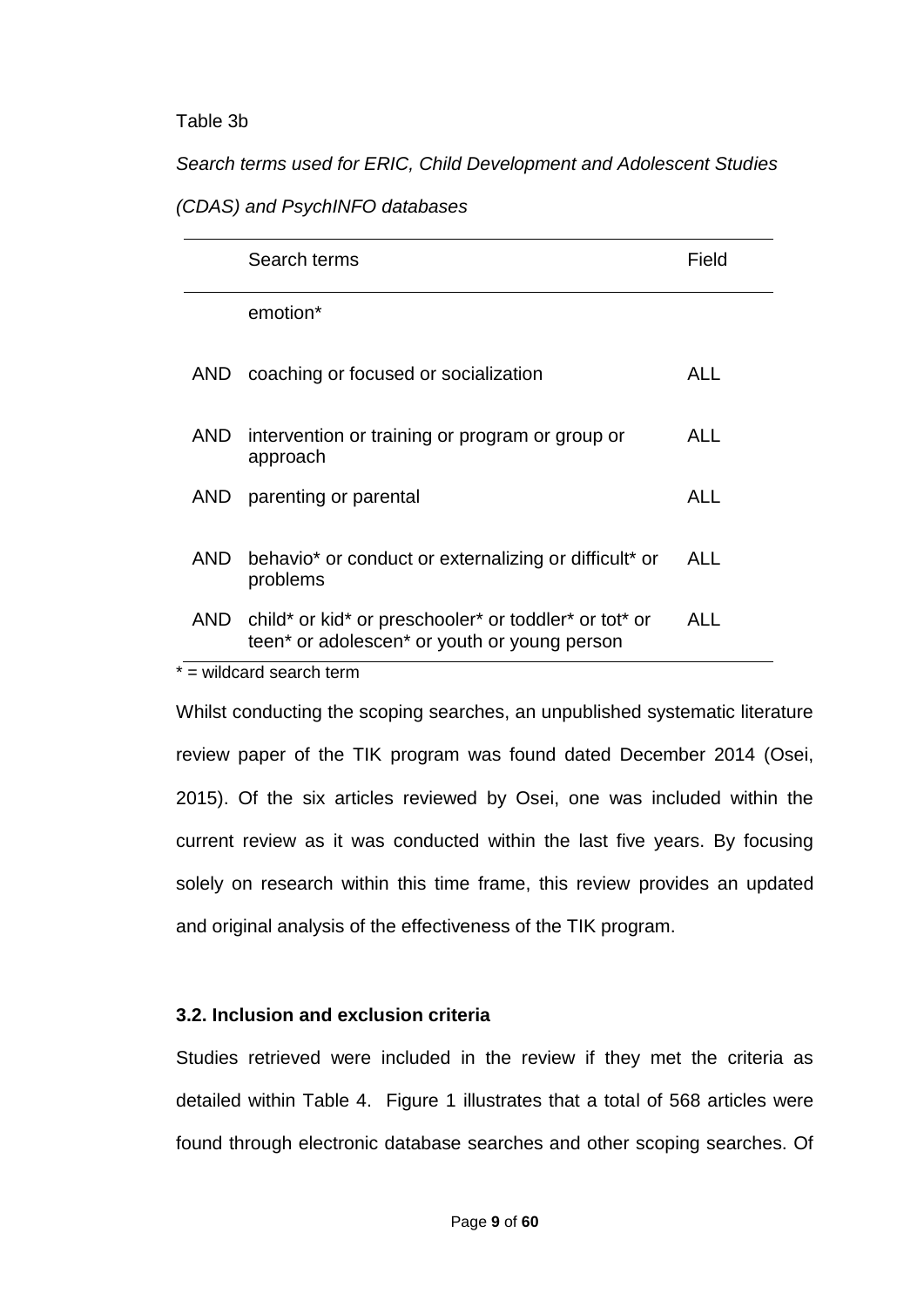these, 46 were removed as duplicates with the remaining 522 being screened by title. Screening by title highlighted a large number of articles of no or very little relevance to the research question (446) after which 76 were screened at the abstract level. Abstract screening revealed 57 papers that did not meet the inclusion criteria and as a result, 19 articles were screened at the full text level. Of these thirteen were excluded from the review using the criteria in Table 4 (see Appendix 1) and six studies were included (see Appendix 2).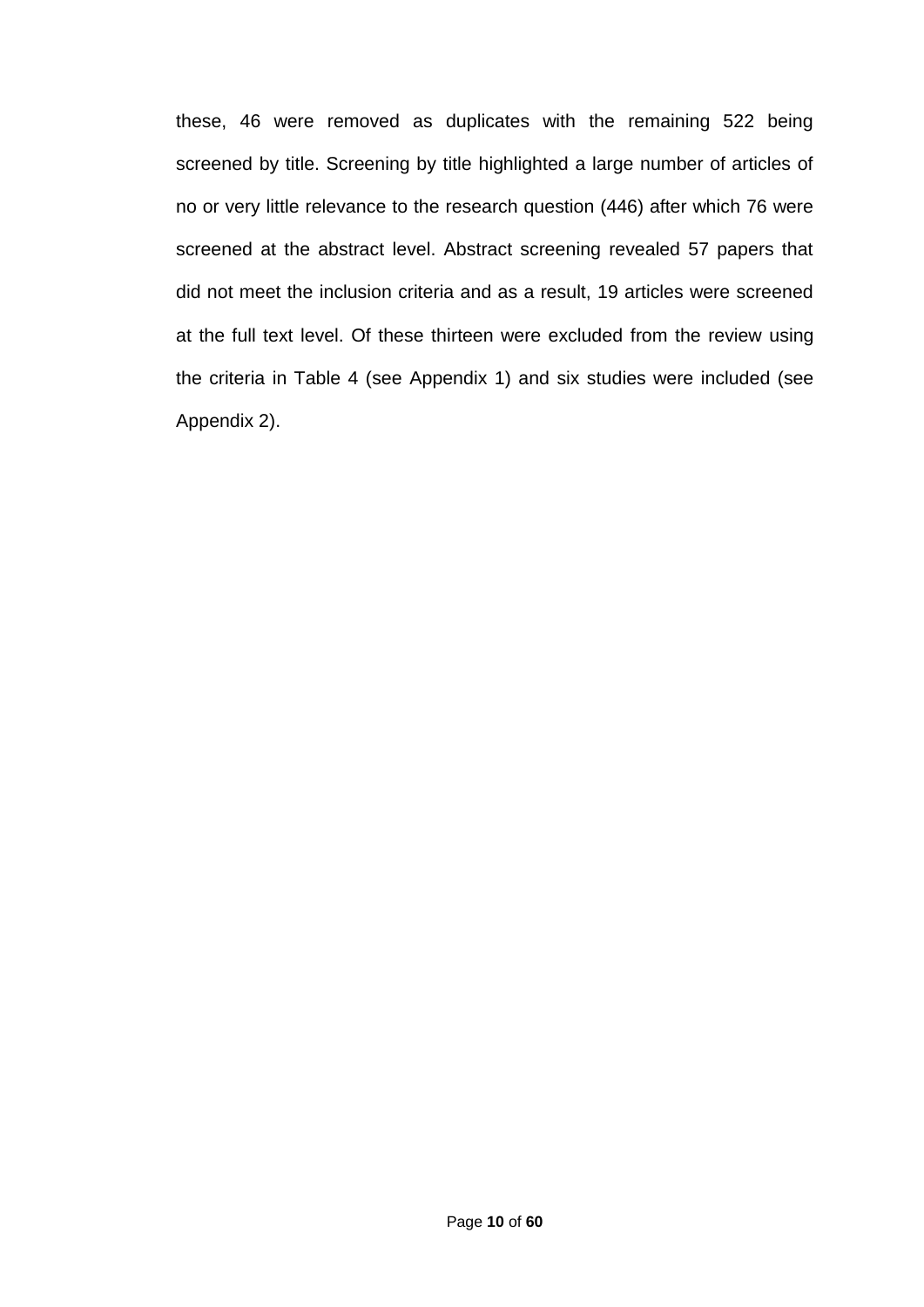Table 4.

*Inclusion and exclusion criteria*

| <b>Criteria</b>           | <b>Inclusion</b>                                                                                                    | <b>Exclusion</b>                                                                                                                     | <b>Rationale</b>                                                                                                                                                                                     |  |
|---------------------------|---------------------------------------------------------------------------------------------------------------------|--------------------------------------------------------------------------------------------------------------------------------------|------------------------------------------------------------------------------------------------------------------------------------------------------------------------------------------------------|--|
| 1. Type of<br>publication | Must be in a peer-reviewed journal or<br>have been submitted for review.                                            | Is not in or has not been submitted<br>for a peer-reviewed journal, i.e.<br>book chapters, conference papers,<br>unpublished theses. | Peer reviewers assess the quality<br>of research articles and so these<br>are likely to meet the required<br>standards.                                                                              |  |
| 2. Design                 | Uses primary, empirical,<br>a)<br>quantitative data.                                                                | a) Qualitative design or design<br>that does not use original<br>data.                                                               | This review question seeks to<br>assess the effectiveness of an<br>intervention and thus requires an                                                                                                 |  |
|                           | b) Assesses effectiveness<br>through an experimental or<br>quasi-experimental design.                               | Design method that fails to<br>b)<br>use an experimental or quasi-<br>experimental design.                                           | experimental design.                                                                                                                                                                                 |  |
| 3. Intervention           | Use of the 'Tuning in to Kids' (or<br>other adapted versions) emotion<br>coaching intervention, delivered to        | a) Emotion coaching training<br>involving other professionals<br>such as school staff                                                | This review question aims to<br>consider the effectiveness of the<br>'Tuning in to Kids' parental                                                                                                    |  |
|                           | parents for the purpose of improving<br>emotional regulation/reducing<br>behavioural problems in their<br>children. | A parental emotion coaching<br>b)<br>training program that isn't<br>'Tuning into Kids' or its<br>variants.                           | emotion coaching program only.<br>Other/non-specific emotion<br>coaching interventions and those<br>not delivered to support parents<br>and their children fall outside the<br>scope of this review. |  |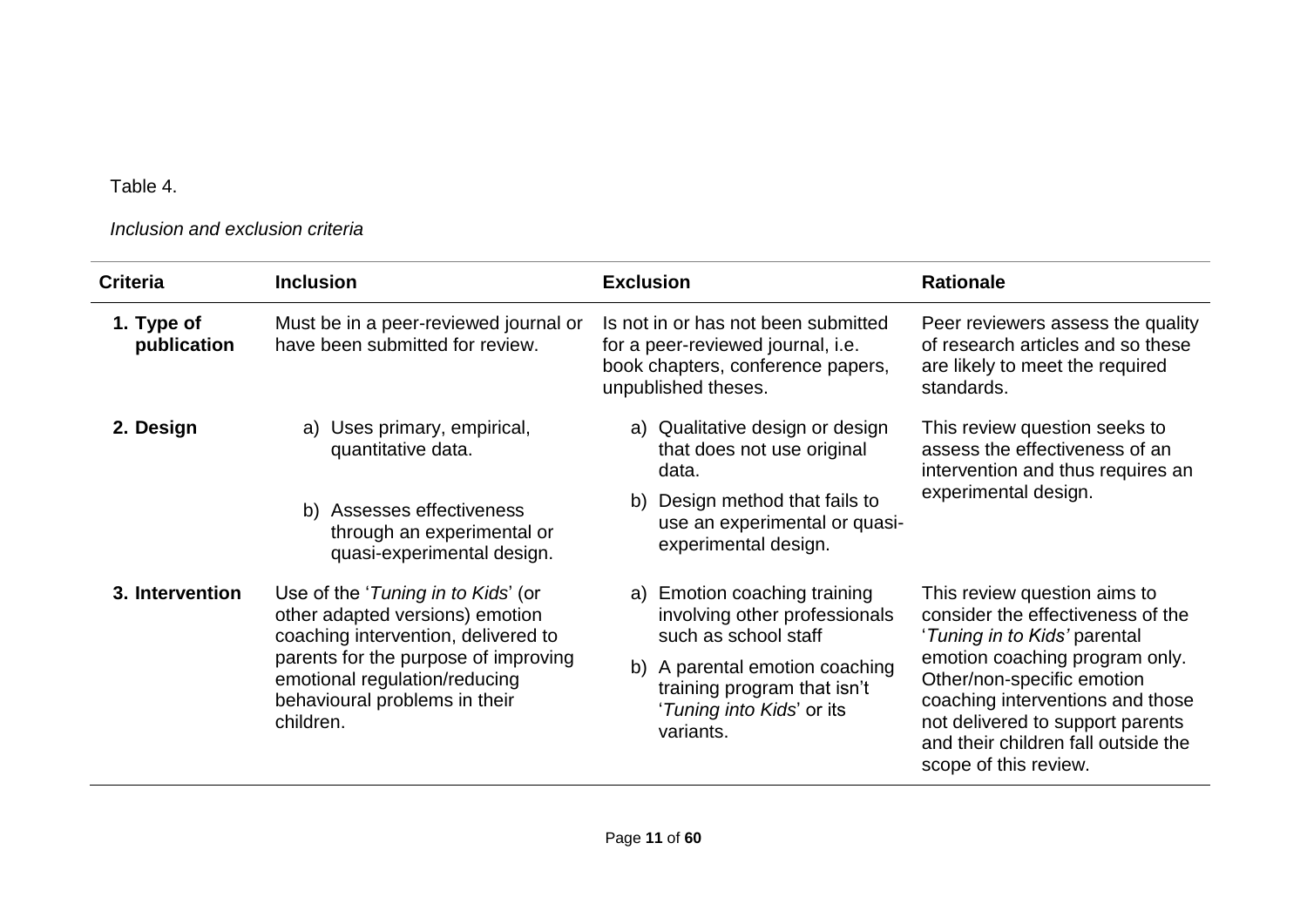| <b>Criteria</b>                | <b>Inclusion</b>                                                                                                                                      | <b>Exclusion</b>                                                                                                                                          | <b>Rationale</b>                                                                                                                                                                                       |
|--------------------------------|-------------------------------------------------------------------------------------------------------------------------------------------------------|-----------------------------------------------------------------------------------------------------------------------------------------------------------|--------------------------------------------------------------------------------------------------------------------------------------------------------------------------------------------------------|
| 4. Measures<br>and<br>outcomes | a) Quantifiable measure(s) of<br>effectiveness are evident.                                                                                           | a) No quantifiable measures of<br>effectiveness in relation to a<br>child's emotional regulation<br>are used.                                             | An important feature of the review<br>question is the impact the<br>intervention has on children,<br>thereby requiring studies to                                                                      |
|                                | b) Measures administered<br>specifically assess emotion<br>management and behavioural<br>conduct (externalising<br>behaviours).                       | b) Measures focus on<br>child/young person<br>internalising behaviours or<br>knowledge gain with no<br>additional measures of<br>externalising behaviours | include a quantifiable measure of<br>child behavioural difficulties<br>(alternative wording: externalising<br>behaviour, behaviour problems<br>and conduct difficulties).                              |
|                                | Outcomes reported must<br>C)<br>include outcomes for children<br>but outcomes for parents can<br>also be reported.                                    | present.<br>Only parental outcomes are<br>C)<br>measured and reported.                                                                                    |                                                                                                                                                                                                        |
|                                | d) Measures can be administered<br>to parents, teachers, children<br>and young people, as well as<br>being observation or direct<br>assessment based. |                                                                                                                                                           |                                                                                                                                                                                                        |
| 5. Participants                | a) Parents (including foster<br>carers or adoptive parents) of<br>children with emotional<br>dysregulation, behavioural or<br>conduct difficulties.   | a) Any studies where the<br>intervention solely took place<br>within an education setting<br>with school staff.                                           | This review focuses on the<br>impact of the 'Tuning in to Kids'<br>emotion coaching parent program<br>on preschool and school age<br>children as preschool age and<br>onwards is considered a key time |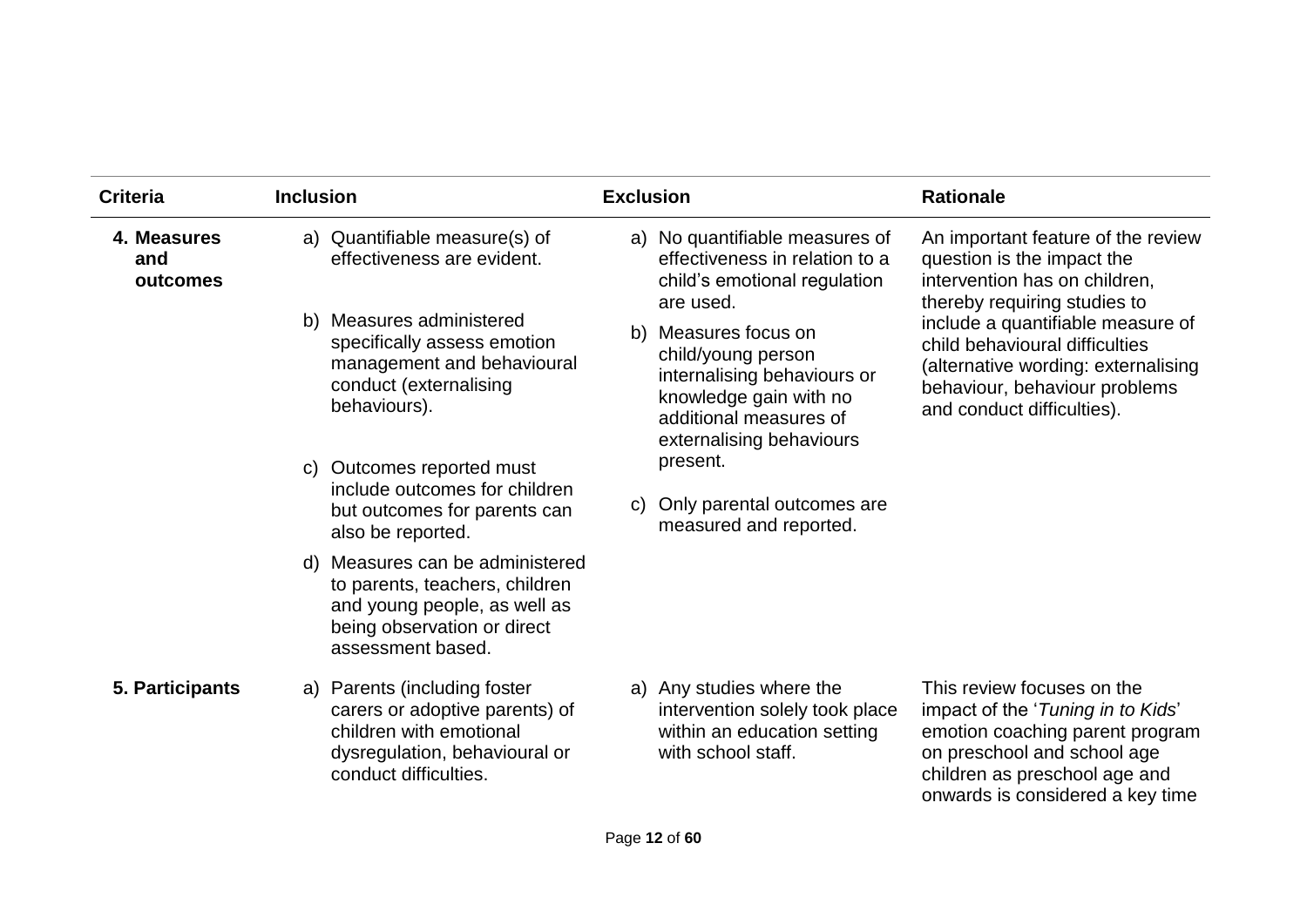| <b>Criteria</b>            | <b>Inclusion</b>                                                                                                                                                       | <b>Exclusion</b>                                                                                                                | <b>Rationale</b>                                                                                                                                                                                           |  |
|----------------------------|------------------------------------------------------------------------------------------------------------------------------------------------------------------------|---------------------------------------------------------------------------------------------------------------------------------|------------------------------------------------------------------------------------------------------------------------------------------------------------------------------------------------------------|--|
|                            | b) Parents of pre-school and<br>school age children aged over<br>3 years of age.                                                                                       | b) Parents of children aged 0-2<br>years and young people aged                                                                  | point for the development of<br>emotional competence and also<br>the presence of language at this<br>age would be supportive of such<br>an intervention.                                                   |  |
|                            | Children with no additional<br>C)<br>SEND needs e.g. autism or<br>where they have coincidental<br>additional needs, these are<br>not the focus of the<br>intervention. | $19+$ .<br>c) Studies where additional<br>SEND needs (e.g. children<br>with ASD) are the priority<br>focus of the intervention. |                                                                                                                                                                                                            |  |
| 6. Language<br>and setting | Must be published in English but can<br>be undertaken in any country.                                                                                                  | Any publications that are not written<br>in English or do not have the<br>English translation already provided.                 | The reviewer is unable to speak<br>other languages and so would not<br>be able to understand and<br>evaluate the findings. Using<br>online translation services may<br>not produce a reliable translation. |  |
| 7. Date of<br>publication  | Studies published from 2013<br>onwards.                                                                                                                                | Studies published prior to 2013.                                                                                                | The review intends to consider<br>the most current research<br>evidence, i.e. published in the last<br>5 years.                                                                                            |  |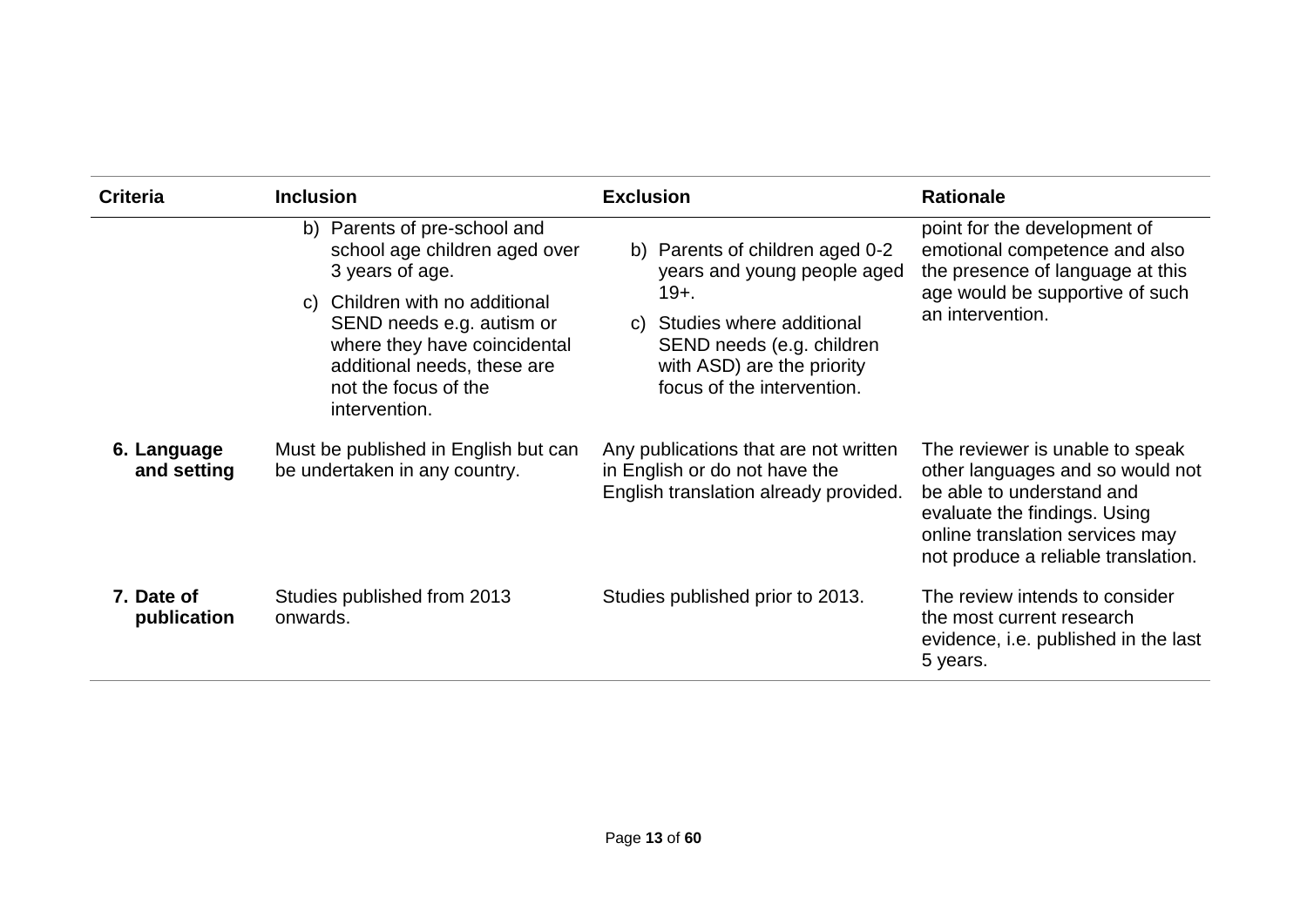

Figure 1: flowchart showing application of inclusion and exclusion criteria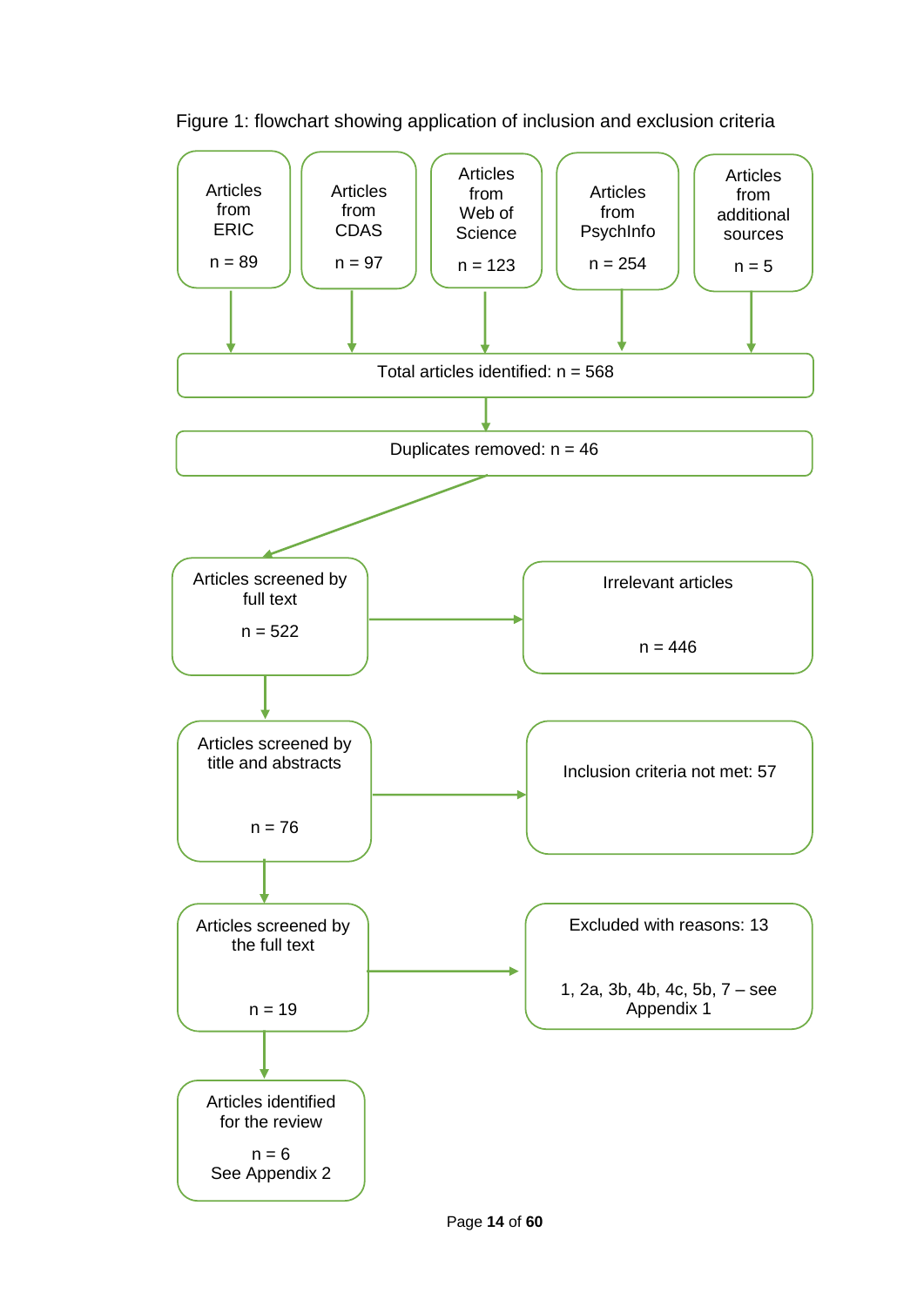#### **3.3. Critical appraisal for quality and relevance**

The six included studies were evaluated for their research quality and relevance using Gough (2007)'s weight of evidence (WoE) framework. This allowed for a systematic critical appraisal of all the research and comparisons between the studies to be drawn. The procedure involves evaluating the research on four aspects: methodological quality (WoE A), methodological relevance in relation to the review question (WoE B), the relevance of the focus of the study to the current review question (WoE C) and an overall weight of evidence (WoE D). Kratochwill (2003)'s coding protocol for groupbased design was used and adapted for the purpose of this review to assess WoE A (see Appendix 4c). All studies were coded using the same protocol to maintain consistency however a rating on 'comparison group' was omitted from the one within groups design study. A table detailing the rationale for the adaptations, can be found in Appendix 4a and an example of a completed coding protocol can be found in Appendix 4b. WoE B was supported through the use of Guyatt et al.'s (1995) hierarchy of evidence with criteria for assessing this aspect detailed in Appendix 5. Table 5 provides a summary of the WoE ratings across all of the six studies.

#### **3.4. Study design**

#### *Comparison group*

Only studies of an experimental or quasi experimental design were included within the review. All but one of these (Wilson, Havighurst, & Harley, 2014) were between groups designs utilising some form of comparison group which enables the effects identified to be more robustly attributed to the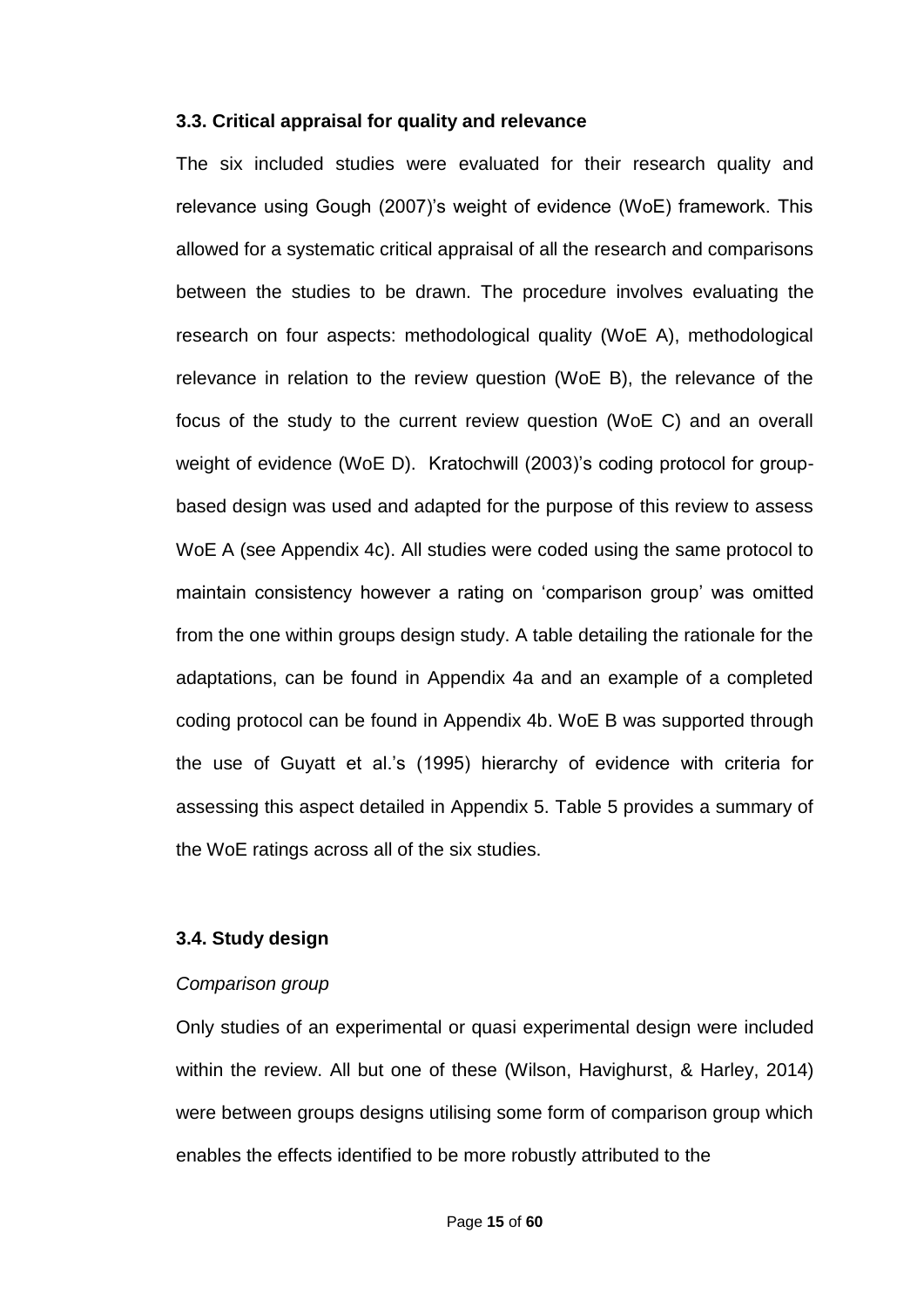Table 5.

#### *WoE table*

| <b>Studies</b>                                    | WoE A                     | WoE B                       | WoE C                                                 | WoE D                             |
|---------------------------------------------------|---------------------------|-----------------------------|-------------------------------------------------------|-----------------------------------|
|                                                   | Quality of<br>methodology | Relevance of<br>methodology | Relevance of<br>evidence to<br>the review<br>question | Overall<br>weight of<br>evidence* |
| 1. Havighurst,<br>Duncombe et<br>al. (2015)       | Medium<br>(2.00)          | Medium<br>(2.00)            | High<br>(3.00)                                        | Medium<br>(2.30)                  |
| 2. Havighurst,<br>Kehoe, and<br>Harley (2015)     | Medium<br>(1.75)          | Medium<br>(2.00)            | Medium<br>(2.00)                                      | Medium<br>(1.90)                  |
| 3. Havighurst<br>et al. (2013)                    | High<br>(2.50)            | Medium<br>(2.00)            | High<br>(3.00)                                        | High<br>(2.50)                    |
| 4. Meybodi et<br>al. (2017)                       | Medium<br>(2.25)          | Medium<br>(2.00)            | Medium<br>(2.00)                                      | Medium<br>(2.10)                  |
| 5. Wilson,<br>Havighurst,<br>and Harley<br>(2014) | Low<br>(1.00)             | Low<br>(1.00)               | Low<br>(1.00)                                         | Low<br>(1.00)                     |
| 6. Wilson et al.<br>(2014)                        | Medium<br>(1.75)          | Medium<br>(2.00)            | Low<br>(1.00)                                         | Medium<br>(1.60)                  |

 $\overline{\phantom{a}}$  \*< 1.5 = low: 1.5 – 2.4 = medium: > 2.4 = high

intervention. One study utilised an 'active' comparison group as opposed to a waiting list control group where the control group received 'treatment as normal' (Havighurst et al., 2013). This is favourable as there is no delay in the control group receiving some kind of support and it allows for conclusions to be drawn about the intervention being more effective than other interventions. As a result, this study was rated high on WoE A and B.

Wilson et al. (2014) used a within participant pretest-posttest design with no control group. As the intervention in question relates to outcomes for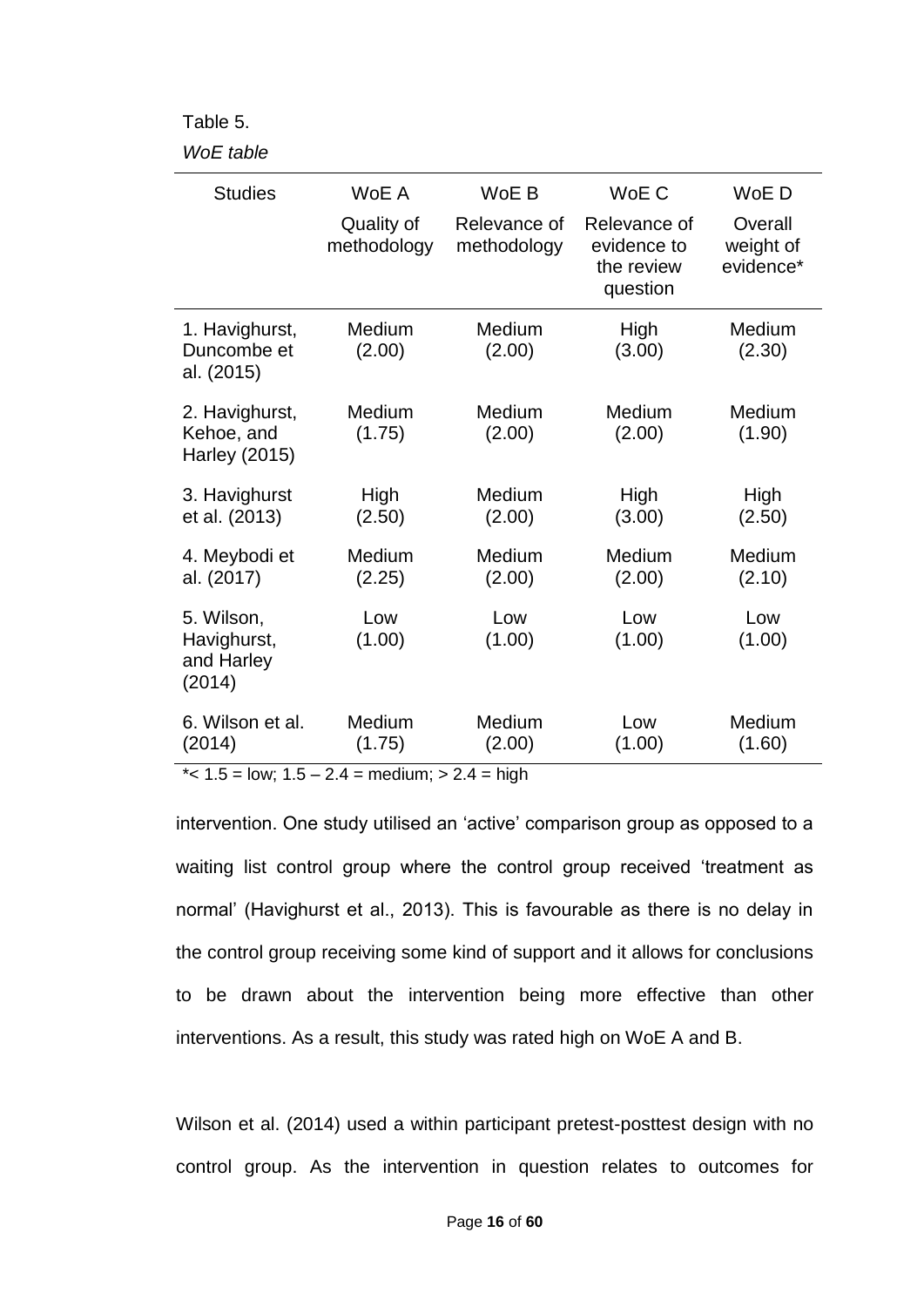children, it is possible that the results could be confounded by maturation effects for example (Cook and Campbell cited in Barker, Pistrang & Elliot, 2002). Additionally, one study (Havighurst & Duncombe et al., 2015) evaluated TIK as part of a multi-systemic approach with additional teacher and child interventions running concurrently without any attempts made to analyse the separate parts of the intervention. In both of these cases it is more difficult to establish whether it was TIK or other factors that accounted for the changes reported thus contributing to lower WoE B scores.

#### *Participants*

The selection of participants is highly relevant to WoE C considerations and these will be discussed more fully within this section whilst participant characteristics are described more fully within the Mapping the Field table (Appendix 3). WoE C criteria (see Appendix 6, Table 1) were focused on the relevance to the review question and thus the comparability of the research to the typical practice of an educational psychologist within a UK context was important. Havighurst and Duncombe et al. (2015) and Havighurst et al. (2013) achieved high WoE C ratings, with the former meeting all the criteria and the latter meeting all but one; the children were drawn from a clinical population which may not be within the remit of an Educational Psychologist. Meybodi, Mohammadkhani, Pourshahbaz, Dolatshahi, and Havighurst (2017) and Havighurst, Kehoe, and Harley (2015) were rated medium on WoE C with the findings of the former being less generalizable as the participants were drawn from an area of high socio economic status in Iran and the latter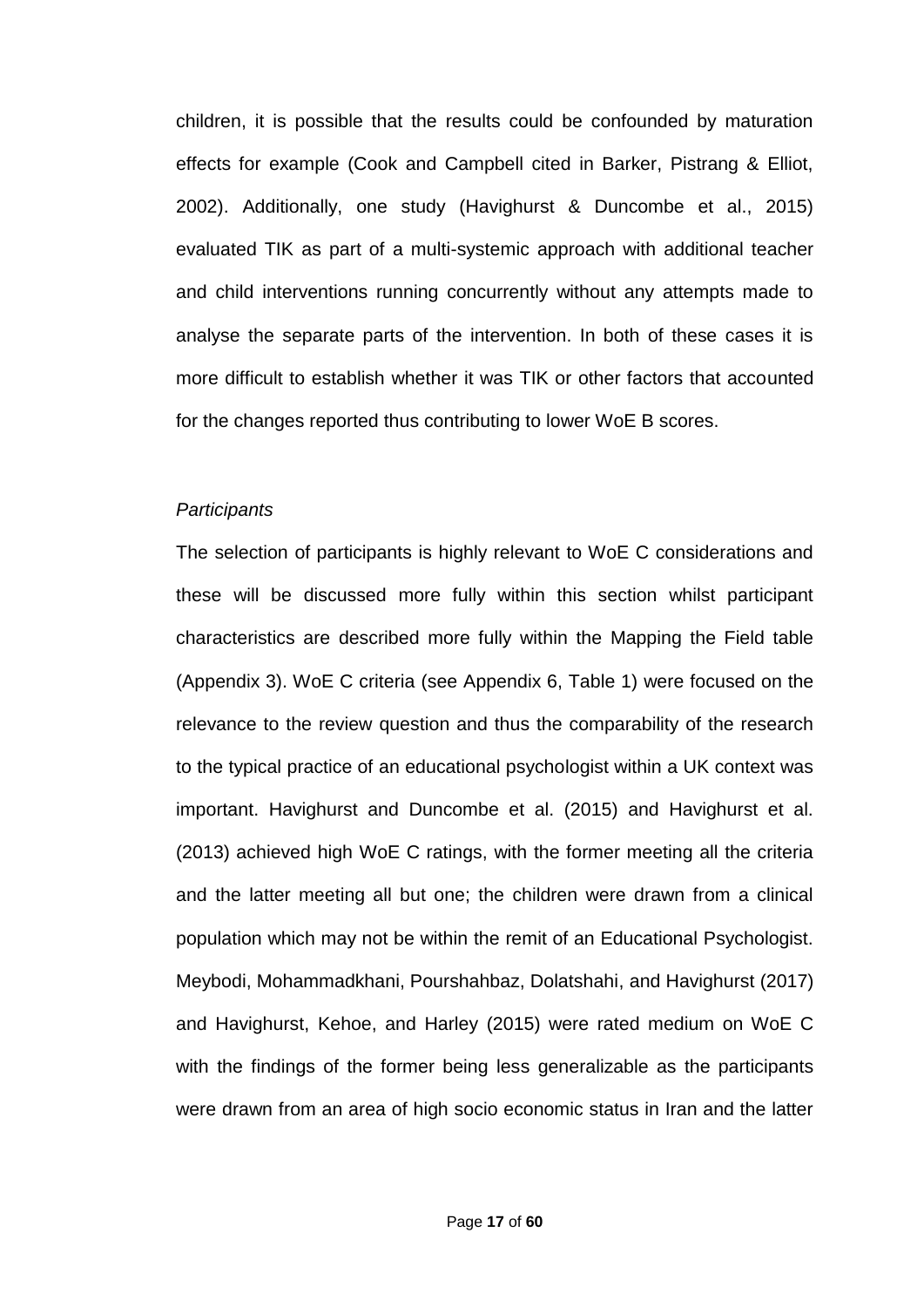were also largely of higher socio-economic status and children were not screened for possible behavioural difficulties.

The two lowest rated studies in terms of participants as reflected in low WoE C ratings were Wilson et al. (2014) and Wilson, Havighurst, Kehoe, and Harley (2016). In these studies, parents selected were solely fathers which is atypical of parental involvement with EPs. In addition, a large proportion of the families had high household income and fathers were self-selected without any screening for those children who may be at risk for behavioural difficulties. This method of convenience sampling introduces an element of bias into the sample as not every member of the target population has an equal chance of being selected (Barker et al., 2002). It is possible that characteristics of participants who self-select, for example motivation to improve parenting, an interest in understanding and supporting child emotional development, may differ to those who fail to do so thus limiting the extent to which findings can be generalised.

#### *Randomisation of participants*

Havighurst et al. (2013) and Meybodi et al. (2017) randomised participants at the individual level which allows for bias to be more effectively controlled for, thus reducing the impact of confounding variables and allowing for more accurate estimation of effect. This contributed towards their WoE B scores. Havighurst and Duncombe et al. (2015), Havighurst, Kehoe, and Harley (2015) and Wilson et al. (2016) randomised participants at the group level by school or preschool. On the one hand, this can be regarded as beneficial in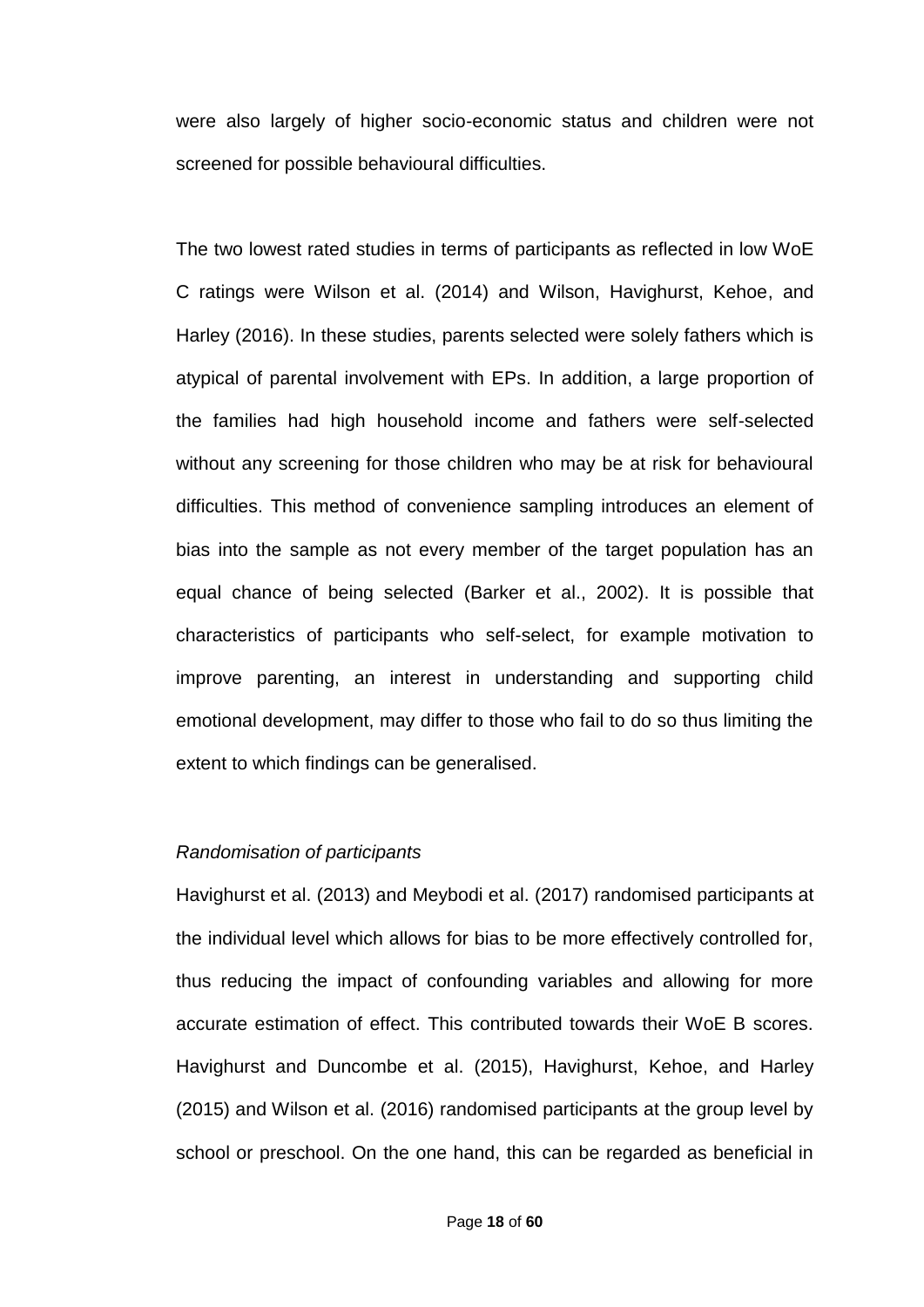that it minimises contamination of the treatment to the control group. It could be argued however that as this is an intervention with parents and not with school staff, the treatment contamination may in actuality have been negligible. Randomisation by setting introduces a potential for bias in that it may be difficult to determine whether the effects are attributable to the intervention or some characteristic of the particular school. Positively, all three studies recognised the possibility for confounding effects by school and accounted for any group differences in post-hoc analyses.

#### *Measures*

Of all the studies Havighurst and Duncombe et al. (2015) and Havighurst et al. (2013) were notable for the use of multiple methods of evaluating and multiple sources, supporting a higher WoE A score for these studies on this component. The other studies within this review utilised a variety of outcome measures with one adding an additional source other than parents (Havighurst, Kehoe and Harley, 2015) whilst the others relied solely on parental report measures. All studies within this review used measures with established reliability and validity and also reported acceptable or high levels of internal consistency reliability. The latter is important as effects are more likely to be attributable to the intervention rather than some variation caused by the measurement tool.

It should be noted that outcome measures were largely focused on parental outcomes with much less attention given to child outcomes. One WoE C criterion stipulated that child outcomes were either primary outcomes or at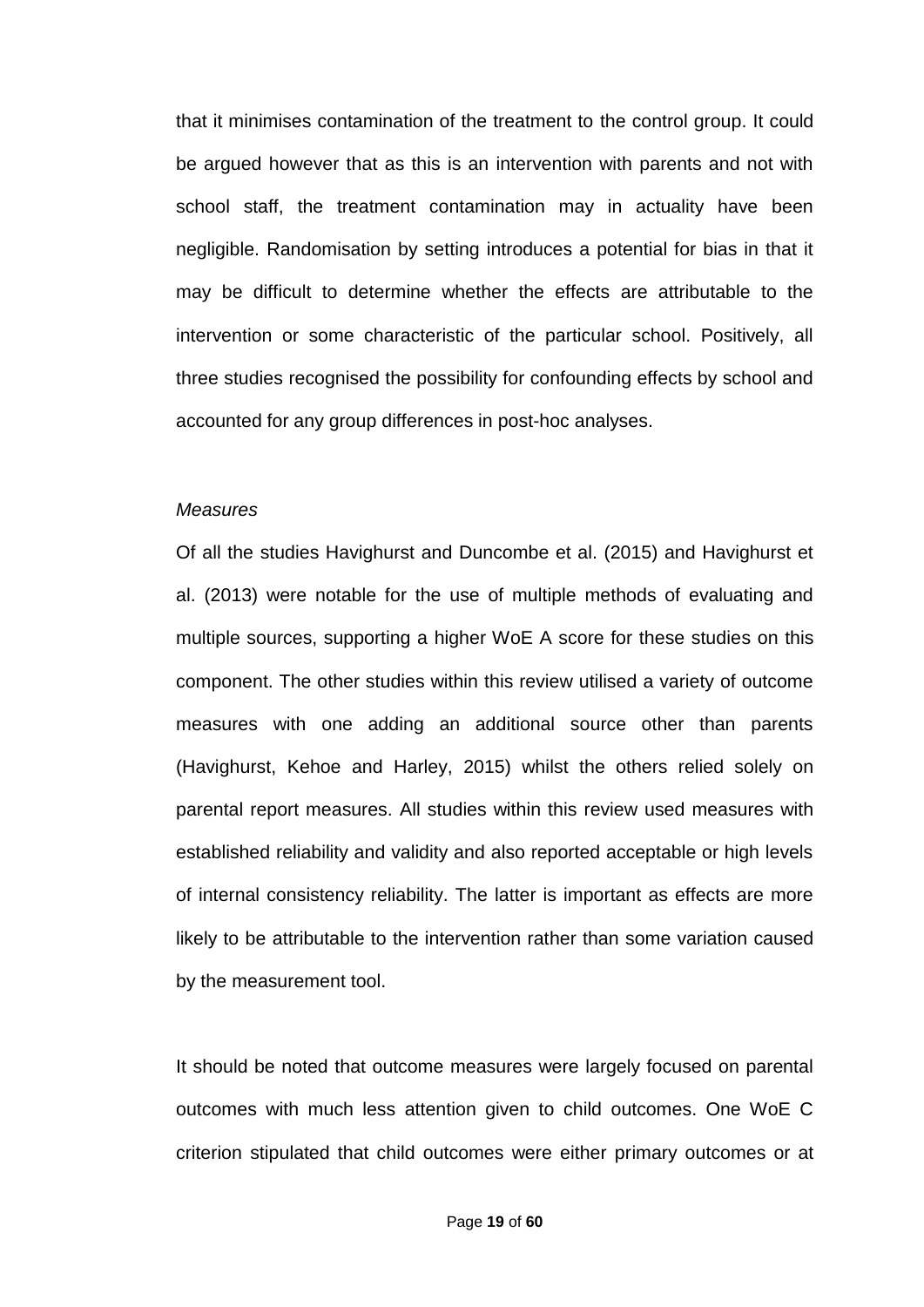least two methods or two sources were used to measure child outcomes. Three of the studies achieved this criterion; Havighurst and Duncombe et al. (2015), Havighurst, Kehoe, and Harley (2015) and Havighurst et al. (2013). The remaining three studies used only one child outcome measure, reported on by only one source (parents) and so this contributed to their capacity to achieve a higher WoE C score.

#### *Program implementation*

A common theme across the research studies was a clear commitment to implementation fidelity with the majority describing in detail how high fidelity had been achieved e.g. through experienced facilitators, detailed manuals and fidelity checks. Wilson et al. (2014) provided insufficient detail to ascertain the level of rigour applied to implementation fidelity and this contributed to a lower WoE A score.

#### *Follow up*

The studies that included a follow up evaluation (Havighurst et al., 2013 and Meybodi et al., 2017) scored higher on WoE A and B than those that only used two time points as this allowed for a more robust assessment of whether the intervention effects are maintained after participants are no longer receiving the treatment. Two studies; Havighurst and Duncombe et al. (2015) and Havighurst, Kehoe, and Harley (2015) completed their post intervention outcome measures 10.5 and 10 months later respectively rather than immediately after. The absence of immediate post data means that it cannot be concluded with any certainty that it was the intervention, and not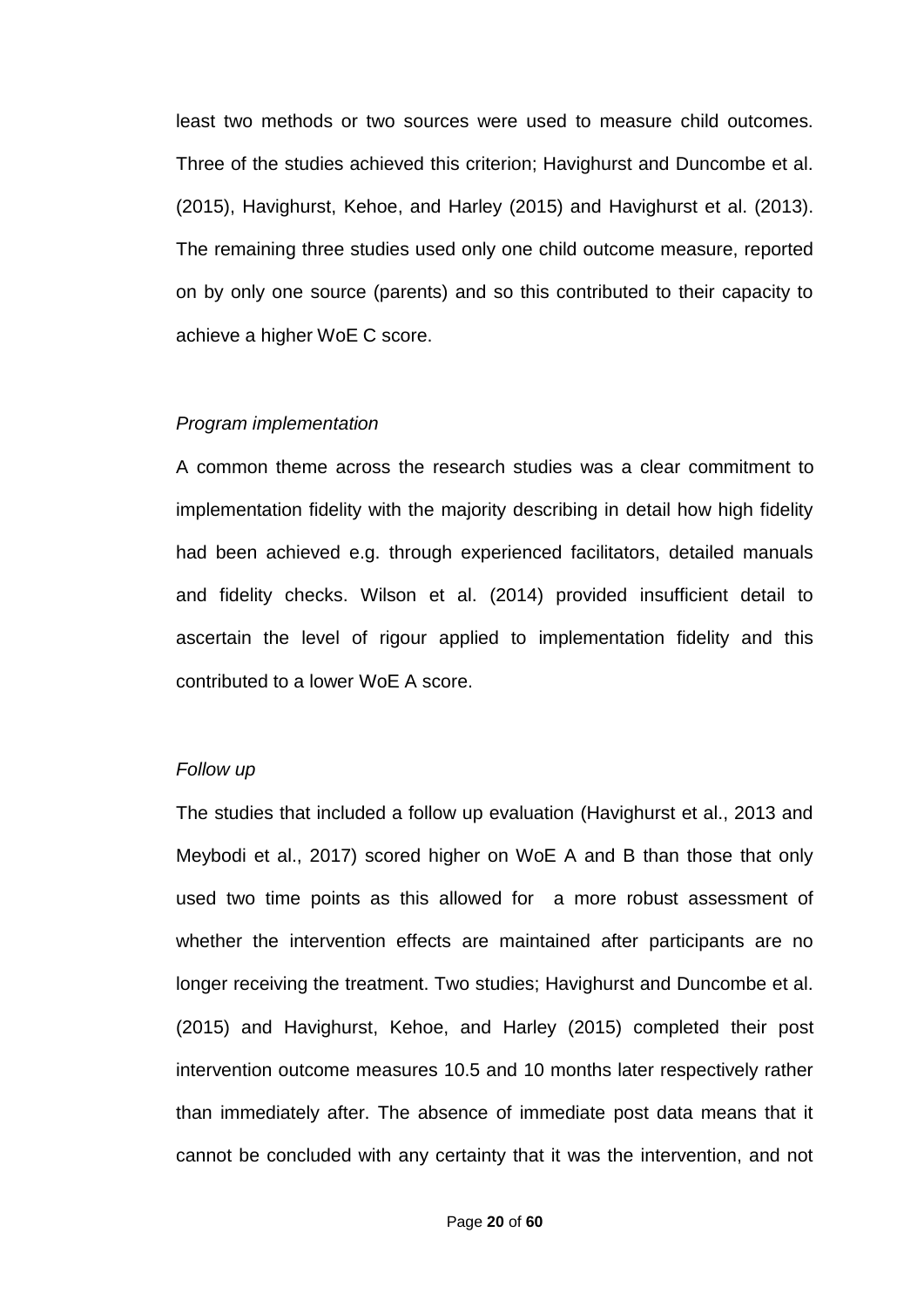some other factors that occurred in the time between, that were responsible for the effects observed. One of these studies, (Havighurst & Duncombe et al., 2015) had a high attrition rate and it is possible that the extended time delay between the intervention ending and the collection of post intervention data may have contributed to this.

### **Findings**

There was a range of effect sizes demonstrated across the studies on parent reported child outcomes of behaviour (see Table 6). Due to the inconsistency between studies, this review will focus on pre and post effect sizes only. One study (Meybodi et al. 2017) included a three month follow up period and reported effect sizes as an interaction between condition and time. In this instance only, effect sizes discussed relate to pre and follow up scores. Three of the studies, Havighurst and Duncombe et al. (2015), Havighurst, Kehoe and, Harley (2015) and Wilson et al. (2016) reported statistically significant findings with small or small-medium effect sizes. Across these studies greater effect sizes were reported for parent outcomes perhaps indicating that the program has, in the short term at least, a greater impact on parents. However it was outside the scope of this review to consider parent outcomes in any depth. In addition, Havighurst and Duncombe et al. (2015) and Havighurst, Kehoe and, Harley (2015) conducted their post-intervention measures 10 and 10.5 months later which may be reflected in the lower effect sizes as treatment effects may be most pronounced immediately after the intervention.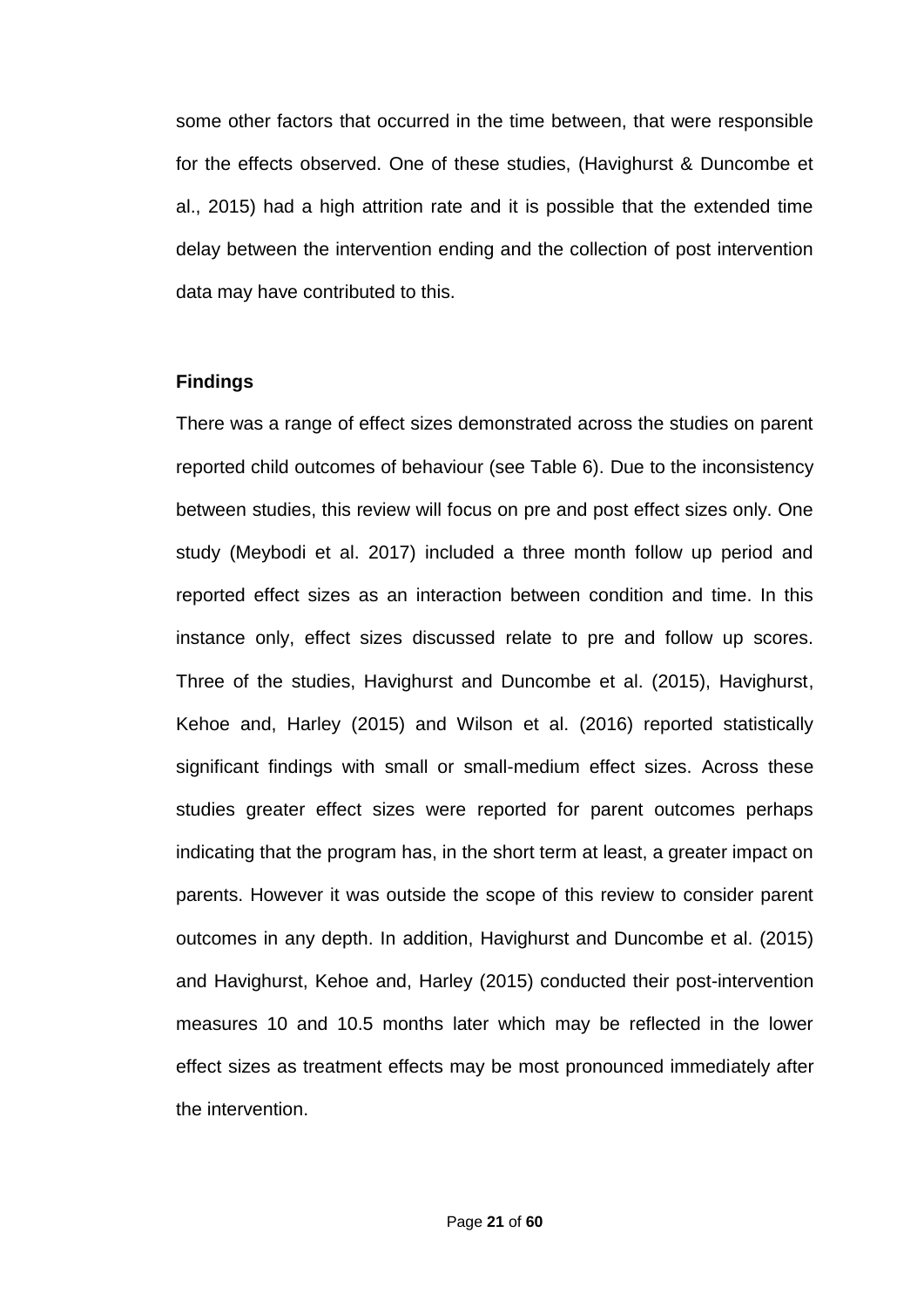The remaining three studies all reported statistically significant findings with large effect sizes. Of these, Havighurst et al. (2013) and Meybodi et al. (2017) screened participants for being at risk of behavioural difficulties and so it could be argued that the program is more effective as a targeted as opposed to preventative measure. Whilst regression to the mean might be a possible factor affecting the findings when 'high risk' participants are used (Linden, 2013), it is positive that both Havighurst et al. (2013) and Meybodi et al. (2017) randomised participants at the individual level and so both groups are likely to have been equally effected by this (Barnett, Van der Pols, & Dobson, 2005). All three studies evidencing large effect sizes used small samples. Some argue that small sample sizes are more variable, more influenced by sampling error, less representative of the population mean and thus produce less reliable and less replicable results than studies with larger sample sizes (Fan, 2001; Slavin & Smith, 2009). Therefore caution should be taken with regard to these results which may represent an overestimation of effect size or a greater likelihood that the results were confounded by sampling factors. Additionally, caution needs to be applied when interpreting Wilson et al. (2014)'s findings as this had a low overall WoE score.

Two of the studies (Havighurst et al., 2013 and Meybodi et al., 2017) considered the longevity of effects as measured by a follow up phase. Havighurst et al. (2013) reported that the interaction between time and condition for parent reported behaviour was greater in the first few months than in subsequent months but overall was found to be not significant. The significant positive effect sizes reported related to the post-hoc ANCOVA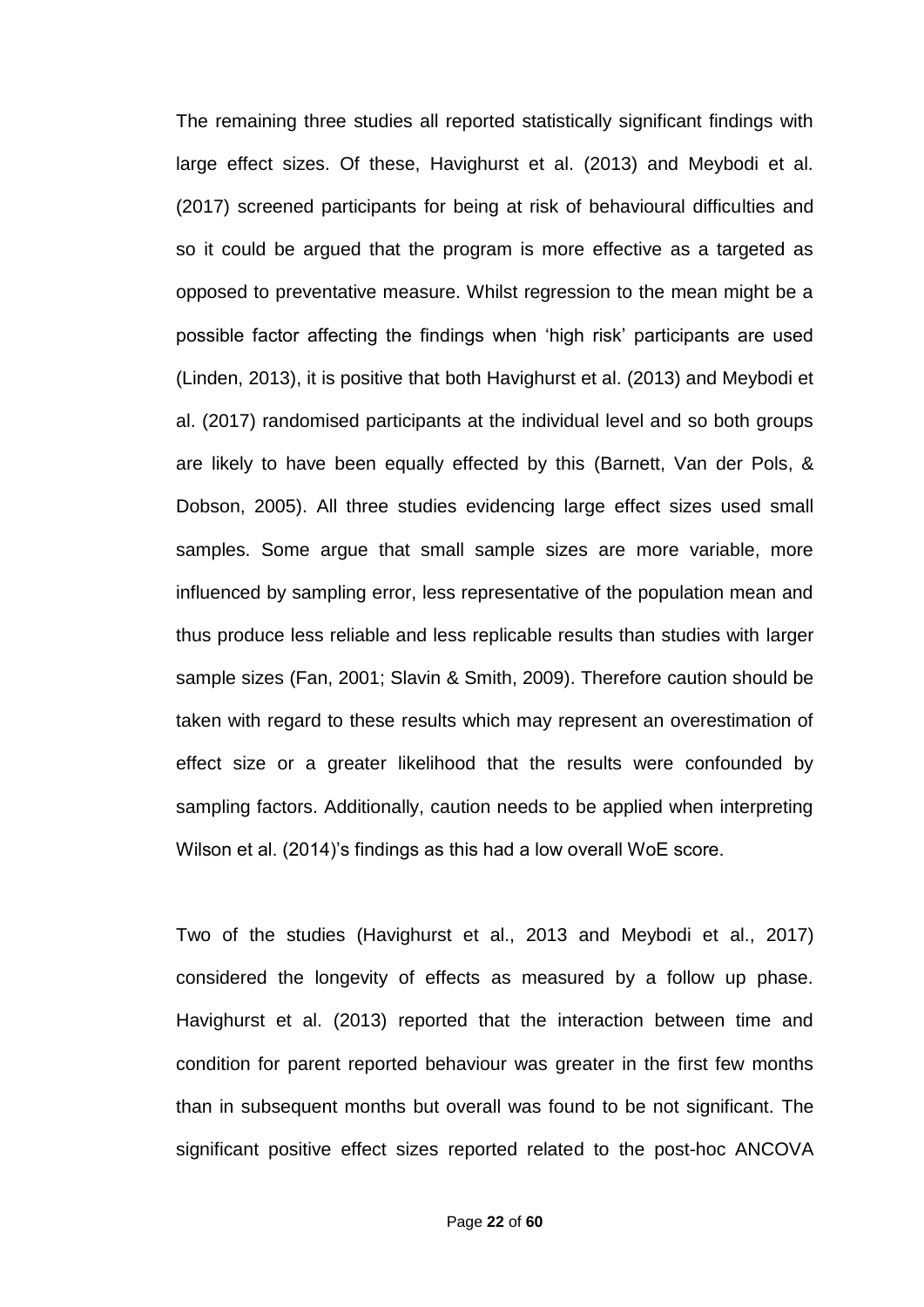comparing the two conditions at pre and post only. Using a repeated measures ANOVA, Meybodi et al. (2017) found a significant interaction between condition and time for child behaviour scores with a reduction for children in the intervention group at post-intervention that continued at follow up. Effect sizes relating to the difference between the pre and post scores were not calculated.

Two of the studies (Havighurst & Duncombe et al., 2015 and Havighurst et al., 2013) used parent and teacher reports of child behaviour and in these, the effect sizes found across both groups were very similar. It could be argued that a parental measure of child behaviour change could be influenced by expectancy effects bias as parents, knowing their children are part of a program designed to improve behaviour and having invested time and energy into learning and applying the new skills, may be motivated to report a reduction in post intervention problem behaviour. Therefore similar effect sizes reported by parents and teachers, teachers perhaps being less affected by such a bias, may be regarded as a strength of these two studies.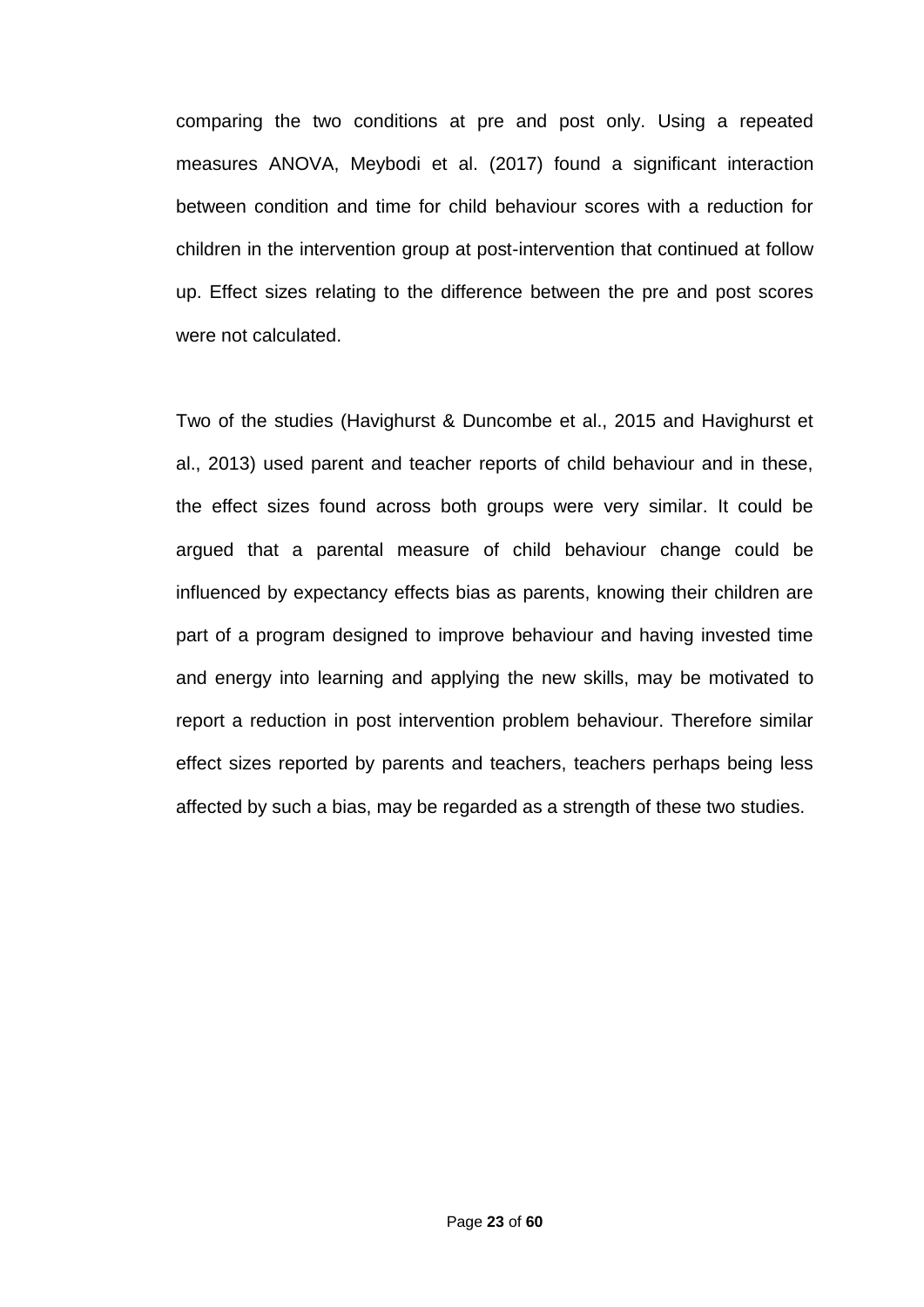# Table 6.

# *Summary of effect sizes and overall quality ratings (pre-post) for key outcome measures<sup>1</sup>*

| Study                                           | Source  | Measure                                                                     | Scale                                                 | Significance<br>value $(p)^2$ | Effect size $(d)^3$ | Sample size | Overall<br>WoE(D) |
|-------------------------------------------------|---------|-----------------------------------------------------------------------------|-------------------------------------------------------|-------------------------------|---------------------|-------------|-------------------|
| 1. Havighurst<br>and                            | Parent  | The Eyberg<br><b>Child Behaviour</b>                                        | Oppositional<br>Defiance Disorder                     | .011                          | .37 (small)         | 231         | Medium            |
| Duncombe et                                     |         | Inventory                                                                   | <b>Conduct Disorder</b>                               | .012                          | .37 (small)         |             |                   |
| al. (2015)                                      |         | (ECBI)                                                                      | <b>Hyperactivity</b>                                  | .066                          | $.29$ (small)       |             |                   |
|                                                 | Teacher | The Strengths<br>and Difficulties<br>Questionnaire<br>(SDQ)                 | <b>Total score</b>                                    | .003                          | .41 (small-medium)  |             |                   |
| 2.<br>Havighurst,<br>Kehoe and<br>Harley (2015) | Parent  | The SDQ                                                                     | Conduct problems<br>and hyperactivity-<br>inattention | .003                          | .31 (small)         | 225         | Medium            |
|                                                 | Youth   | The SDQ                                                                     | As above                                              | .030                          | $.28$ (small)       |             |                   |
| 3. Havighurst                                   | Parents | The ECBI                                                                    | Intensity                                             | .009                          | .87 (large) $4$     | 54          | High              |
| et al. (2013)<br>Pre to post                    | Teacher | The Sutter-<br><b>Eyberg Student</b><br>behaviour<br>Inventory (S-<br>ESBI) | Intensity                                             | .036                          | .87 (large) $4$     |             |                   |
|                                                 | Teacher |                                                                             | Problems                                              | .036                          | .87 (large) $4$     |             |                   |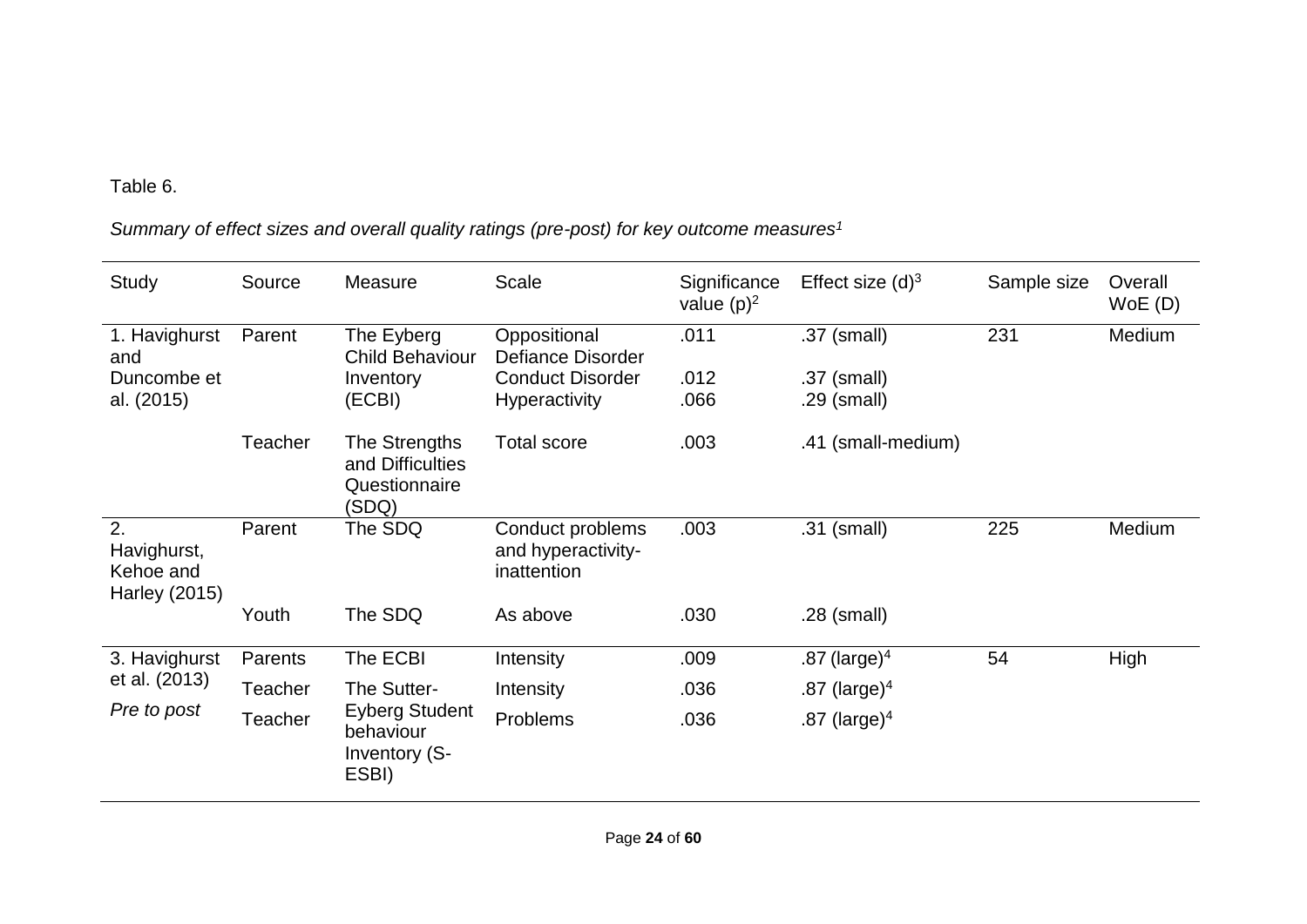| Study                       | Source                      | Measure  | <b>Scale</b> | Significance<br>value $(p)^2$ | Effect size $(d)^3$        | Sample size | Overall<br>WoE(D) |
|-----------------------------|-----------------------------|----------|--------------|-------------------------------|----------------------------|-------------|-------------------|
| 4. Meybodi et<br>al. (2017) | Parents<br>(mothers)        | The ECBI | Problem      | .000                          | .92 (large) <sup>4</sup>   | 54          | Medium            |
| Pre to follow<br>$\mu$      |                             |          |              |                               |                            |             |                   |
| 5. Wilson et<br>al. (2014)  | Parents<br>(fathers)        | The SDQ  | Total        | .010                          | $.87$ (large) <sup>4</sup> | 43          | Low               |
| 6. Wilson et<br>al. (2016)  | <b>Parents</b><br>(fathers) | The SDQ  | Total        | .024                          | $.27$ (small)              | 162         | Medium            |

<sup>1</sup> Only outcomes considered relevant to this review question are summarised here i.e. those that relate to child behavioural outcomes. Effect sizes were calculated from pre and post data with the exception of Meybodi et al. (2017) who reported effect sizes based on pre and follow up data.

<sup>2</sup> Significance levels:  $p < 0.05$  = significant,  $p < 0.01$  = highly significant

<sup>3</sup> Effect size levels (Cohen's d): small = 0.2, medium = 0.5, large = 0.8.

<sup>4</sup> Effect sizes originally reported as partial eta squared were converted to Cohen's d in order to be able to draw comparisons across the studies.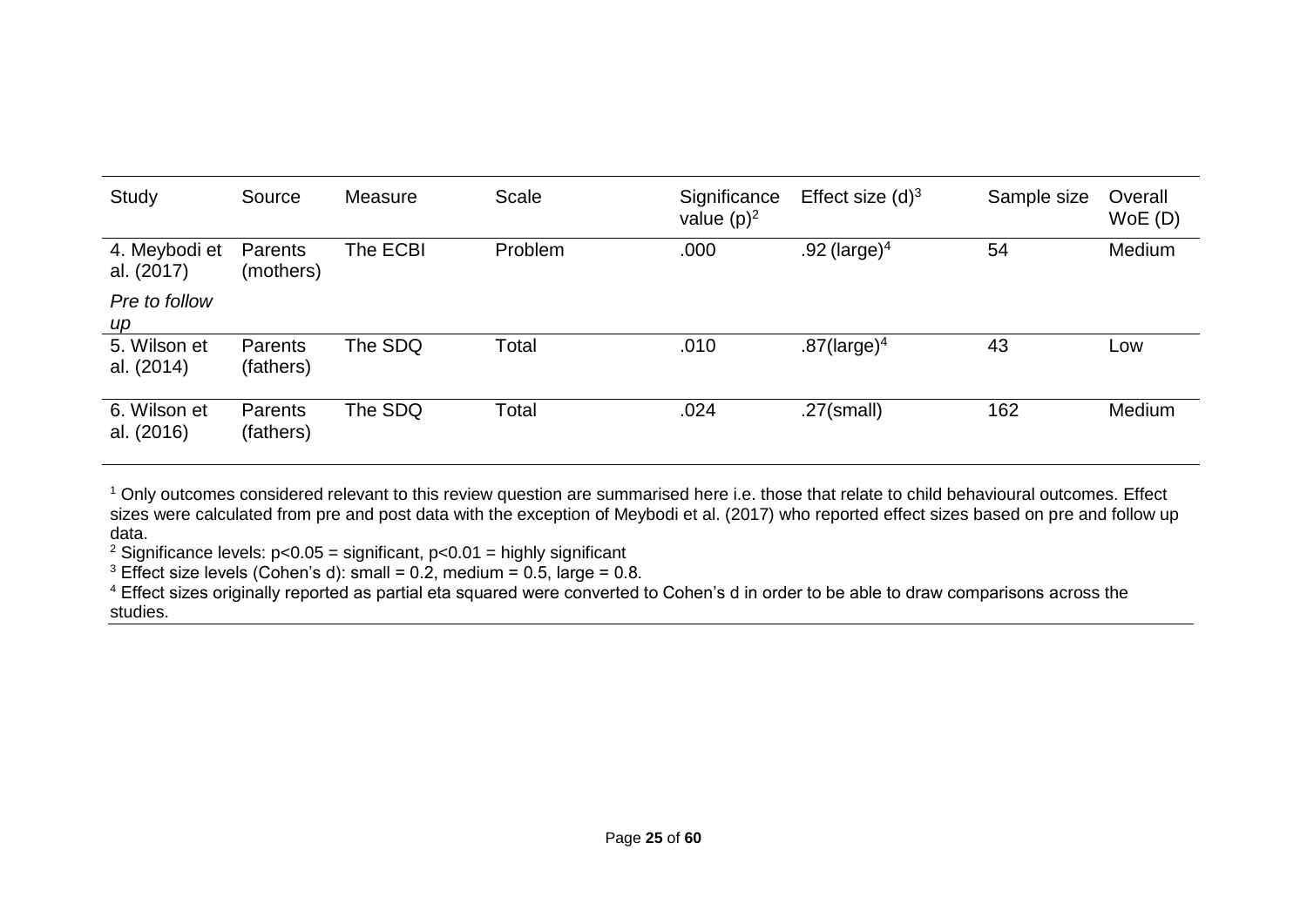#### **4. Conclusions**

This systematic literature review aimed to evaluate the extent to which the TIK program supports parents to reduce behavioural difficulties in their children and to assess the relevance of the evidence to UK EP practice. The program appears to offer some universal benefits with at least small effects observed on child behavioural outcomes across all studies. Two of the three studies that reported large effects had screened participants through elevated scores on a behavioural measure and thus it could be argued that the program is the most beneficial when applied as a targeted approach with children at risk of behavioural difficulties. This supports conclusions drawn by Osei (2014) and also is congruent with current EP practice in the UK that typically prioritises intervention for children and young people with existing behavioural difficulties. Caution however does need to be applied when considering those studies with large effect sizes as the smaller sample sizes may have increased the likelihood of more extreme variability from the true population mean and therefore may reflect an overestimation of effect.

#### *Limitations*

All of the studies included within this review were conducted by the same research team who were also responsible for developing the program. The presence of a vested interest in demonstrating significant positive effects may result in bias in the way that data is analysed and reported. Whilst the published studies demonstrate a level of methodological rigour, it is not possible to ascertain whether any insignificant or negative effects have gone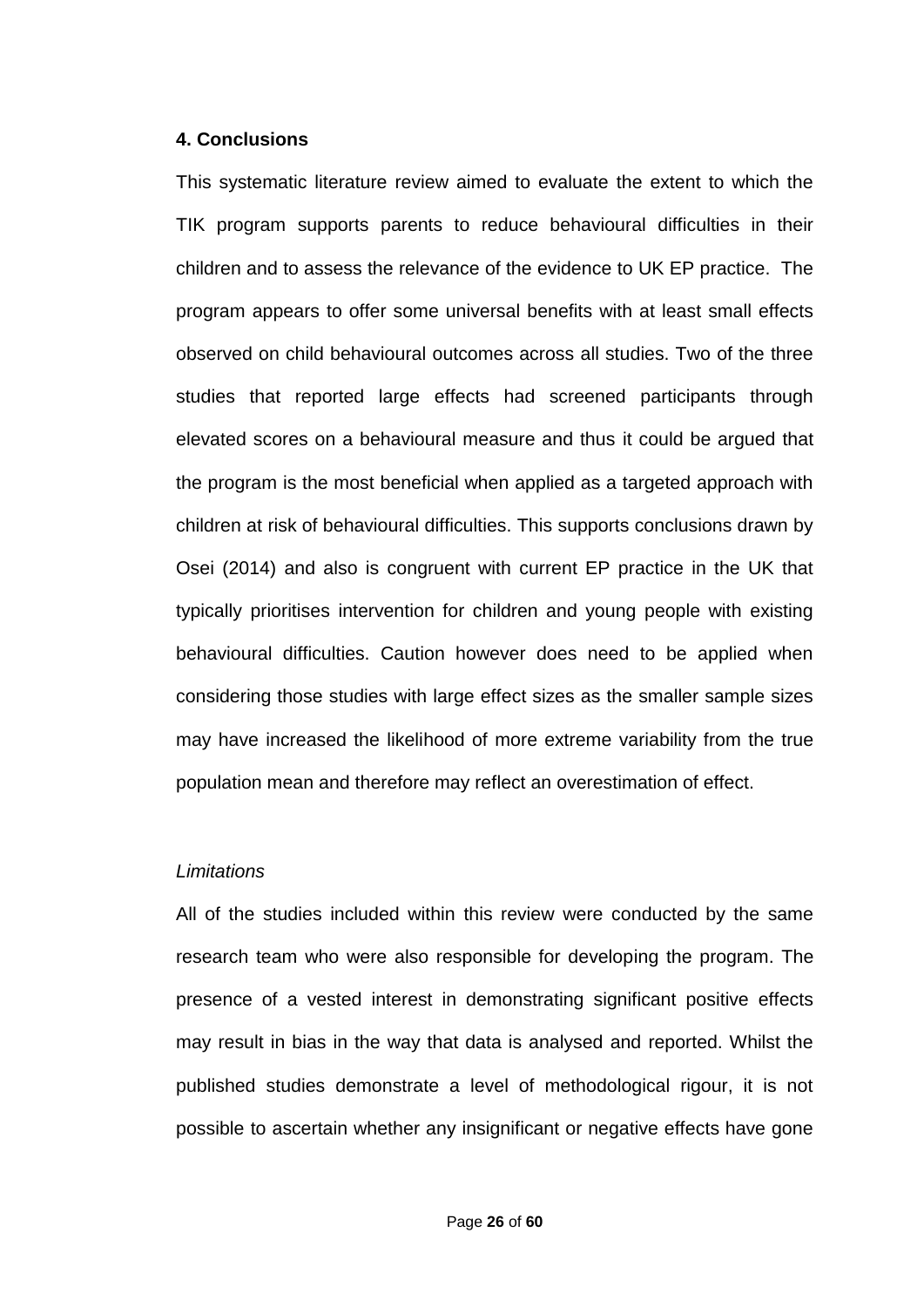unreported, something which contributes to the publication bias effect in psychological research (Kühberger, Fritz, & Scherndl, 2014).

#### *Recommendations*

Common across the studies, but not the focus of this review, were large effect sizes reported across parental outcome measures. Few studies reported here included longer term follow up of child behavioural outcomes and it is possible that child behaviour change may take longer to become evident after an adapted parenting style has been established. Future research into this program would benefit from not only including a follow up phase but include a longitudinal investigation which could help to provide data on the sustainability of any initial changes observed. Additionally, no research about the effectiveness of the intervention has been undertaken within the UK. Educational Psychology Services may therefore be in an ideal position to pilot the intervention with a view of publishing an evaluation of its efficacy. This would extend the evidence base to within a UK population and could start to counterbalance some of the researcher bias that may be inherent in the published findings thus far.

At the time of writing this review, research was underway evaluating an adapted version for children who had experienced familial trauma. Research evidence suggests that maternal awareness and coaching of negative emotions in their children moderate the relationship between a mother's own symptomology and child behaviour problems in children exposed to domestic violence (Cohodes, Chen, & Lieberman, 2017). The possibility for EPs to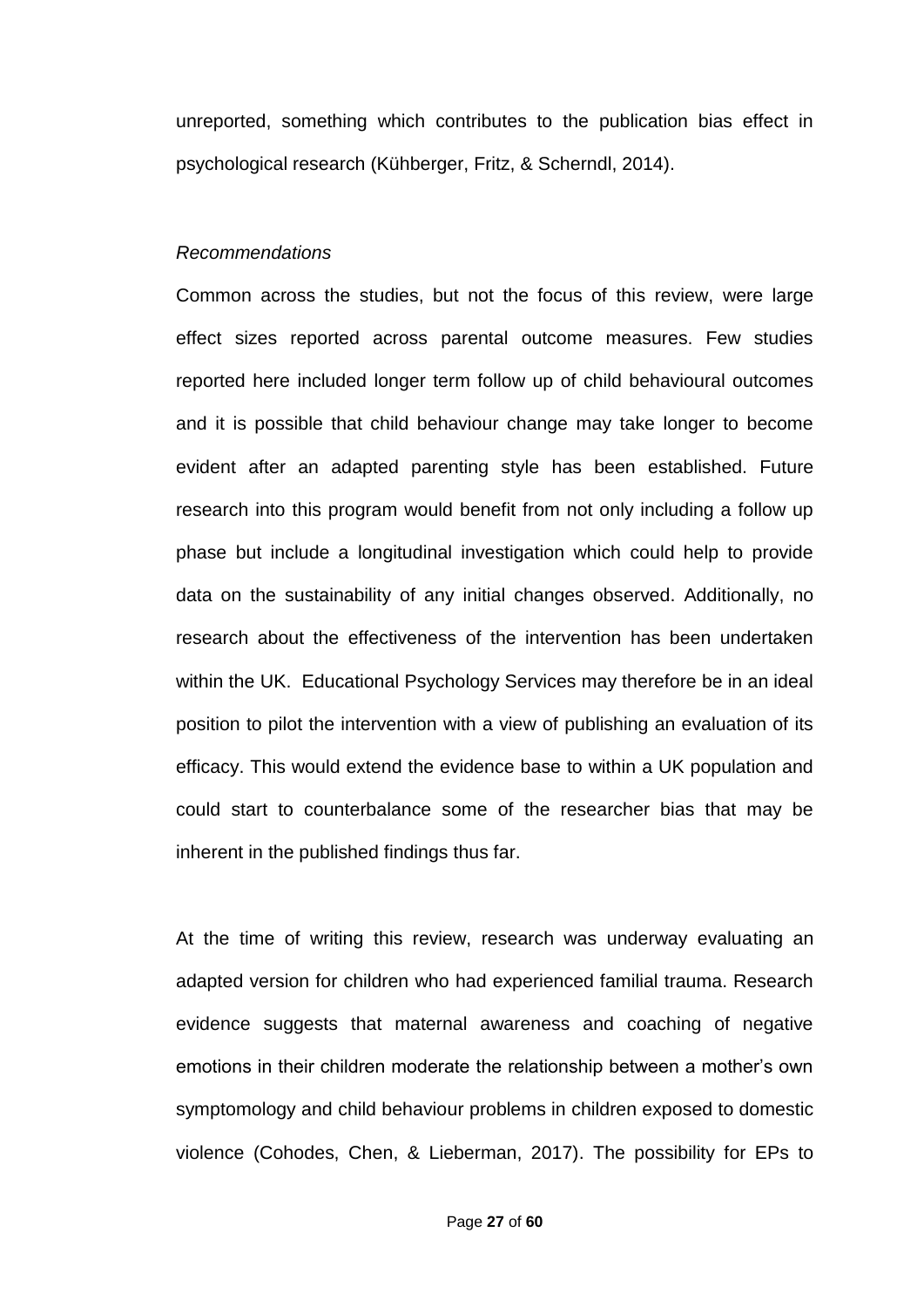support families exposed to violence through such a program is therefore encouraging. However, researchers and program implementers need to tread carefully and sensitively within this group to ensure that there is no risk of further harm and evidence of the efficacy with this group in particular would need to be sought in a robust manner.

Overall, this review asserts the position that TIK is a promising intervention with the potential to have at least a small yet meaningful impact on children's behaviour. The impact may be more substantial for children with pre-existing behavioural difficulties and these are more likely to be the children referred for EP involvement. The program also has the potential to act as a preventative approach to later behavioural difficulties through having a mediating role in the development of emotional competence. Whilst not the predominant aspect of the EP job role, EPs are in a strong position to work systemically to support parents in developing these knowledge and skills.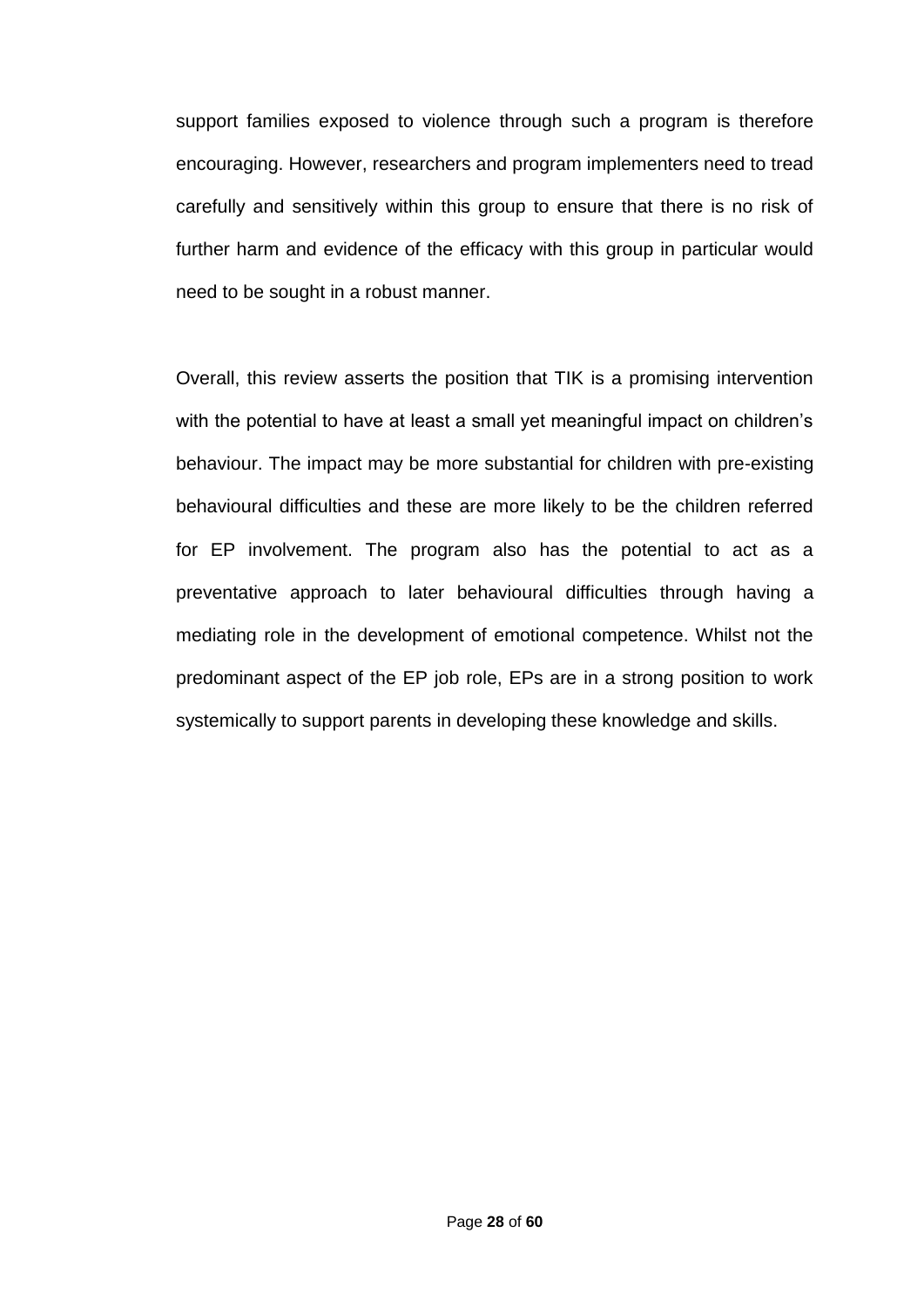## **5. References**

- Bandura, A. (1977). *Social learning theory*. Englewood Cliffs, N.J.: Prentice Hall.
- Barker, C., Pistrang, N., & Elliott, R. (2016). *Research methods in clinical psychology: An introduction for students and practitioners*. (3rd Ed). Chichester: John Wiley &Sons LTD.
- Barnett, A. G., Van der Pols, J. C., & Dobson, A. J. (2005). Regression to the mean: What it is and how to deal with it. *International Journal of Epidemiology*, *34*(1), 215–220.
- Bocknek, E., Brophy-Herb, H. E., & Banerjee, M. (2009). Effects of parental supportiveness on toddlers' emotion regualtion over the first three years of life in a low-income African American sample. *Infant Mental Health Journal*, *30*(5), 452–476.
- Bowlby, J. (1973). *Attachment and loss. Vol. 2: Separation: anxiety and anger*. New York, NY: Basic Books.
- Chen, F. M., Lin, H. S., & Li, C. H. (2012). The Role of Emotion in Parent-Child Relationships: Children's Emotionality, Maternal Meta-Emotion, and Children's Attachment Security. *Journal of Child and Family Studies*, *21*(3), 403–410.
- Cohodes, E., Chen, S., & Lieberman, A. (2017). Maternal Meta-Emotion Philosophy Moderates Effect of Maternal Symptomatology on Preschoolers Exposed to Domestic Violence. *Journal of Child and Family Studies*, *26*(7), 1831–1843.
- Contreras, J. M., Kerns, K. A., Weimer, B. L., Gentzler, A. L., & Tomich, P. L. (2000). Emotion regulation as a mediator of associations between mother-child attachment and peer relationships in middle childhood. *Journal of Family Psychology*, *14*(1), 111–124.
- Denham, S. A., Bassett, H. H., & Wyatt, T. (2007). Socialization of Emotional Competence. *Handbook of Socialization: Theory and Research*, 614– 637.
- Duncombe, M. E., Havighurst, S. S., Holland, K. A., & Frankling, E. J. (2012). The contribution of parenting practices and parent emotion factors in children at risk for disruptive behavior disorders. *Child Psychiatry and Human Development*, *43*(5), 715–733.
- Dunsmore, J. C., Booker, J. A., & Ollendick, T. H. (2013). Parental emotion coaching and child emotion regulation as protective factors for children with oppositional defiant disorder. *Social Development*, *22*(3), 444–466.
- Eisenberg, N., Cumberland, A., & Spinrad, T. L. (1998). Parental Socialization of Emotion. *Psychological Inquiry*, *9*(4), 241–273.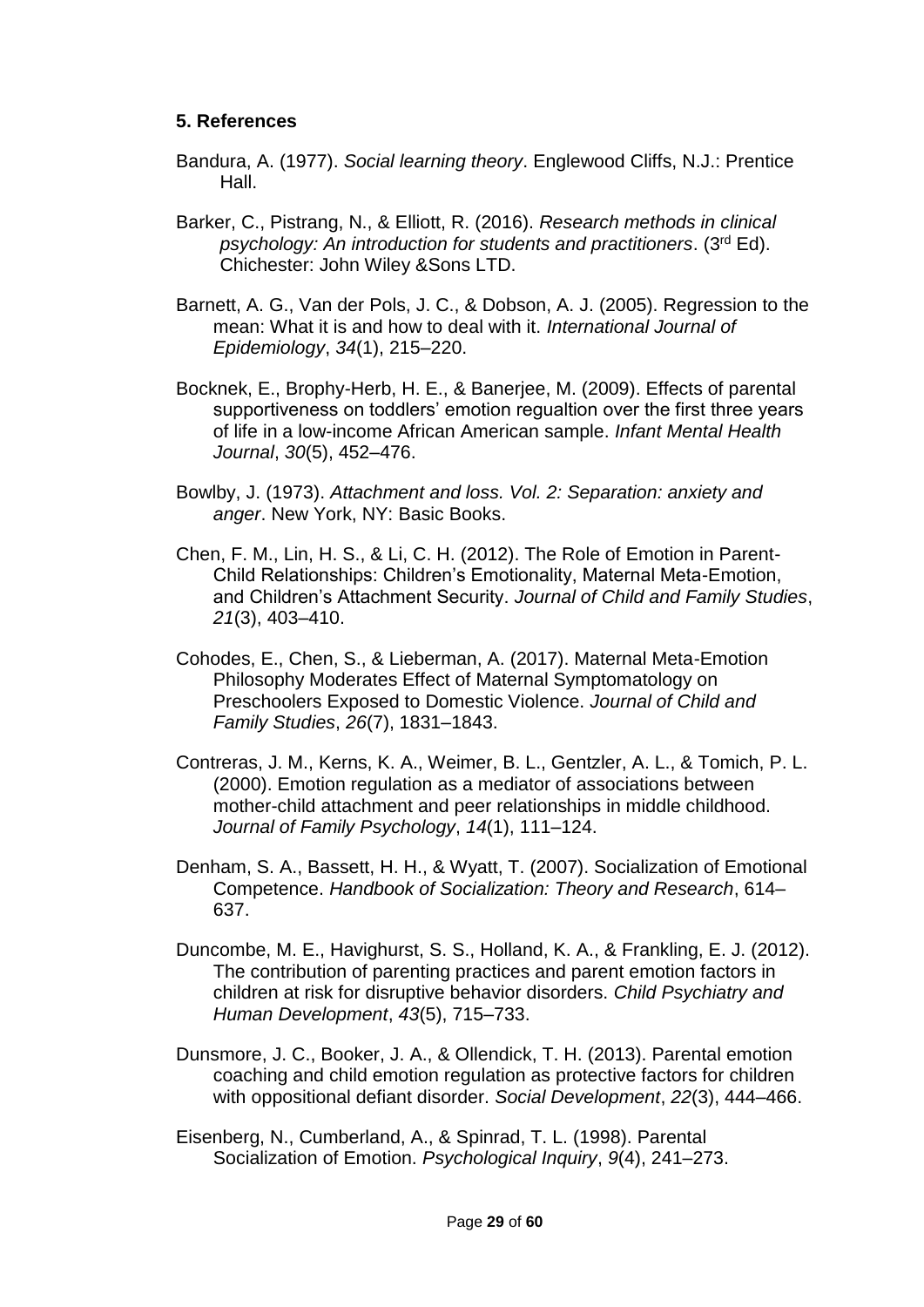- Fan, X. (2001). Statistical significance and effect size in education research: Two sides of a coin. *Journal of Educational Research*, *94*(5), 275–282.
- Farrell, P., Woods, K., Lewis, S., Rooney, S., Squires, G., & Connor, M. O. (2006). *A Review of the Functions and Contribution of Educational Psychologists in England and Wales in Light of "Every Child Matters: Change for Children."* Annesley: The Department for Eduation and Skills Publications.
- Gottman, J. M., & DeClaire, J. (1997). *Raising an emotionally intelligent child.* New York, N.Y.: Simon & Schuster Paperbacks.
- Gottman, J. M., Katz, L. F., & Hooven, C. (1996). Parental meta-emotion philosophy and the emotional life of families: Theoretical models and preliminary data. *Journal of Family Psychology*, *10*(3), 243–268.
- Gough, D. (2007). Weight of Evidence: a framework for the appraisal of the quality and relevance of evidence. *Research Papers in Education, 22*(2),  $213 - 228$ .
- Gus, L., Rose, J., & Gilbert, L. (2015). Emotion Coaching : A universal strategy emotional and behavioural well-being. *Educational & Child Psychology*, *32*(1), 31–41.

Gutman, L., & Vorhaus, J. (November 2012). The impact of pupil behaviour and wellbeing on educational outcomes childhood wellbeing research centre. *Department for Education: Childgood Wellbeing Research Centre.* Retrieved 25<sup>th</sup> June 2019, from: https://www.gov.uk/government/uploads/system/uploads/attachment\_dat a/file/219638/DFE-RR253.pdf

- Guyatt, G. H., Sackett, D. L., Sinclair, J. C., Hayward, R., Cook, Deborah, J., & Cook, R. J. (1995). Users' Guides to the Medical Literature: IX. A Method for Grading Health Care Recommendations. *The Journal of the American Medical Association*, *274*(22), 1800–1804.
- Havighurst, S.S., Duncombe, M., Frankling, E., Holland, K., Kehoe, C., & Stargatt, R. (2015). An Emotion-Focused Early Intervention for Children with Emerging Conduct Problems. *Journal of Abnormal Child Psycholog*y, *43*, 749–760
- Havighurst, S. S., Kehoe, C. E., & Harley, A. E. (2015). Tuning in to Teens: Improving Parental Responses to Anger and Reducing Youth Externalizing Behavior Problems. *Journal of Adolescence*, *42*, 148–158
- Havighurst, S. S., Kehoe, C. E., Harley, A. E., & Wilson, K. R. (2015). Tuning in to Kids : an emotion-focused parenting intervention for children with disruptive behaviour problems. *Making Parenting Work for Children's Mental Health*, 41–50.
- Havighurst, S. S., Wilson, K. R., Harley, A. E., & Prior, M. R. (2009). Tuning in to Kids: An emotion focused parenting program - initial findings from a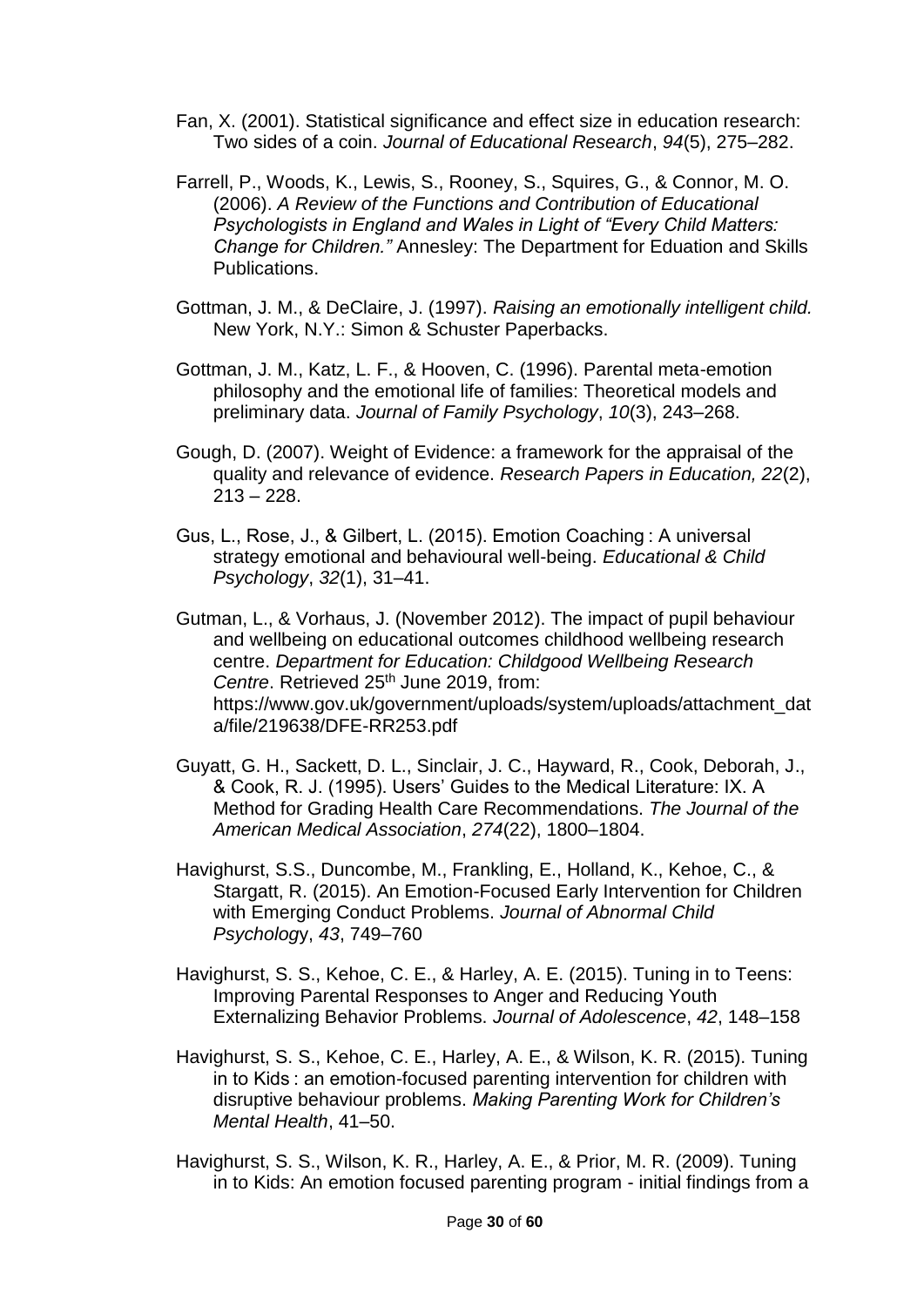community trial. *Journal of Community Psychology*, *37*(8),1008–1023.

- Havighurst, S., Wilson, K., Harley, A., Kehoe, C., Efron, D., & Prior, M. (2013). "Tuning into Kids": Reducing Young Children's behavior Problems Using an Emotion Coaching Parenting Program. *Child Psychiatry and Human Development*, *44*(2), 247-264
- Johnson, A. M., Hawes, D. J., Eisenberg, N., Kohlhoff, J., & Dudeney, J. (2017). Emotion socialization and child conduct problems: A comprehensive review and meta-analysis. *Clinical Psychology Review*, *54*, 65–80.
- Katz, L. F., Maliken, A. C., & Stettler, N. M. (2012). Parental Meta-Emotion Philosophy: A Review of Research and Theoretical Framework. *Child Development Perspectives*, *6*(4), 417–422.
- Kratochwill, T. R. (2003). Evidence-Based Practice: Promoting Evidence-Based Interventions in School Psychology. *School Psychology Quarterly, 18*(4), 389-408.
- Kühberger, A., Fritz, A., & Scherndl, T. (2014). Publication bias in psychology: A diagnosis based on the correlation between effect size and sample size. *PLoS ONE*, *9*(9), 1–8.
- Linden, A. (2013). Assessing regression to the mean effects in health care initiatives. *BMC Medical Research Methodology*, *13*(1), 1-7
- Loop, L., & Roskam, I. (2016). Do Children Behave Better When Parents' Emotion Coaching Practices are Stimulated? A Micro-Trial Study. *Journal of Child and Family Studies*, *25*(7), 2223–2235.
- Mcguiggan, C. L. (2017). Stepping over the boundary : An exploration of educational psychologists' work with families. *Doctoral Thesis*
- Meybodi, F. A., Mohammadkhani, P., Pourshahbaz, A., Dolatshahi, B., & Havighurst, S. (2017). Research paper: Reducing children behavior problems: A pilot study of tuning in to kids in Iran. *Iranian Rehabilitation Journal*, *15*(3), 269–276
- Morris, A. S., Silk, J. S., Steinberg, L., Myers, S. S., & Robinson, L. R. (2007). The role of the family context in the development of emotion regulation. *Social Development*, *16*(2), 361–388.
- Noble, T., & Mcgrath, H. (2012). Wellbeing and resilience in young people and the role of positive relationships. In S. Roffey (Ed.), *Positive Relationships: Evidence based practice across the world* (pp. 17–33). New York, NY: Springer.
- Osei, D. (2015). *Does the 'Tuning into Kids' program enable parents to reduce emotional and behavioural difficulties in their children? An evidence-based practice report.* Submitted as part of the Doctorate in Educational and Child Psychology. London; University College London.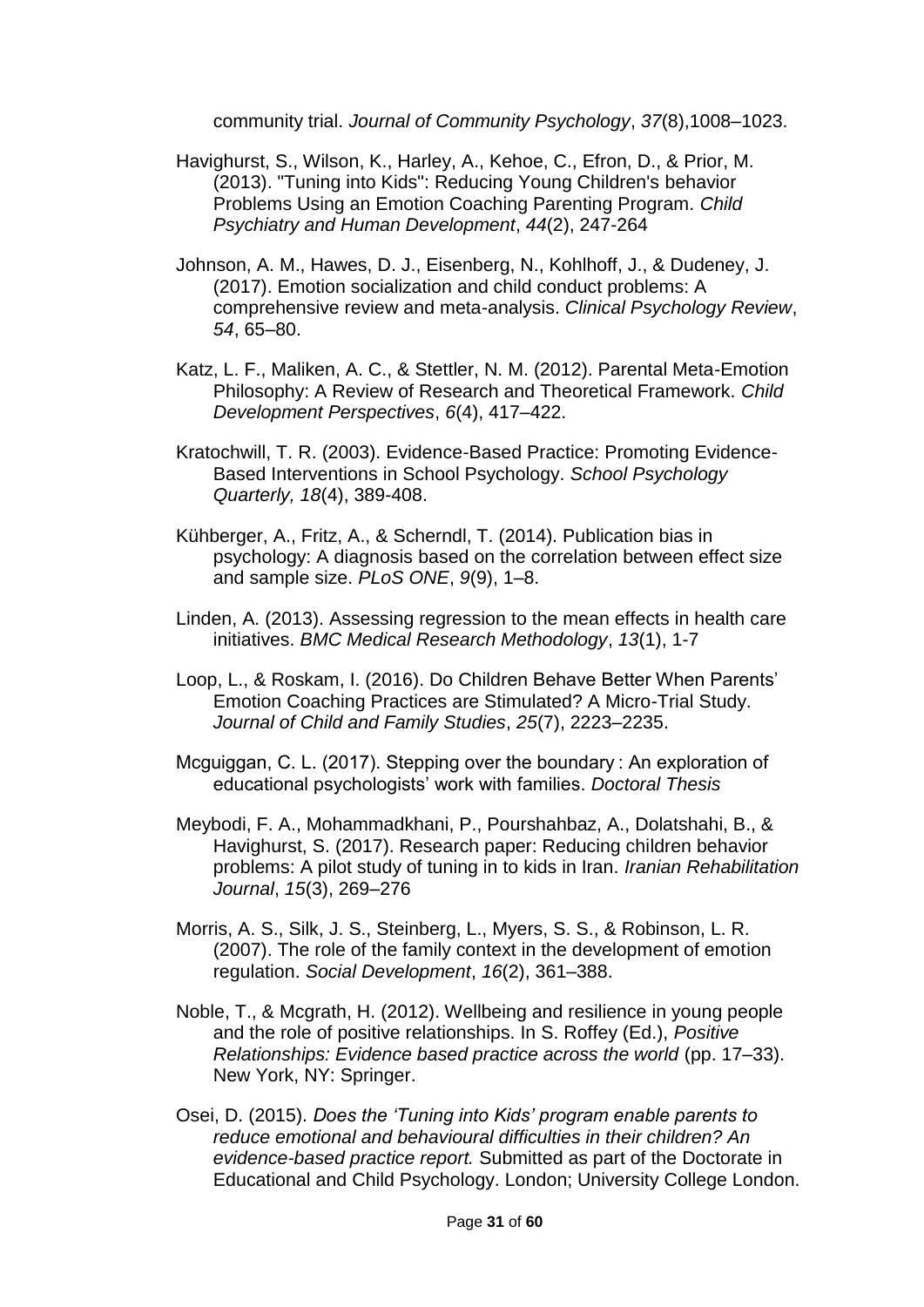- Sheeber, L., Shortt, J. W., Low, S., & Katz, L. F. (October, 2010). *Emotion coaching as a unique predictor of adolescent internalizing problems*. Paper presented at the annual meeting of the Society for Research in Psychopathology, Seattle, WA.
- Shortt, J. W., Stoolmiller, M., Smith-Shine, J. N., Mark Eddy, J., & Sheeber, L. (2010). Maternal emotion coaching, adolescent anger regulation, and siblings ' externalizing symptoms. *Journal of Child Psychology and Psychiatry*, *51*(7), 799–808.
- Slavin, R., & Smith, D. (2009). The Relationship Between Sample Sizes and Effect Sizes in Systematic Reviews in Education. *Educational Evaluation and Policy Analysis*, *31*(4), 500–506.
- Stringer, P., Powell, J., & Burton, S. (2006). Developing a community psychology orientation in an educational psychology service. *Educational and Child Psychology, Community Psychology: Theoretical and Practical Implications for Educational Psychologists*, *23*(1), 59-67
- Vygotsky, L. S. (1978). *[Mind in society: The development of higher](http://ouleft.org/wp-content/uploads/Vygotsky-Mind-in-Society.pdf)  [psychological processes](http://ouleft.org/wp-content/uploads/Vygotsky-Mind-in-Society.pdf)*. Cambridge, MA: Harvard University Press
- Wilson, K., Havighurst, S. S., & Harley, A. E. (2014). Dads Tuning in to Kids: Piloting a new parenting program targeting fathers' emotion coaching skills. *Journal of Community Psychology*, *42*(2), 162–168
- Wilson, K. T., Havighurst, S., S. Kehoe, C. E., and Harley, A. E. (2016). Dads Tuning in to Kids: Preliminary Evaluation of a Father's Parenting Program. *Family Relations*, *65*, 535–549
- Wong, M. S., McElwain, N. L., & Halberstadt, A. G. (2009). Parent, Family, and Child Characteristics: Associations With Mother- and Father-Reported Emotion Socialization Practices. *Journal of Family Psychology*, *23*(4), 452–463.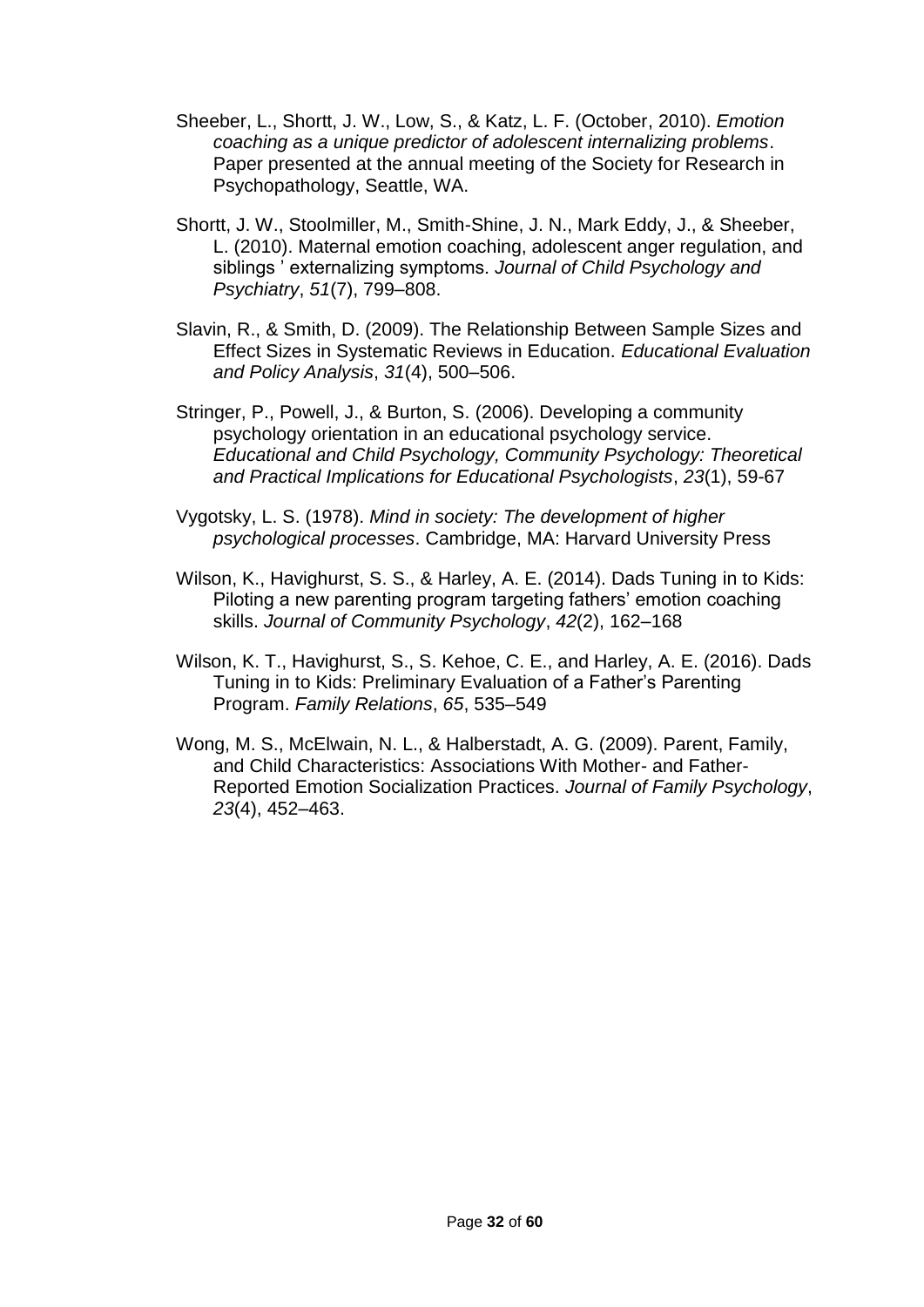# **6. Appendices**

| <b>Studies</b>                                                                                                                                                                                                                                                                                                                              | Reason for exclusion                                                                                                                                                |
|---------------------------------------------------------------------------------------------------------------------------------------------------------------------------------------------------------------------------------------------------------------------------------------------------------------------------------------------|---------------------------------------------------------------------------------------------------------------------------------------------------------------------|
| Duncombe, M. E., Havighurst, S. S., Holland, K.<br>A., Frankling, E. J., Kehoe, C., & Stargatt, R.<br>(2014). Comparing an emotion- and behavior-<br>focused group parenting program as part of<br>multisystemic intervention for child conduct<br>disorder. Journal of Child and Adolescent<br>Psychology, 45(3), 320-334                  | Uses data from a<br>different study (2a)                                                                                                                            |
| Dunsmore, J. C., Booker, J. A., Ollendick, T. H.,<br>& Greene, R. W. (2016). Emotion Socialization<br>in the Context of Risk and Psychopathology:<br><b>Maternal Emotion Coaching Predicts Better</b><br><b>Treatment Outcomes for Emotionally Labile</b><br>Children with Oppositional Defiant Disorder.<br>Social Development, 25(1), 8-2 | Not the ' <i>Tuning into</i><br>Kids' program (3b)<br>Mothers assessed for<br>emotion coaching but<br>this was not targeted<br>through the<br>interventions chosen. |
| Havighurst, S. S., Harley, A., & Prior, M. (2004).<br>Building preschool children's emotional<br>competence: A parenting program. Early<br>Education and Development, 15(4), 423-448                                                                                                                                                        | Undertaken prior to<br>2013(7)<br>Included in a previous<br>review                                                                                                  |
| Havighurst, S. S., Wilson, K. R., Harley, A. E., &<br>Prior, M. R. (2009). Tuning in to kids: An<br>emotion-focused parenting program – initial<br>findings from a community trial. Journal of<br>Community Psychology, 37(8), 1008-1023.                                                                                                   | Undertaken prior to<br>2013(7)<br>Included in a previous<br>review                                                                                                  |
| Havighurst, S. S., Wilson, K. R., Harley, A. E.,<br>Prior, M. R., & Kehoe, C. (2010). Tuning in to<br>Kids: Improving emotion socialization practices<br>in parents of preschool children - findings from<br>a community trial. Journal of Child Psychology<br>and Psychiatry, 51(12), 1342-1350.                                           | Undertaken prior to<br>2013(7)<br>Included in a previous<br>review                                                                                                  |
| Herbert, S. D., Harvey, E. A., Roberts, J. L.,<br>Wichowski, K., & Lugo-Candelas, C. I. (2013). A<br>Randomized Controlled Trial of a Parent<br>Training and Emotion Socialization Program for<br>Families of Hyperactive Preschool-Aged<br>Children. Behavior Therapy, 44(2), 302-316                                                      | Not the ' <i>Tuning into</i><br>Kids' program (3b)                                                                                                                  |
| Isobel, S., Meehan, F., & Pretty, D. (2016). An<br><b>Emotional Awareness Based Parenting Group</b>                                                                                                                                                                                                                                         | Reported on parental                                                                                                                                                |

# **Appendix 1. Excluded studies and the reasons for exclusion**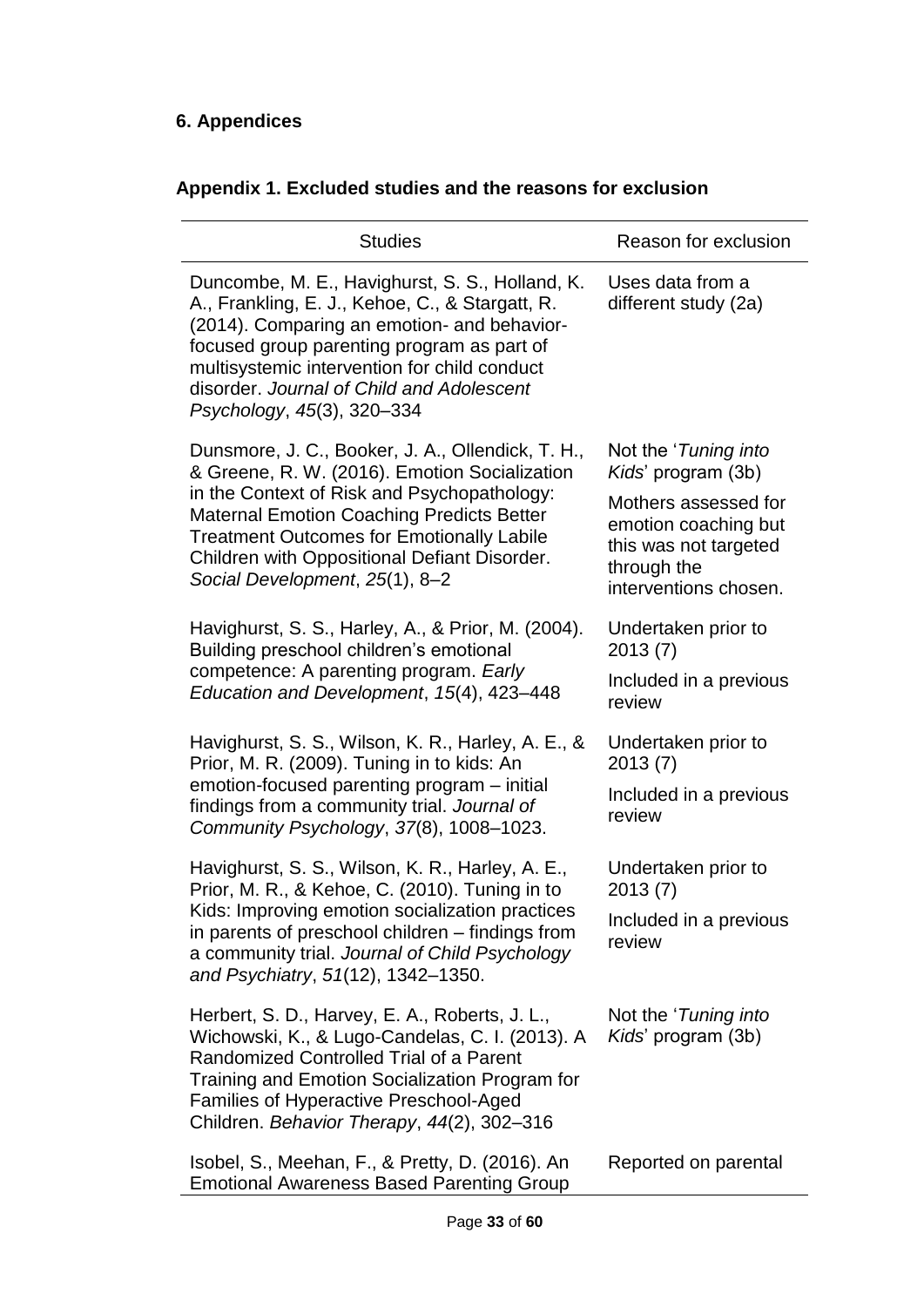| outcomes only (4c)                                                 |
|--------------------------------------------------------------------|
|                                                                    |
| Uses data from a<br>different study (2a)                           |
| Outcomes focus on<br>internalizing<br>behaviours (4b)              |
| An unpublished<br>doctoral thesis (1)                              |
| Outcomes focus on<br>internalizing<br>behaviours (4b)              |
| Toddler age group (5b)<br>Included in a previous<br>review         |
| Not the ' <i>Tuning into</i><br>Kids' program (3b)                 |
| Not the ' <i>Tuning into</i><br>Kids' program (3b)                 |
| Undertaken prior to<br>2013(7)<br>Included in a previous<br>review |
|                                                                    |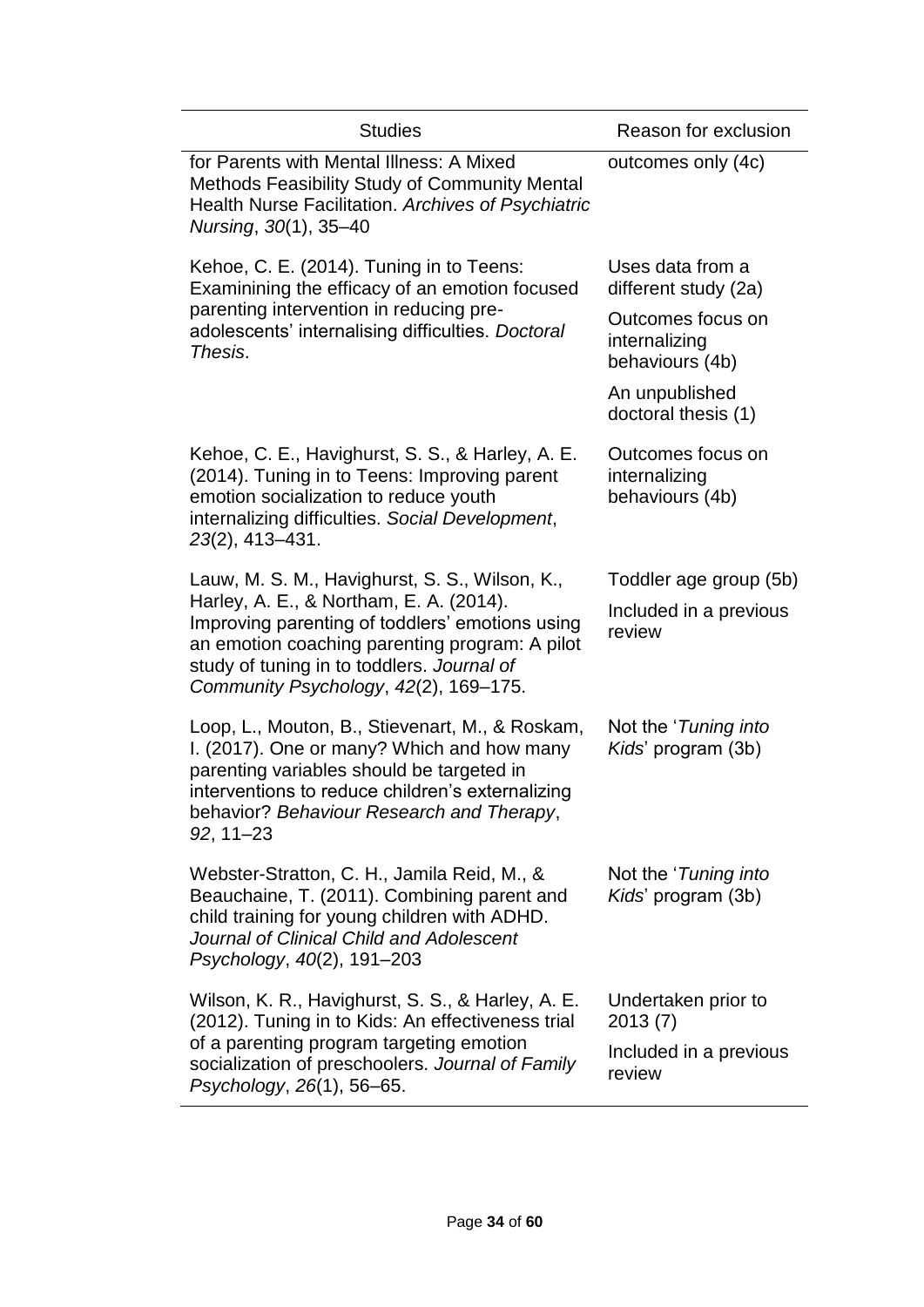# **Appendix 2. List of included studies for the systematic literature review**

|                | <b>Studies</b>                                                                                                                                                                                                                                                 |
|----------------|----------------------------------------------------------------------------------------------------------------------------------------------------------------------------------------------------------------------------------------------------------------|
| $\mathbf 1$    | Havighurst, S.S., Duncombe, M., Frankling, E., Holland, K., Kehoe,<br>C., & Stargatt, R. (2015). An Emotion-Focused Early Intervention for<br>Children with Emerging Conduct Problems. Journal of Abnormal Child<br>Psychology, 43, 749-760                    |
| $\overline{2}$ | Havighurst, S. S., Kehoe, C. E., & Harley, A. E. (2015). Tuning in to<br>Teens: Improving Parental Responses to Anger and Reducing Youth<br>Externalizing Behavior Problems. Journal of Adolescence, 42, 148-<br>158                                           |
| 3              | Havighurst, S., Wilson, K., Harley, A., Kehoe, C., Efron, D., & Prior,<br>M. (2013). "Tuning into Kids": Reducing Young Children's behavior<br>Problems Using an Emotion Coaching Parenting Program. Child<br>Psychiatry and Human Development, 44(2), 247-264 |
| 4              | Meybodi, F. A., Mohammadkhani, P., Pourshahbaz, A., Dolatshahi,<br>B., & Havighurst, S. (2017). Research paper: Reducing children<br>behavior problems: A pilot study of tuning in to kids in Iran. Iranian<br>Rehabilitation Journal, 15(3), 269-276.         |
| 5              | Wilson, K., Havighurst, S. S., & Harley, A. E. (2014). Dads Tuning in<br>to Kids: Piloting a new parenting program targeting fathers' emotion<br>coaching skills. Journal of Community Psychology, 42(2), 162-168                                              |
| 6              | Wilson, K. T., Havighurst, S., S. Kehoe, C. E., and Harley, A. E.<br>(2016). Dads Tuning in to Kids: Preliminary Evaluation of a Father's<br>Parenting Program. Family Relations, 65, 535-549                                                                  |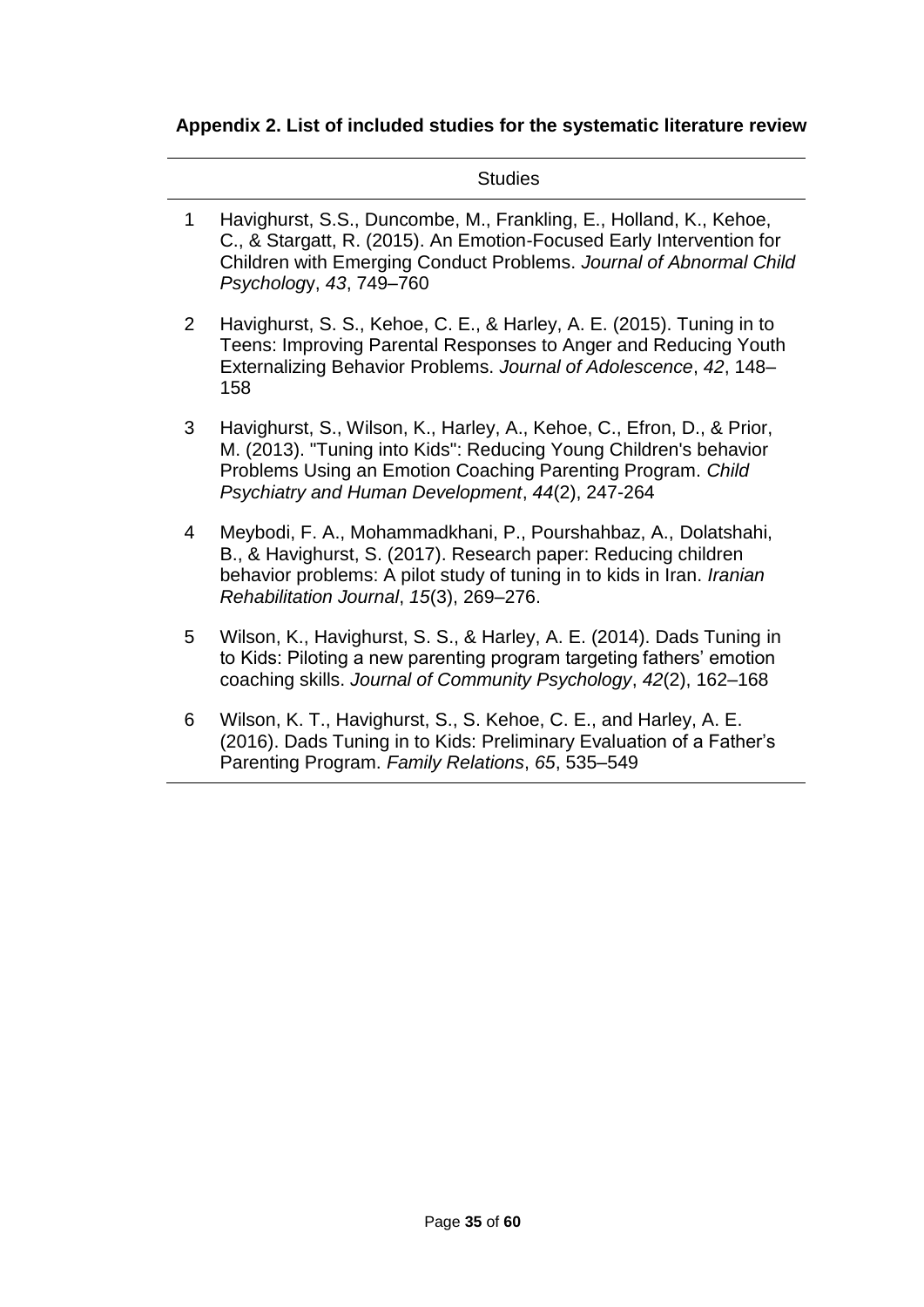| Authors                                              | Study design                                                                                                                                                                                    | <b>Study location</b>                                                                                                                            | Sample characteristics                                                                                                                                                                                                                                                                                                                                                                                                                                                                                                                                                                                                                                   | Intervention<br>details                                                                | Key outcome<br>measures <sup>1</sup>                                                                                                                                                                               | Key findings <sup>2</sup>                                                                                                                                                                                                                                                                                                                       |
|------------------------------------------------------|-------------------------------------------------------------------------------------------------------------------------------------------------------------------------------------------------|--------------------------------------------------------------------------------------------------------------------------------------------------|----------------------------------------------------------------------------------------------------------------------------------------------------------------------------------------------------------------------------------------------------------------------------------------------------------------------------------------------------------------------------------------------------------------------------------------------------------------------------------------------------------------------------------------------------------------------------------------------------------------------------------------------------------|----------------------------------------------------------------------------------------|--------------------------------------------------------------------------------------------------------------------------------------------------------------------------------------------------------------------|-------------------------------------------------------------------------------------------------------------------------------------------------------------------------------------------------------------------------------------------------------------------------------------------------------------------------------------------------|
| 1.<br>Havighurst<br>and<br>Duncombe<br>et al. (2015) | Random<br>assignment<br>to<br>intervention<br>or control<br>condition at<br>the school<br>level.<br>Outcome<br>measures<br>completed at<br>baseline and<br>at 10 months<br>post (6<br>months?). | Community<br>Participants<br>selected from<br>schools in<br>lower SES,<br>metropolitan<br>regional and<br>rural areas.<br>Victoria,<br>Australia | Sample size at baseline: 231<br>primary caregivers, intervention<br>$= 113$ and control $= 118$<br>Target children: aged between 5<br>and 9 with emerging conduct<br>problems as screened by a<br>score of 1 or greater on the<br><b>Conduct Problems Risk Screen.</b><br>Female = $26%$ , male = $74%$<br>Parents: female = $96\%$ , male =<br>4%. Mean age: 36.8 years.<br>Mean working hours: 14.3 hours<br>per week. Marital status: 63.5%<br>married or in marital type<br>relationship (defacto).<br>Percentage of non-high school<br>completion: 48.6%. Household<br>income: 60% below the mean<br>household income for the state<br>(\$63, 232). | Tuning in to<br>Kids (TIK)<br>Eight 2 hour<br>weekly<br>group<br>parenting<br>sessions | Parents: The<br>Eyberg Child<br><b>Behaviour</b><br>Inventory 6<br>(ECBI)<br>Teacher: The<br>Strengths and<br><b>Difficulties</b><br>Questionnaire<br>(SDQ) and the<br>Social<br>Competence<br><b>Rating Scale</b> | Parents reported<br>statistically<br>significant<br>reductions in<br>behaviour<br>problems within<br>the intervention<br>group as opposed<br>to the control<br>group.<br>Teachers reported<br>statistically<br>significant<br>reductions in<br>behaviour<br>problems within<br>the intervention<br>group as opposed<br>to the control<br>group. |

# **Appendix 3. Mapping the Field**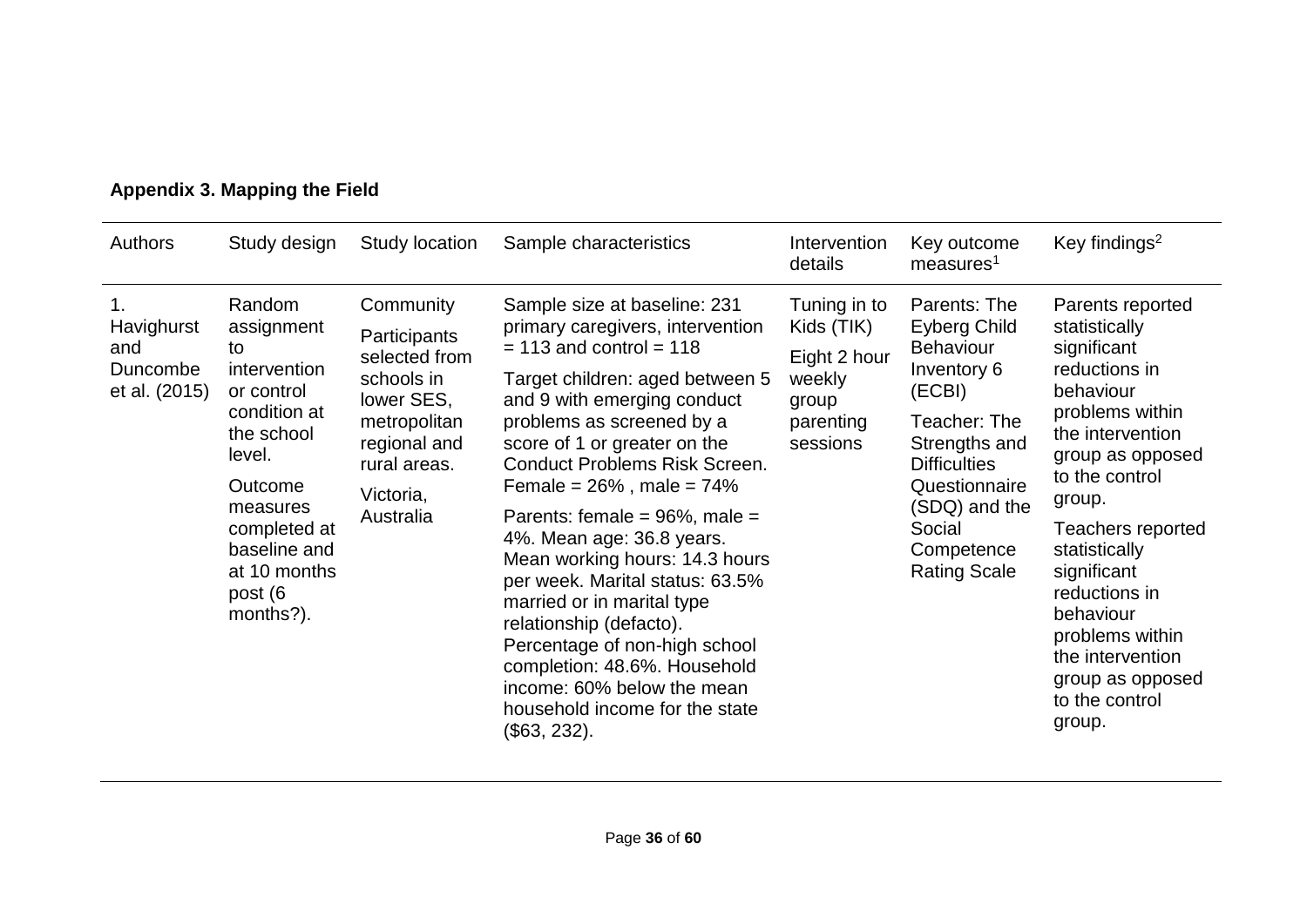| <b>Authors</b>                 | Study design                                                                                                                                                                                        | Study location              | Sample characteristics                                                                                                                                                                                                                                             | Intervention<br>details                              | Key outcome<br>measures <sup>1</sup>                                                                                                                           | Key findings <sup>2</sup>                                                                                                                       |                                    |                                                     |
|--------------------------------|-----------------------------------------------------------------------------------------------------------------------------------------------------------------------------------------------------|-----------------------------|--------------------------------------------------------------------------------------------------------------------------------------------------------------------------------------------------------------------------------------------------------------------|------------------------------------------------------|----------------------------------------------------------------------------------------------------------------------------------------------------------------|-------------------------------------------------------------------------------------------------------------------------------------------------|------------------------------------|-----------------------------------------------------|
| 2.<br>Havighurst,<br>Kehoe and | Random<br>assignment<br>to<br>intervention<br>or control<br>condition at<br>the school<br>level.                                                                                                    |                             |                                                                                                                                                                                                                                                                    | Community<br>Metropolitan<br>Melbourne,              | Sample size at baseline: 225<br>primary caregivers, intervention<br>$= 121$ and control $= 104$                                                                | Tuning in to<br><b>Teens</b><br>(TINT)                                                                                                          | The Conduct<br>Problems and<br>the | Significant<br>reductions were<br>observed in youth |
| Harley,<br>(2015)              |                                                                                                                                                                                                     | Australia                   | Target children: aged between<br>10 and 13 years. Female $=$<br>51%, male = $49%$                                                                                                                                                                                  | Six 2 hour<br>weekly<br>group                        | Hyperactivity-<br>Inattention<br>subscales of<br>the Strengths<br>and Difficulties<br>Questionnaire<br>completed by<br>parents and<br>the young<br>people.     | externalising<br>difficulties for the<br>intervention group<br>as rated by both<br>parents and young<br>people with small<br>effect sizes noted |                                    |                                                     |
|                                |                                                                                                                                                                                                     |                             | Parents: female = $89\%$ , male =                                                                                                                                                                                                                                  | parenting<br>sessions                                |                                                                                                                                                                |                                                                                                                                                 |                                    |                                                     |
|                                | Outcome<br>measures<br>completed at<br>baseline and<br>at 10.5<br>months post<br>baseline                                                                                                           |                             | 11%. Mean age: 44.1 years.<br>Mean working hours: 29.5 hours<br>per week. Percentage marital<br>status: 82.7% married or<br>defacto. Percentage of non-high<br>school completion: 24.4%.<br>Household income: 38.7%<br>combined income of \$100,000<br>or greater. |                                                      |                                                                                                                                                                |                                                                                                                                                 |                                    |                                                     |
| 3.                             | Clinical<br>Random<br>assignment<br><b>Behaviour</b><br>to<br>Clinic of the<br>intervention<br>Royal<br>or<br>Children's<br>comparison<br>Hospital and<br>condition<br>the Western<br>(treatment as | Sample size at baseline: 54 | <b>TIK</b><br>Parents: The                                                                                                                                                                                                                                         | Parents in the                                       |                                                                                                                                                                |                                                                                                                                                 |                                    |                                                     |
| Havighurst<br>et al. (2013)    |                                                                                                                                                                                                     |                             | primary caregivers, intervention<br>$=$ 31 and control $=$ 23                                                                                                                                                                                                      | Six 2 hour<br>weekly                                 | <b>Eyberg Child</b><br><b>Behavior</b><br>significant<br>Inventory<br>Teachers: The<br>behaviour<br>Sutter-Eyberg<br>intensity.<br><b>Student</b><br>Behaviour | intervention<br>condition reported                                                                                                              |                                    |                                                     |
|                                |                                                                                                                                                                                                     | <b>Sunshine</b>             | Target children: aged between 4<br>and 5 years with elevated<br>scores on the ECBI (above the<br>clinical cut off). Female = $22\%$ ,                                                                                                                              | group<br>parenting<br>sessions<br>and two<br>booster |                                                                                                                                                                | reductions in child                                                                                                                             |                                    |                                                     |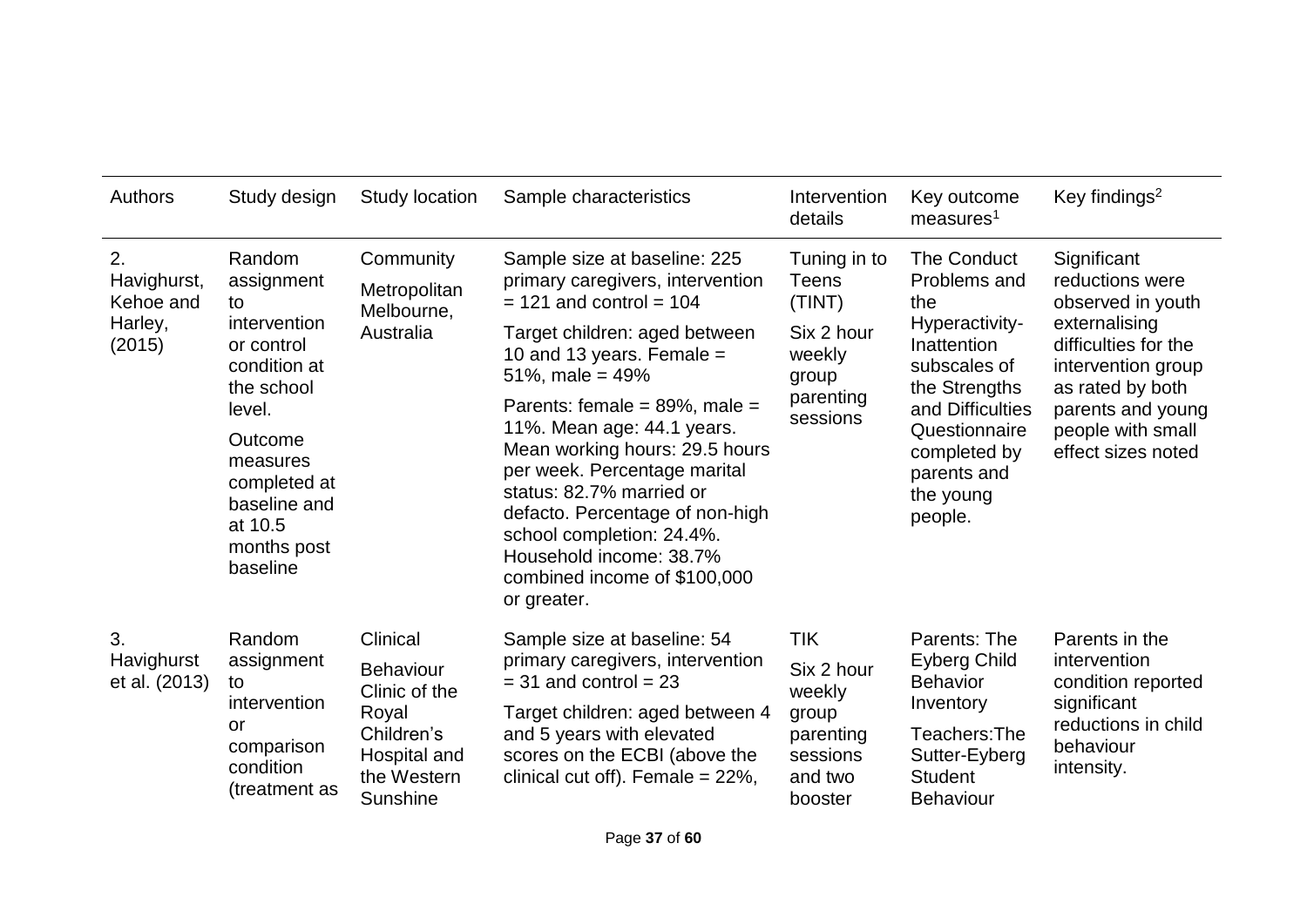| <b>Authors</b>                 | Study design                                                                                                                            | Study location                                                                                                                                                                             | Sample characteristics                                                                                                                                                                                                                                                                                                                                | Intervention<br>details                                                                                                               | Key outcome<br>measures <sup>1</sup>                 | Key findings <sup>2</sup>                                                                                                                                                                                                |
|--------------------------------|-----------------------------------------------------------------------------------------------------------------------------------------|--------------------------------------------------------------------------------------------------------------------------------------------------------------------------------------------|-------------------------------------------------------------------------------------------------------------------------------------------------------------------------------------------------------------------------------------------------------------------------------------------------------------------------------------------------------|---------------------------------------------------------------------------------------------------------------------------------------|------------------------------------------------------|--------------------------------------------------------------------------------------------------------------------------------------------------------------------------------------------------------------------------|
|                                | normal).<br>Outcome<br>measures<br>completed at<br>baseline, post<br>and 6 month<br>follow up.                                          | Hospital<br>Melbourne<br>Australia<br>NB. Parents of<br>preschool<br>children (non-<br>clinical) were<br>also included<br>within the<br>groups but<br>were not part<br>of the<br>research. | male = $78%$<br>Parents: female = $100\%$ , male =<br>0%. Mean age: 35.66 years.<br>Mean working hours: not<br>reported. Marital status: not<br>reported. Percentage of non-<br>high school completion: 75.5%.<br>Household income: 46%<br>combined income of \$40,000 -<br>99,999                                                                    | sessions at<br>two monthly<br>intervals<br>thereafter.                                                                                | Inventory<br>$(S-ESBI)$                              | Teachers of<br>children in the<br>intervention<br>condition reported<br>reductions in<br>behaviour intensity<br>and fewer<br>problems with child<br>behaviour than<br>those in the waitlist<br>control condition.        |
| 4.<br>Meybodi et<br>al. (2017) | Random<br>assignment<br>to<br>intervention<br>or control<br>condition at<br>the school<br>level.<br>Outcome<br>measures<br>completed at | Community<br>Diverse lower<br>to upper-class<br>socio-<br>economic<br>areas of<br>Tehran<br>Iran                                                                                           | Sample size at baseline: 54<br>primary caregivers, intervention<br>$= 27$ and control $= 27$<br>Target children: aged between 3<br>and 6 years with behaviour<br>problems as identified by a T<br>score of 65 or higher on the<br>externalizing subscale of the<br><b>Child Behaviour Check-list</b><br>(CBCL).<br>Parents: female = $100\%$ , male = | <b>TIK</b><br>Six 2 hour<br>weekly<br>group<br>parenting<br>sessions<br>and two<br>booster<br>sessions at<br>two monthly<br>intervals | The Eyberg<br>Child<br><b>Behaviour</b><br>Inventory | Mothers within the<br>intervention group<br>reported significant<br>reductions in child<br>behaviour<br>problems with a<br>large effect size<br>that continued at<br>follow up as noted<br>by the ECBI<br>problem score. |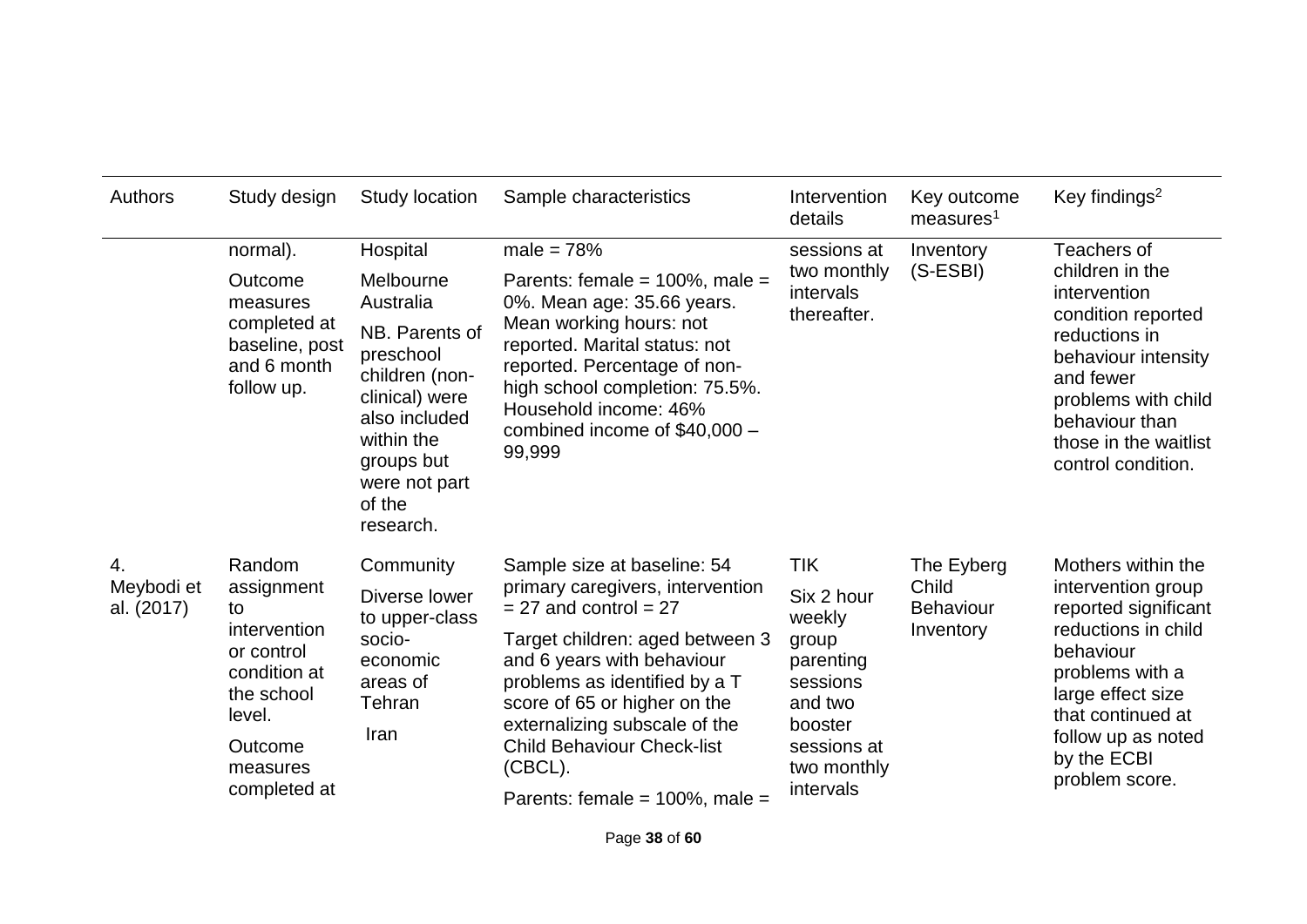| Authors                                             | Study design                                                                                                    | Study location                                                       | Sample characteristics                                                                                                                                                                                                                                                                                                                                    | Intervention<br>details                                                                                                  | Key outcome<br>measures <sup>1</sup>               | Key findings <sup>2</sup>                                                                                                                       |
|-----------------------------------------------------|-----------------------------------------------------------------------------------------------------------------|----------------------------------------------------------------------|-----------------------------------------------------------------------------------------------------------------------------------------------------------------------------------------------------------------------------------------------------------------------------------------------------------------------------------------------------------|--------------------------------------------------------------------------------------------------------------------------|----------------------------------------------------|-------------------------------------------------------------------------------------------------------------------------------------------------|
|                                                     | baseline, post<br>and 3 months<br>follow up.                                                                    |                                                                      | 0%. Mean age: 34.21 years.<br>Mean working hours: not<br>reported. Marital status: 100%<br>married. Percentage of non-high<br>school completion: 2.1%.<br>Household income: family<br>income ranged from 1 million to<br>over 5 million Tomans.                                                                                                           | thereafter.                                                                                                              |                                                    |                                                                                                                                                 |
| 5.<br>Wilson,<br>Havighurst<br>and Harley<br>(2014) | Single group<br>pretest-<br>posttest<br>design.<br>Outcome<br>measures<br>completed at<br>baseline and<br>post. | Community<br>Preschools in<br>the state of<br>Victoria,<br>Australia | Sample size at baseline: 43<br>Target children: aged between 3<br>and 5 years.<br>Parents: female = $0\%$ , male =<br>100%. Mean age: 41.05 years.<br>Mean working hours: not<br>reported. Marital status: not<br>reported. Percentage of non-<br>high school completion: 9.3%.<br>Household income: 62.8%<br>combined income of \$100,000<br>or greater. | Dads<br>Tuning in to<br><b>Kids</b><br>(DadsTIK)<br>Seven <sub>2</sub><br>hour weekly<br>group<br>parenting<br>sessions. | The Strengths<br>and Difficulties<br>Questionnaire | <b>Fathers reported</b><br>reductions in<br>difficult child<br>behaviours at post-<br>test as noted by<br>the SDQ: Total<br>difficulties score. |
| 6.<br>Wilson et al.<br>(2016)                       | Random<br>assignment<br>to<br>intervention                                                                      | Preschools<br>within a 15-km<br>radius of the<br>University of       | Sample size at baseline: 162<br>intervention = $87$ and control =<br>75                                                                                                                                                                                                                                                                                   | <b>DadsTIK</b><br>Seven <sub>2</sub><br>hour weekly                                                                      | The Strengths<br>and Difficulties<br>Questionnaire | Fathers within the<br>intervention group<br>reported small but<br>statistically                                                                 |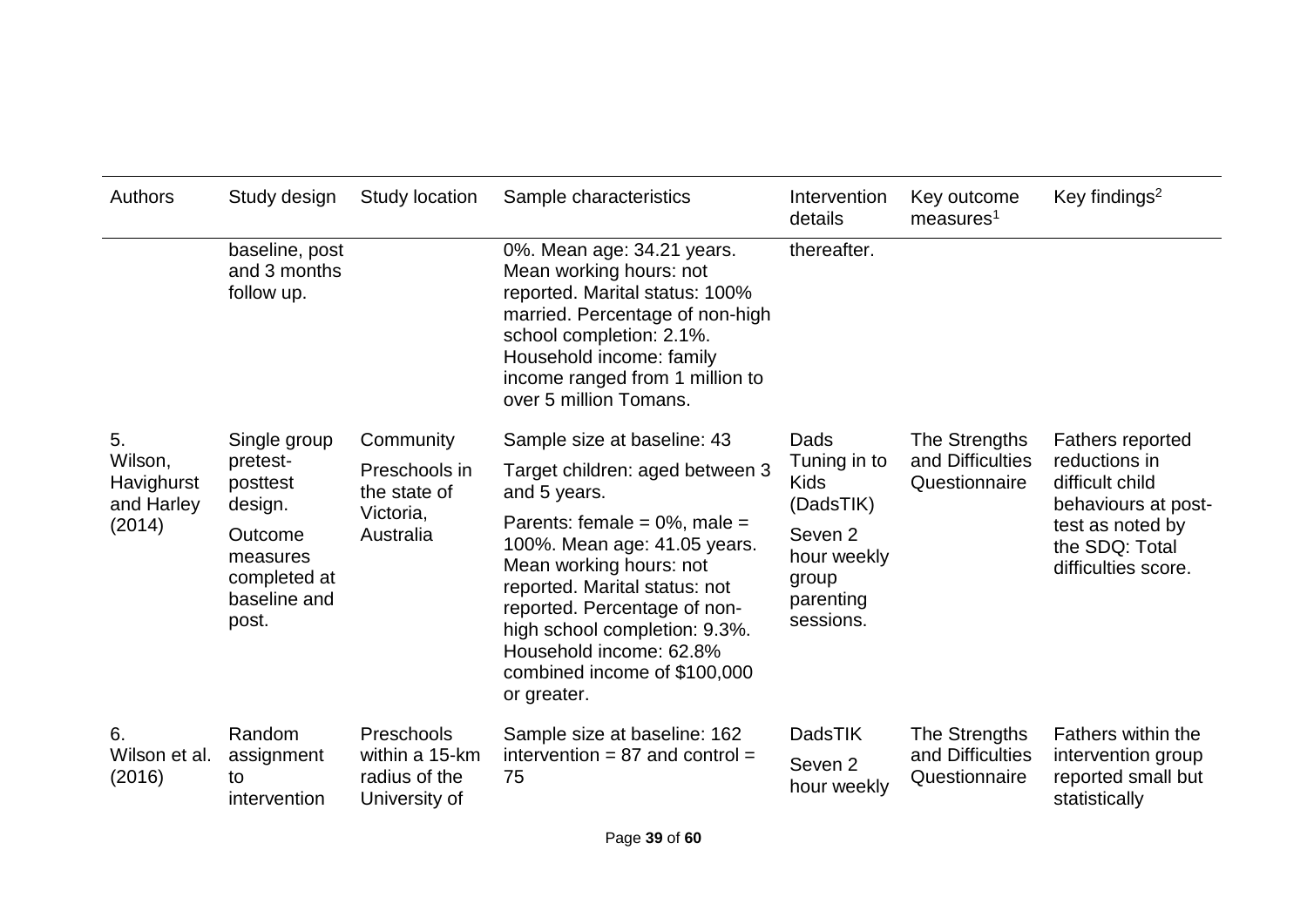| Authors | Study design                                                           | Study location                                | Sample characteristics                                                                                                                                                                                                                                                                  | Intervention<br>details                                          | Key outcome<br>measures <sup>1</sup> | Key findings <sup>2</sup>                                                 |
|---------|------------------------------------------------------------------------|-----------------------------------------------|-----------------------------------------------------------------------------------------------------------------------------------------------------------------------------------------------------------------------------------------------------------------------------------------|------------------------------------------------------------------|--------------------------------------|---------------------------------------------------------------------------|
|         | or control<br>condition at<br>the school                               | Melbourne and<br>six preschools<br>in Geelong | Target children: aged between 3<br>and 6 years. Female = $46.3\%$ ,<br>male = $53.7%$                                                                                                                                                                                                   | group<br>parenting<br>sessions                                   |                                      | significant<br>reductions in<br>difficult child                           |
|         | level.<br>Outcome<br>measures<br>completed at<br>baseline and<br>post. | (Victoria)<br>Australia                       | Parents: female = $0\%$ , male =<br>100%. Mean age: 40.6 years.<br>Mean working hours: 41.8 hours<br>per week. Percentage marital<br>status: 97.5% married or<br>defacto. Percentage of non-high<br>school completion: 9.3%.<br>Household income: 76.5%<br>combined income of \$100,000 | with a<br>booster<br>session<br>offered 6 to<br>8 weeks<br>later |                                      | behaviours as<br>noted by the SDQ:<br><b>Total difficulties</b><br>score. |

 $1$ &  $2$  Key outcomes and findings reported here relate to the specific purpose of the review question and as such, only measures and findings that relate to child behavioural outcomes are reported within this review.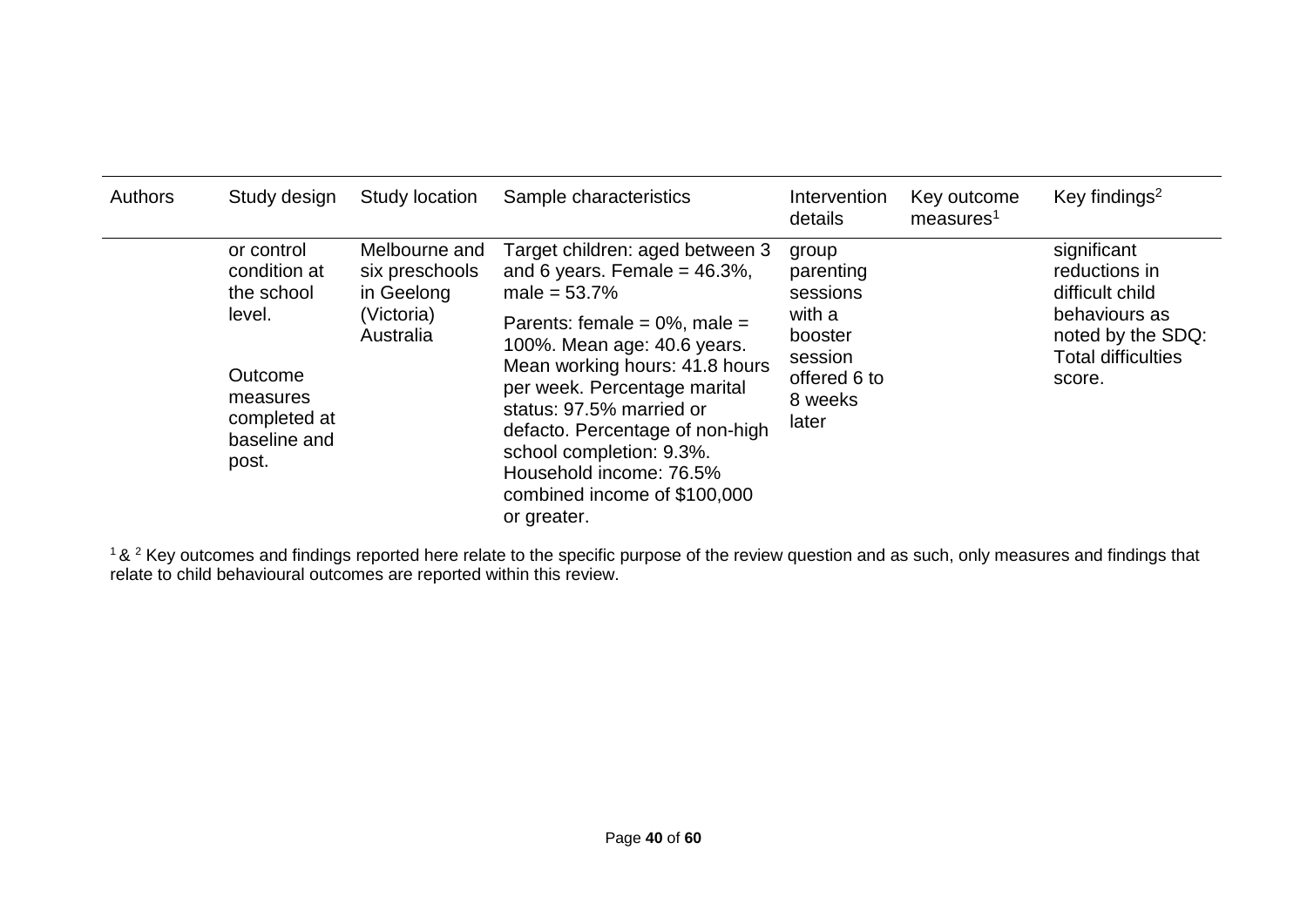# **Appendix 4. Weight of Evidence A**

# **Appendix 4a. Modifications to the Kratochwill (2003) coding protocol**

APA Task Force Coding Protocol by Kratochwill (2003) coding protocol was used to code each of the studies in order to generate a 'Weight of Evidence A' rating for included studies. The table below shows the adaptations made to the protocol along with a rationale for these amendments.

| Items removed                                                                       | Rationale                                                                                                                                                                                                                                                                                                                                                                                |
|-------------------------------------------------------------------------------------|------------------------------------------------------------------------------------------------------------------------------------------------------------------------------------------------------------------------------------------------------------------------------------------------------------------------------------------------------------------------------------------|
| Part I                                                                              |                                                                                                                                                                                                                                                                                                                                                                                          |
| Sections B.7 - B.8. Coding<br>for qualitative research<br>methods                   | Studies did not use qualitative research<br>methods.                                                                                                                                                                                                                                                                                                                                     |
| Part II                                                                             |                                                                                                                                                                                                                                                                                                                                                                                          |
| Section C.<br>Primary/Secondary<br><b>Outcomes Are Statistically</b><br>Significant | The quality of the methodology is evaluated<br>using this protocol and outcomes are<br>considered separately within the review.                                                                                                                                                                                                                                                          |
| Section D.<br><b>Educational/Clinical</b><br>Significance                           | The majority of the studies either examined<br>the program as a universal or preventative<br>intervention or when used as an intervention<br>for behavioural difficulties, these were either<br>not at clinically diagnosis levels or clinical<br>diagnosis levels were not reported. Only<br>one study (Havighurst et al., 2013) used a<br>clinical sample and reported on this aspect. |
| <b>Section E</b>                                                                    | The intervention is manualised and<br>components are not separated.                                                                                                                                                                                                                                                                                                                      |
| <b>Section G</b>                                                                    | There was no within study replication.                                                                                                                                                                                                                                                                                                                                                   |
| Section H. Site of<br>Implementation                                                | Site of implementation was not deemed<br>relevant to the review question nor would it<br>add significant value in terms of reviewing<br>the quality of the methodology of the<br>studies.                                                                                                                                                                                                |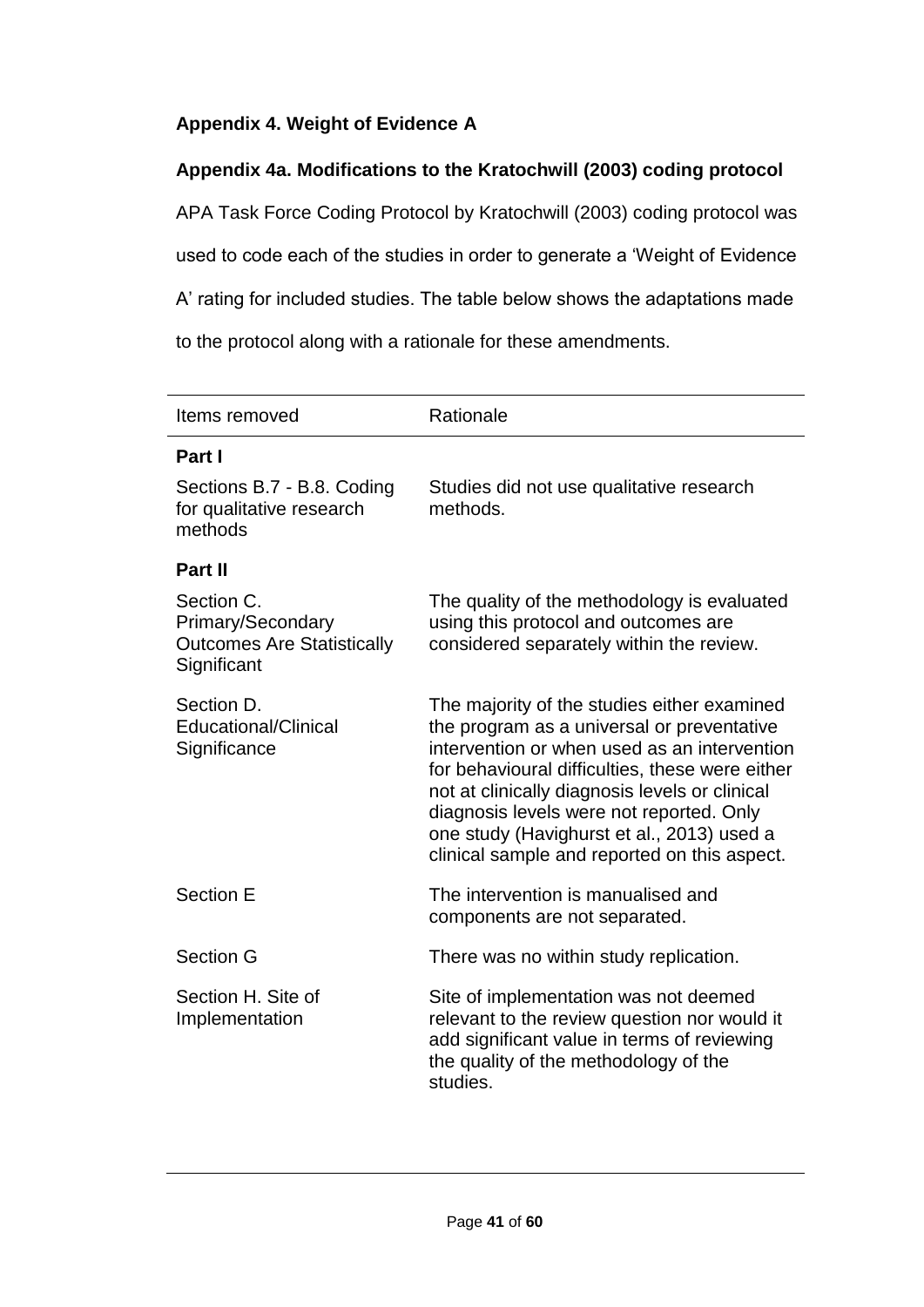| Items removed                                                  | Rationale                                                                                                                                                                             |
|----------------------------------------------------------------|---------------------------------------------------------------------------------------------------------------------------------------------------------------------------------------|
| Part III                                                       |                                                                                                                                                                                       |
| Section A4. Receptivity/<br>acceptance by target<br>population | Receptivity of intervention by target group<br>was not deemed necessary in determining<br>methodological quality.                                                                     |
| Section B. Length of<br>Intervention                           | Specified elsewhere within the review.                                                                                                                                                |
| Section C. Intensity/Dosage<br>of Intervention                 | Specified elsewhere within the review.                                                                                                                                                |
| Section D. Dosage<br>Response                                  | The intervention is a manualised program<br>with compulsory content over a set number<br>of sessions. It was therefore not possible for<br>effects of a higher dosage to be observed. |
| Section F. Characteristics of<br>the Intervener                | None of the studies reported this detail.                                                                                                                                             |
| Section G. Intervention style<br>of Orientation                | All studies focus on the same intervention<br>as per inclusion criteria. Theoretical basis of<br>intervention is outline separately in the<br>review.                                 |
| Section H. Cost Analysis<br>Data                               | Not reported and unnecessary for the<br>purpose of reviewing methodological quality.                                                                                                  |
| Section I. Training and<br><b>Support Resources</b>            | Not reported and unnecessary for the<br>purpose of reviewing methodological quality.                                                                                                  |
| Section J. Feasibility                                         | Not reported and unnecessary for the<br>purpose of reviewing methodological quality.                                                                                                  |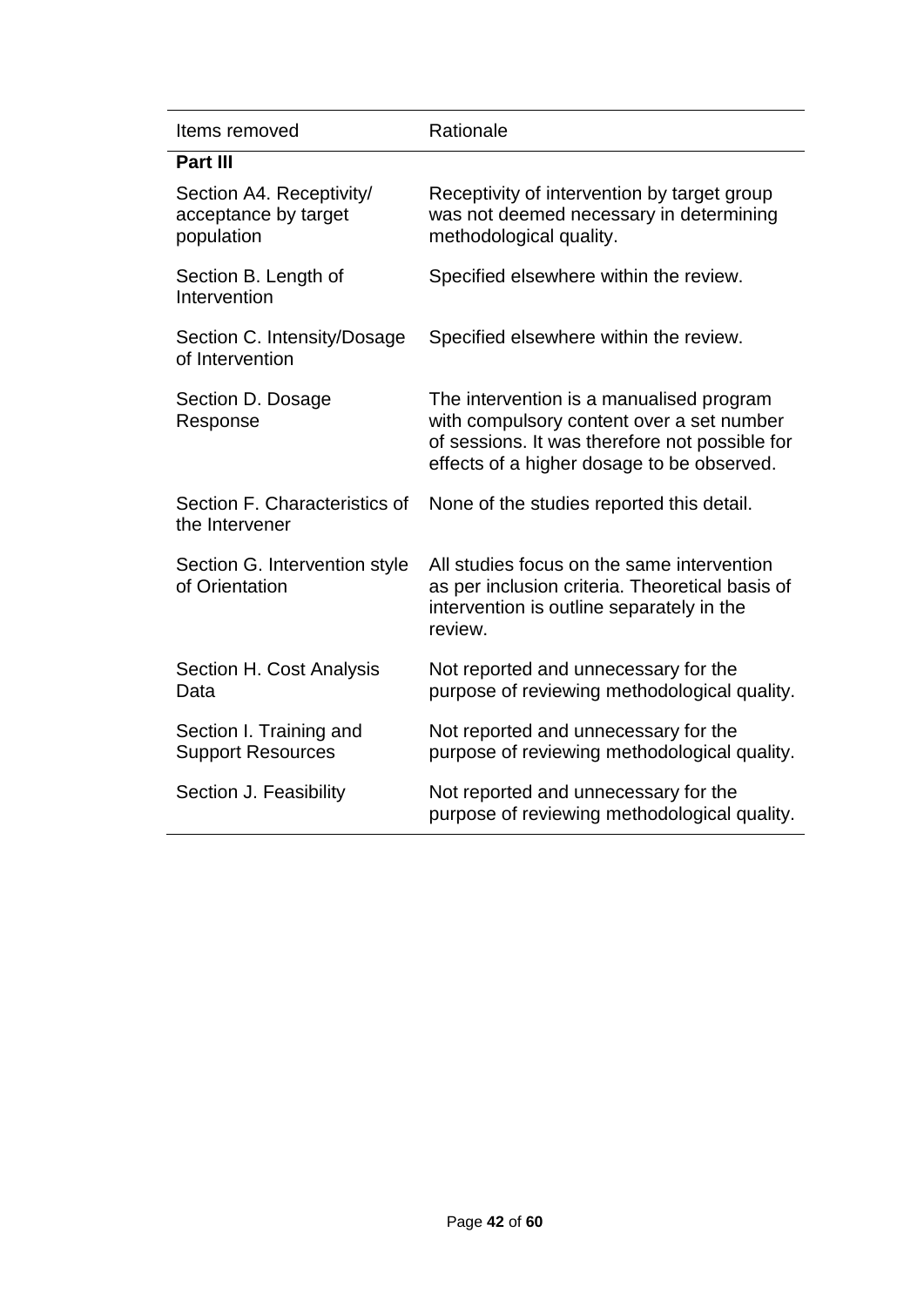## **Appendix 4b. Sample coding protocol**

[Adapted from the Procedural Manual of the Task Force on Evidence-Based Interventions in School Psychology, American Psychology Association, Kratochwill, T.R. (2003)]

## **Coding Protocol**

**Name of Coder:** Hayley Prickett **Date: 10.01.19** 

### **Full Study Reference in proper format:**

Meybodi, F. A., Mohammadkhani, P., Pourshahbaz, A., Dolatshahi, B., Havighurst, S. (2017). Reducing Children Behavior Problems: A Pilot Study of Tuning in to Kids in Iran. *Iranian Rehabilitation Journal*. 15(3), 269 - 275

**Intervention name:** (description of study): Tuning in to Kids

Type of Publication:

- Book/Monograph
- **Journal Article**
- $\Box$  Book Chapter
- $\Box$  Other (specify):

**I. General Characteristics**

## **A. General Design Characteristics**

A1. Random assignment designs (if random assignment design, select one of the following)

| $\overline{\phantom{a}}$ |  |
|--------------------------|--|
| $\overline{\phantom{a}}$ |  |
|                          |  |

Completely randomized design

Randomized block design (between participants e.g. matched classes)

randomized block design (within participants)

Randomized hierarchical design (nested treatments

A2. Nonrandomized designs (if non-random assignment design, select one of the following)

| Nonrandomized design  |
|-----------------------|
| Nonrondomized blook a |

Nonrandomized block design (between participants)

Nonrandomized block design (within participants)

- Nonrandomized hierarchical design
- $\Box$  Optional coding for Quasi-experimental designs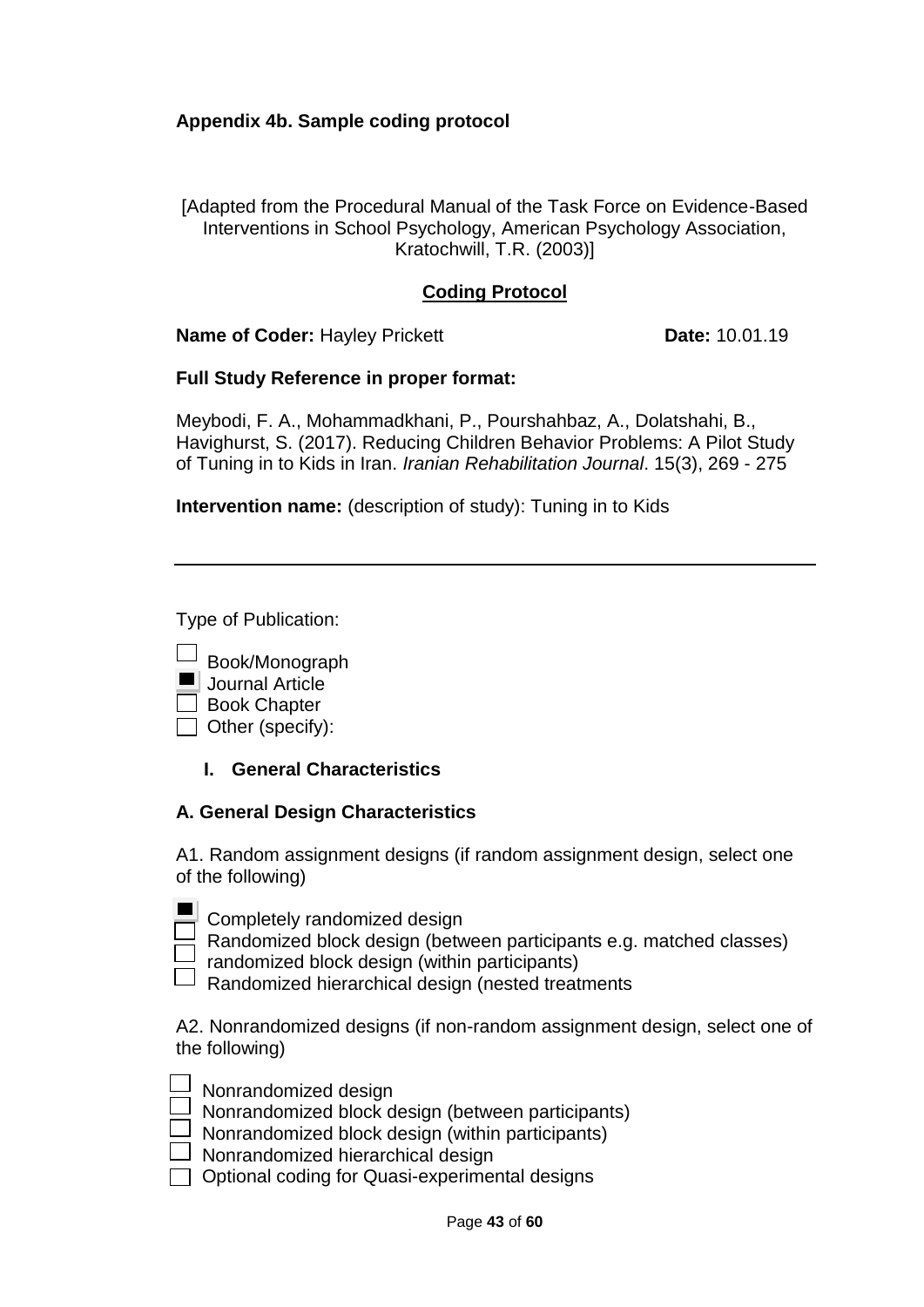A3. Overall confidence of judgment on how participants were assigned (select one of the following)

- Very low (little basis)  $\frac{1}{2}$  Low (guess)  $\equiv$  Moderate (weak inference)  $\Box$  High (strong inference)  $\blacksquare$  Very high (explicitly stated) N/A
	- Unknown/unable to code

# **B. Statistical Treatment/Data Analysis (answer B1 through B6)**

- B1. Appropriate unit of analysis
- B2. Familywise error rate controlled
- B3. Sufficiently large N

| es |  |
|----|--|
|    |  |
|    |  |

Statistical Test: Repeated measures ANOVA Significance level:  $p = 0.05$ Power  $= 0.8$ ES: 0.5 (medium) N required: 128

Total size of sample (start of study): \_ 54\_\_\_\_

| ٦<br>J |  |
|--------|--|
|        |  |

Intervention group sample size: 27\_\_\_\_\_\_

N

Control group sample size: 27 N

# **C. Type of Program**

- **Universal prevention program**
- Selective prevention program
	- $\exists$  Targeted prevention program
- $\perp$  Intervention/Treatment
- Unknown

# **D. Stage of Program** (select one)

- Model/demonstration programs
- Early stage programs
- Established/institutionalized programs
- $\Box$  Unknown

Pilot/trial of the TIK program in Iran.

**E. Concurrent or Historical Intervention Exposure** (select one)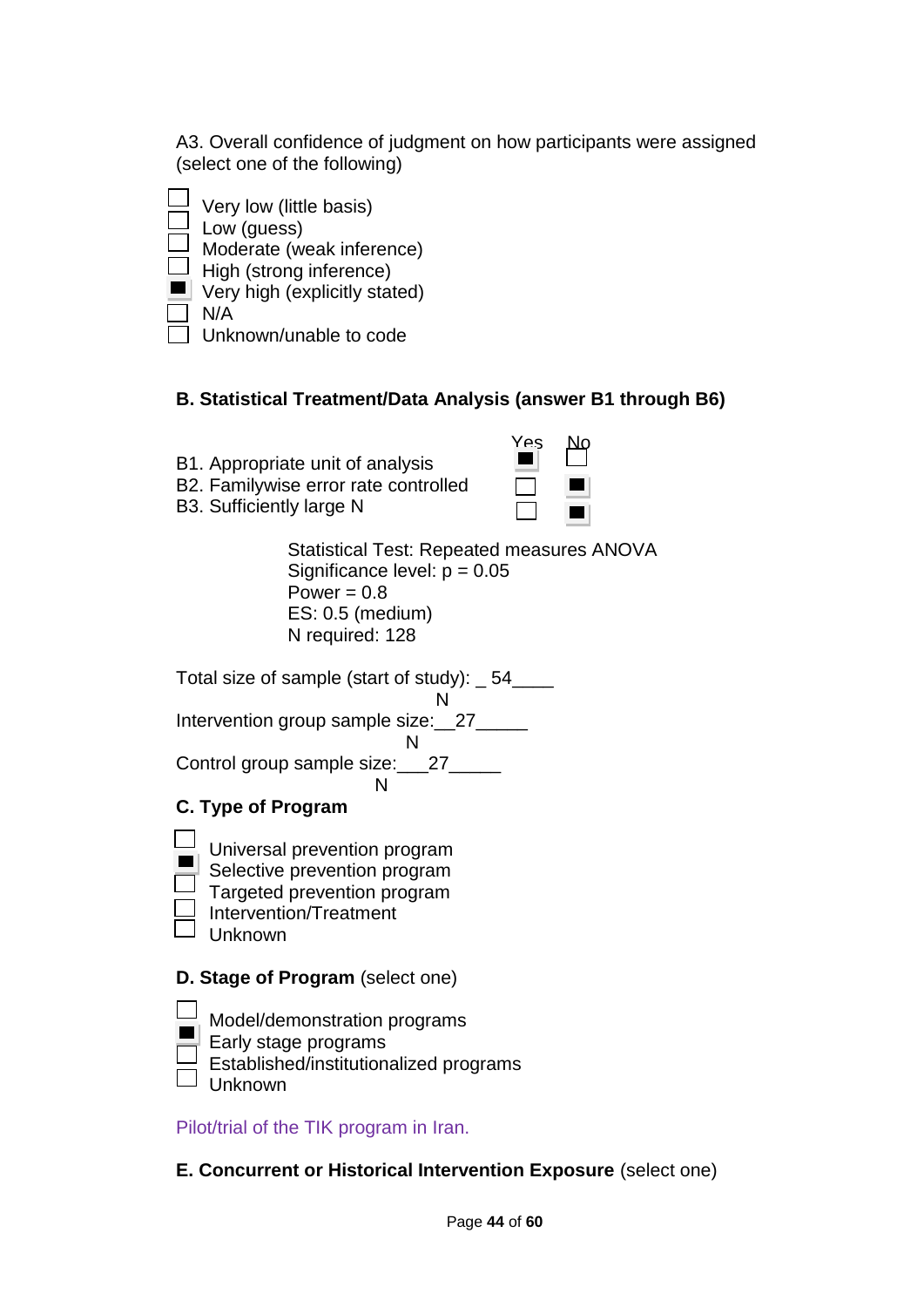

## **II. Key Features for Coding Studies and Rating Level of Evidence/Support**

**(Rating Scale**: **3= Strong Evidence, 2=Promising Evidence, 1=Weak Evidence, 0=No Evidence)**

### **A. Measurement (answer A1 through A4)**

A1. Use of outcome measures that produce reliable scores for the majority of primary outcomes (select one of the following)

| es     |
|--------|
| N٥     |
| تراجرا |

Unknown/unable to code

High Chronbach's alphas reported for all measures (0.76 – 0.92 with 0.92 for the outcome measure of interest.

A2 Multi-method (select one of the following)

| Yes    |
|--------|
| N٥     |
| N/A    |
| l Inki |

known/unable to code

Three measures administered to parent with one being related to child outcomes

A3 Multi-source (select one of the following.)



### All parental reports

A4 Validity of measures reported (select one of the following)

**THE Yes validated with specific target group (ECBI and Parent Emotional** Style Questionnaire)

In part, validated for general population only (General Health Questionnaire)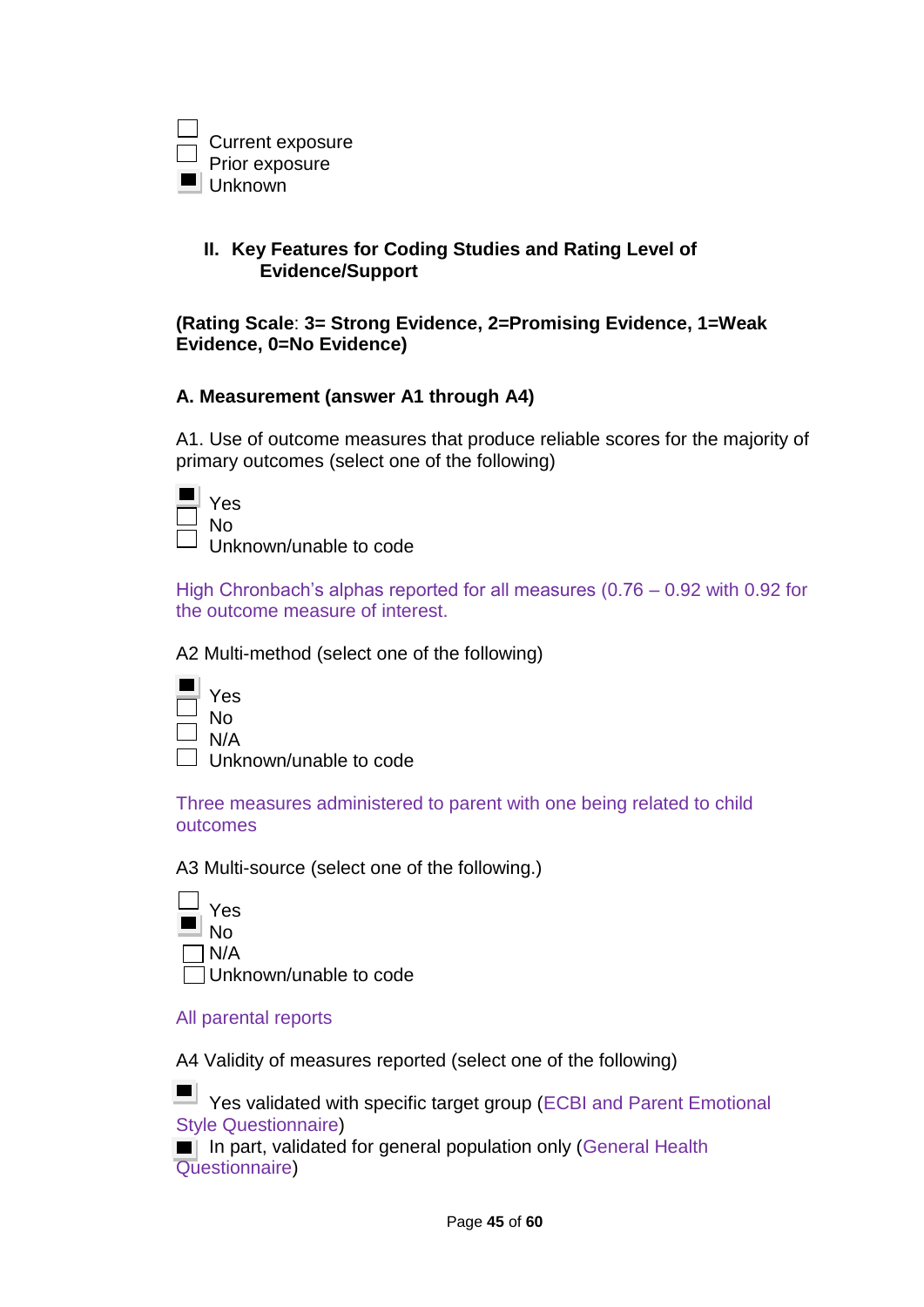$\Box$  No

 $\neg$  Unknown/unable to code

**Rating for measurement** (select 0, 1, 2 or  $\sqrt{3}$  3  $\blacksquare$  2  $\Box$  1  $\Box$  0

Variety of assessment measures but only assessed by one source (not triangulated). Generally acceptable or high levels of internal consistency reliability of the measures at both time points as reported through Chronbach's alpha scores. Some reported details about the validity of the scales either generally or with the target population.

# **B. Comparison Group**

B1 Type of Comparison Group (Select one of the following)

- Typical contact
- Attention placebo
- Intervention element placebo
- $\Box$  Alternative intervention
- $\square$  Pharmacotherapy
- $\Box$  No intervention
- Wait list/delayed intervention
- $\Box$  Minimal contact
- $\Box$  Unable to identify type of comparison
- B2 Overall confidence of judgment on type of comparison group
	- Very low (little basis)
	- Low (guess)
	- $\Box$  Noderate (weak inference)
	- $\Box$  High (strong inference)
	- **U** Very high (explicitly stated)
	- $\Box$  Unable to identify comparison group
- B3 Counterbalancing of change agent
	- By change agent **Statistical**
	- $\Box$  Other
	- Not reported/None
- B4 Group equivalence established (select one of the following)



- Statistical matching
- **Post hoc test for group equivalence**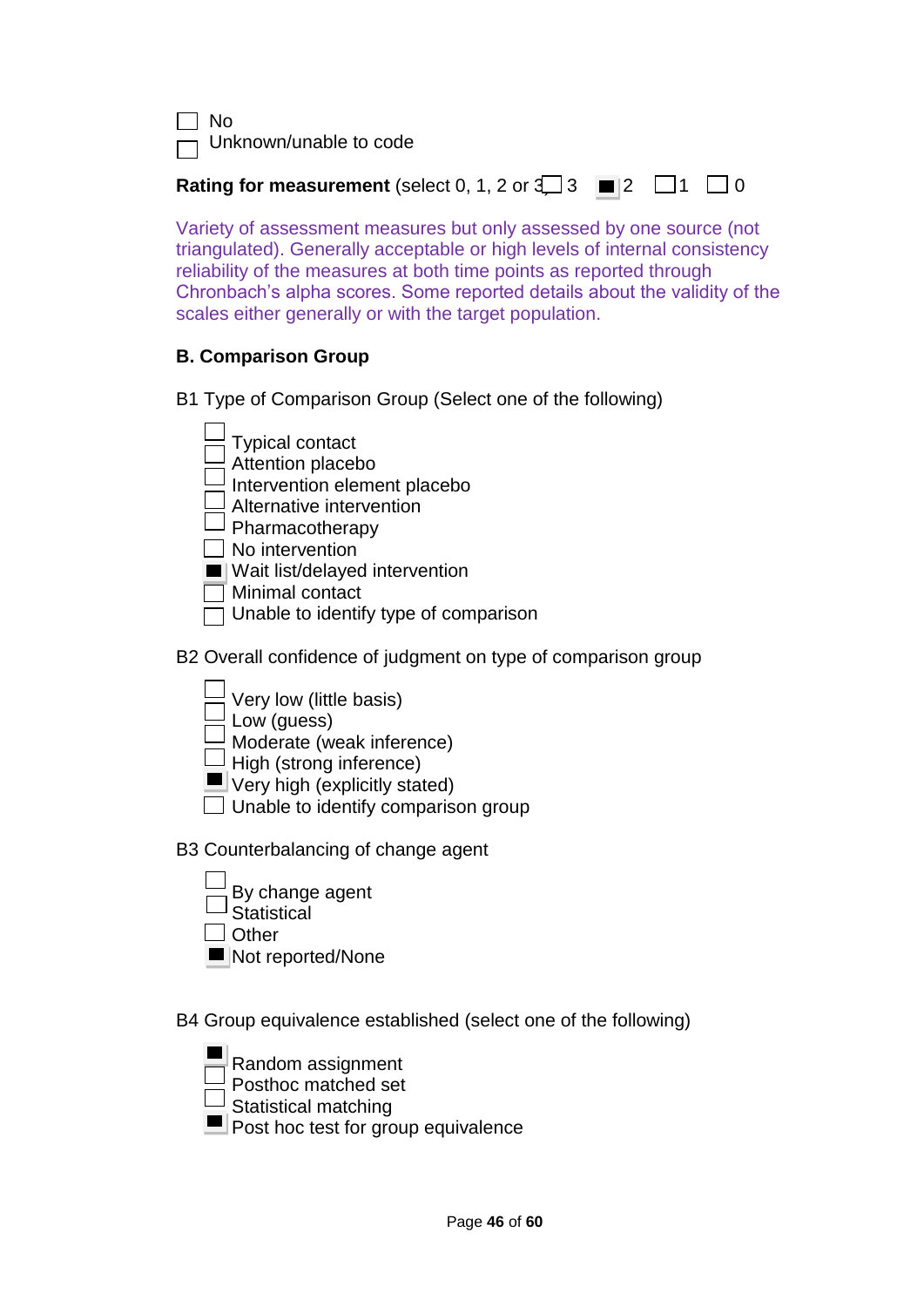T-tests and chi square analysis was used to examine baseline differences, there were no significant differences between groups on any of the demographic or outcome variables suggesting that the randomisation had resulted in comparable groups.

B5 Equivalent mortality

| $\blacksquare$ Low attrition (less than 20 % for post)<br>$\Box$ Low attrition (less than 30% for follow-up)<br>$\Box$ Intent to intervene analysis carried out?<br>Findings_________ |
|---------------------------------------------------------------------------------------------------------------------------------------------------------------------------------------|
| Overall rating for Comparison group (select 0, 1, 2 or 3)<br>$3\Box$ $2\blacksquare$ $1\Box$                                                                                          |
| Presence of a control group (but not an active treatment), randomised<br>allocation between groups at the individual level, post hoc test group<br>equivalence analysis.              |
| <b>F. Implementation Fidelity</b>                                                                                                                                                     |
| F1. Evidence of Acceptable Adherence                                                                                                                                                  |
| ___                                                                                                                                                                                   |

■ Ongoing supervision/consultation

Coding intervention sessions/lessons or procedures

 $\Box$  Audio/video tape implementation

 $\Box$  Entire intervention

 $\Box$  Part of intervention

Supervision of delivery by lead program developer and fidelity checklists were completed after every session to ensure the program was delivered according to the manual.

F2. Manualization (select all that apply)

- Written material involving a detailed account of the exact procedure and the sequence they are to be used.
- **Formal training session that includes a detailed account of the exact** procedures and the sequence in which they are to be used.
- $\Box$  Written material involving an overview of broad principles and a description of the intervention phases.
- $\Box$  Formal or informal training session involving an overview of broad principles and a description of the intervention phases.

Both facilitators trained by the TIK first author (Havighurst).

**Rating for Implementation Fidelity** (select 0, 1, 2 or 3):

 $3$  2  $2$  1 0 0  $\Box$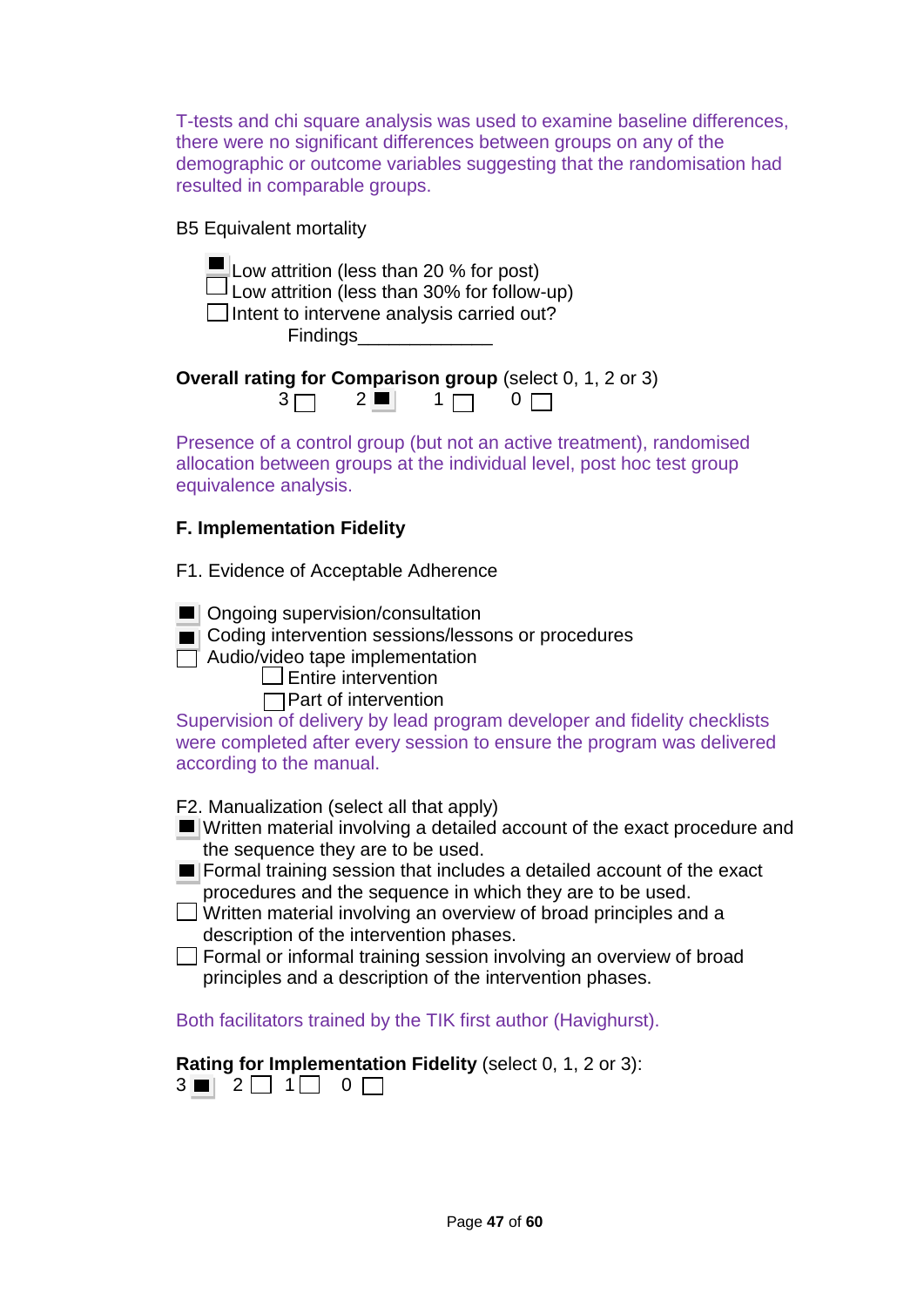### **I. Follow Up Assessment**



Page **48** of **60**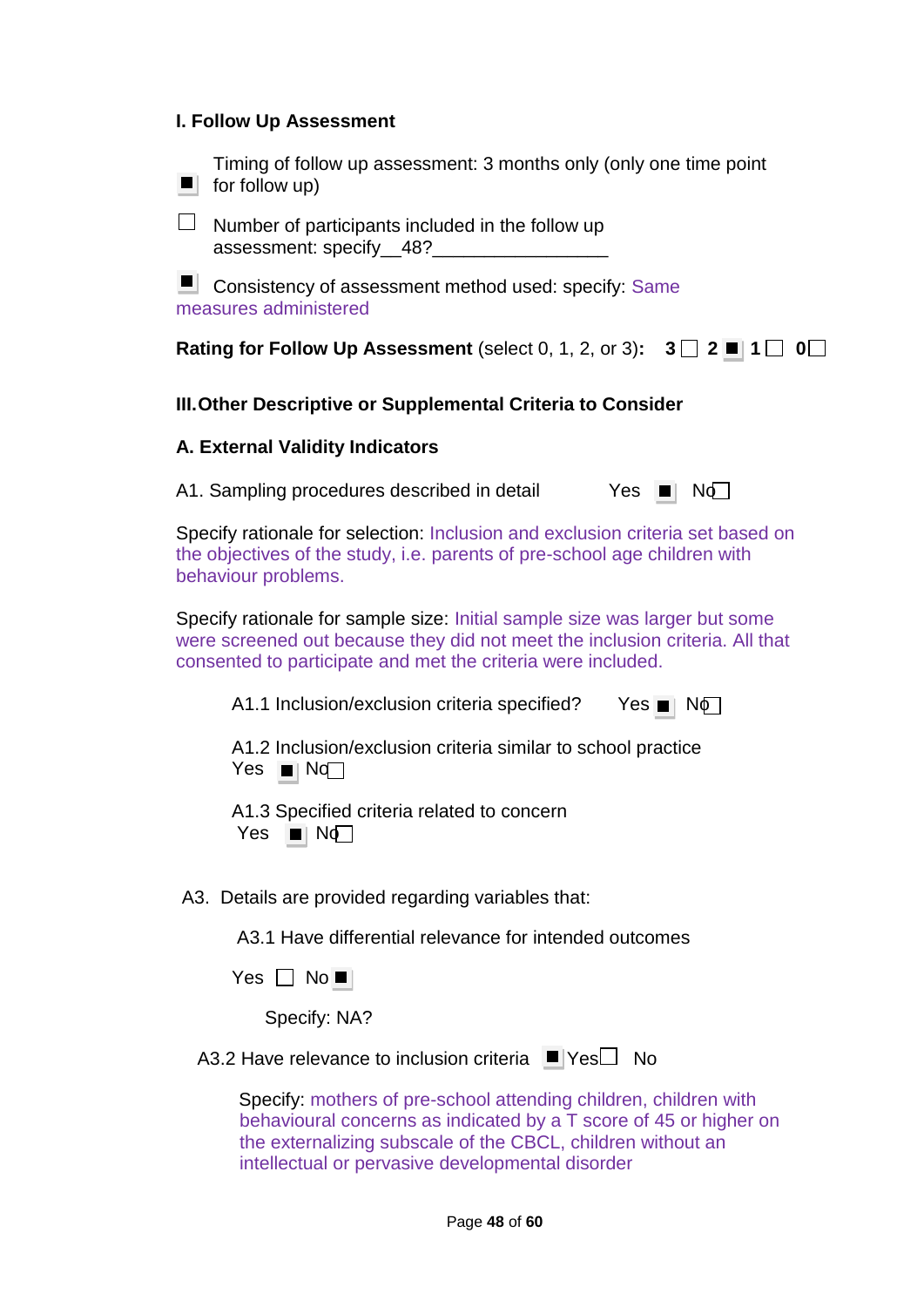- A5. Generalization of Effects:
	- A5.1 Generalization over time

A5.1.1 Evidence is provided regarding the sustainability of outcomes after intervention is terminated

Yes  $\blacksquare$  No  $\Box$ 

Specify: Three month follow up with effect sizes reported to suggest a continued effect of treatment after that time period for the ECBI only (measure of interest). Extending beyond that to after the child started school was suggested as a way of providing further evidence as to the efficacy of the treatment.

A5.1.2 Procedures for maintaining outcomes are specified

A5.2 Generalization across settings

A5.2.1 Evidence is provided regarding the extent to which outcomes are manifested in contexts that are different from the intervention context

| Yes □ No■                                                                                                                                                                                                                            |
|--------------------------------------------------------------------------------------------------------------------------------------------------------------------------------------------------------------------------------------|
|                                                                                                                                                                                                                                      |
| A5.2.2 Documentation of efforts to ensure<br>application of intervention to other settings<br>Yes $\Box$ No $\blacksquare$                                                                                                           |
|                                                                                                                                                                                                                                      |
| A5.2.3 Impact on implementers or context is sustained                                                                                                                                                                                |
| Yes $\Box$ No $\blacksquare$                                                                                                                                                                                                         |
|                                                                                                                                                                                                                                      |
| A5.3 Generalization across persons                                                                                                                                                                                                   |
| Evidence is provided regarding the degree to which<br>outcomes are manifested with participants who are<br>different than the original group of participants for with the<br>intervention was evaluated Yes $\Box$ No $\blacksquare$ |
| Specify:                                                                                                                                                                                                                             |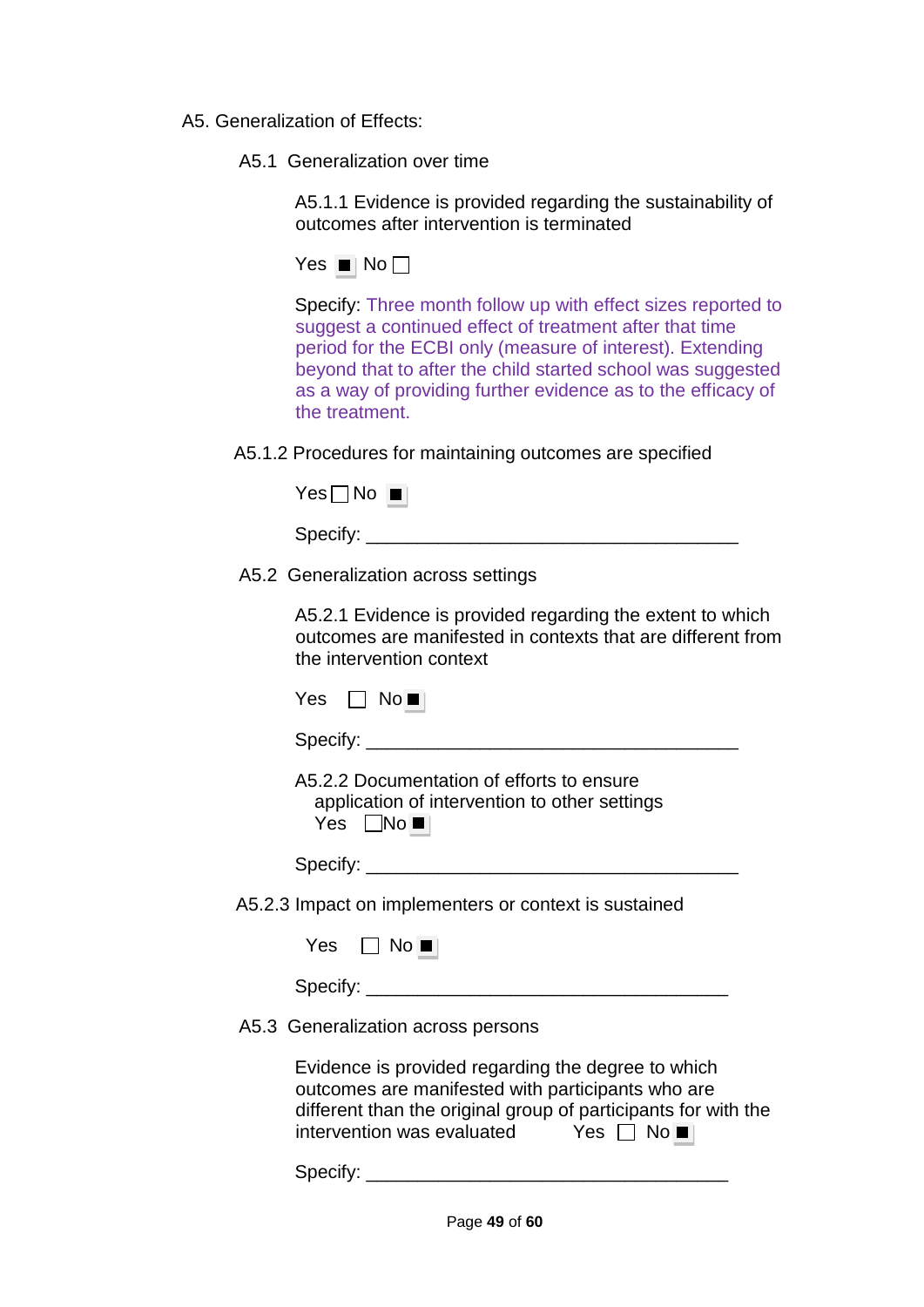- **E**. **Program Implementer** (select all that apply)
	- E1. Research Staff
- □ E2. School Specialty Staff
- $\Box$  E3. Teachers
	- E4. Educational Assistants
	- E5. Parents
- **IDEREFEG.** College Students
- □ E7. Peers
- E8. Other
	- E9. Unknown/insufficient information provided.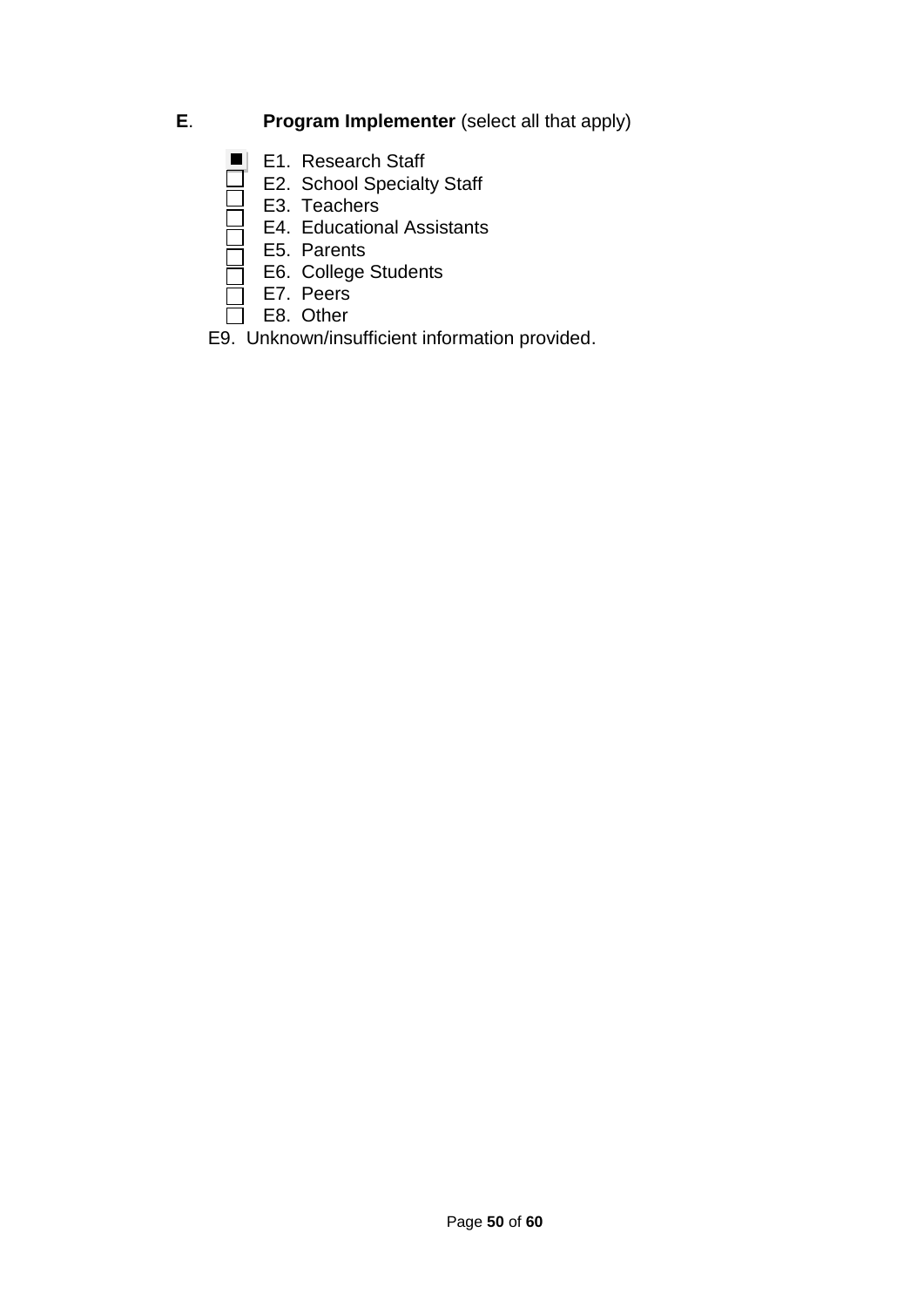# **Summary of Evidence**

| <b>Indicator</b>                                                | <b>Overall evidence</b><br>rating<br>$0 - 3$ | <b>Description of evidence</b><br><b>Strong</b><br><b>Promising</b><br>Weak<br><b>No/limited evidence</b> |
|-----------------------------------------------------------------|----------------------------------------------|-----------------------------------------------------------------------------------------------------------|
| <b>Or Descriptive ratings</b><br><b>General Characteristics</b> |                                              |                                                                                                           |
| Design                                                          | <b>NNR</b>                                   |                                                                                                           |
| <b>Statistical</b><br>treatment/data analysis                   | <b>NNR</b>                                   |                                                                                                           |
| Type of programme                                               | <b>NNR</b>                                   |                                                                                                           |
| Stage of programme                                              | <b>NNR</b>                                   |                                                                                                           |
| Concurrent/ historical<br>intervention exposure                 | <b>NNR</b>                                   |                                                                                                           |
| <b>Key features</b>                                             |                                              |                                                                                                           |
| Measurement                                                     | 2                                            | Promising                                                                                                 |
| Comparison group                                                | $\overline{2}$                               | Promising                                                                                                 |
| Implementation fidelity                                         | 3                                            | Strong                                                                                                    |
| Follow up                                                       | $\overline{2}$                               | Promising                                                                                                 |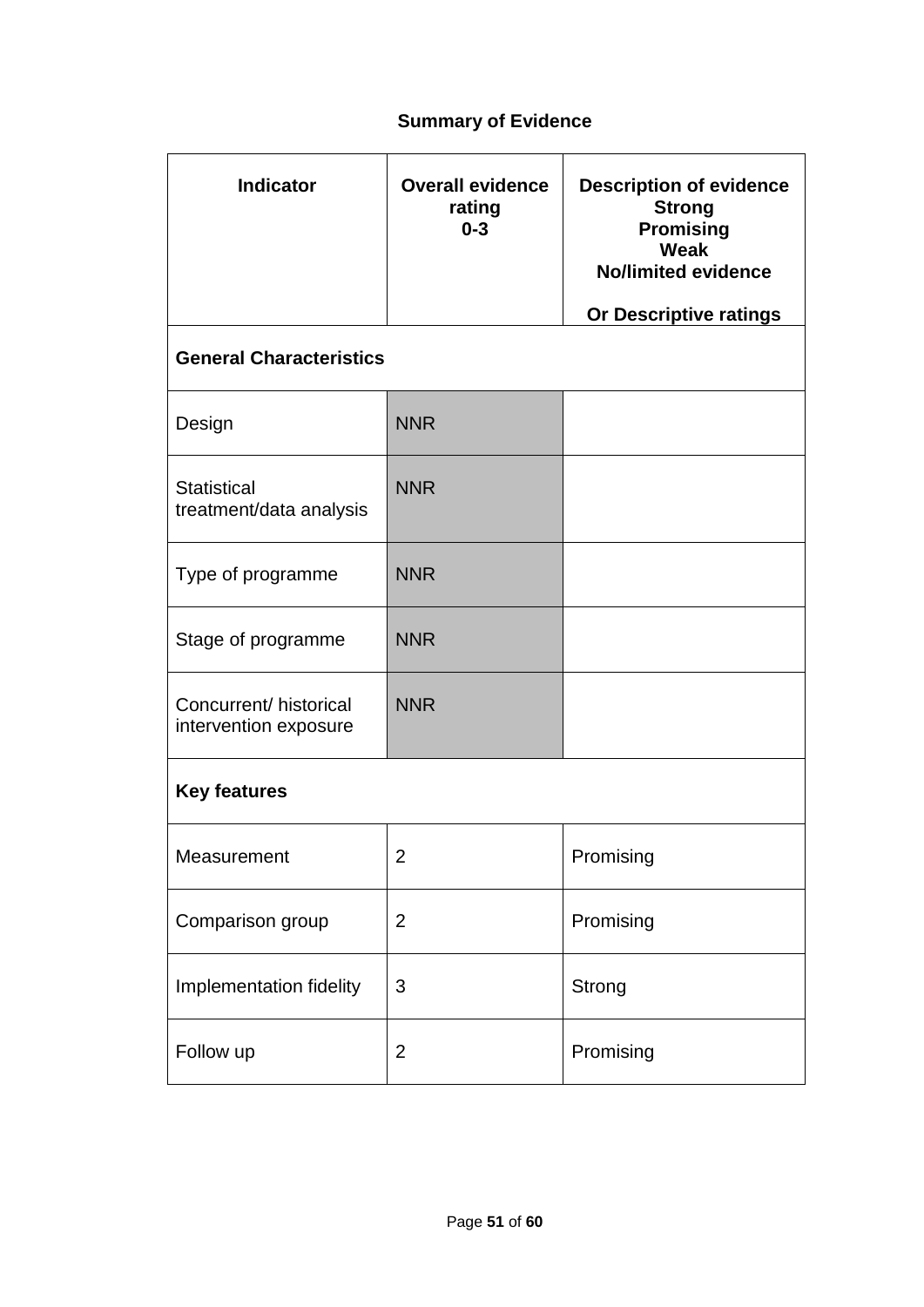# **Appendix 4c. Coding criteria**

Through the Kratochwill (2003) coding protocol, studies were weighted on four key dimensions: 'measurement', 'comparison group', 'implementation fidelity', and 'follow-up assessment' with each dimension receiving a corresponding numerical value. Tables 1a – 1d provide the criteria for judging each dimension as either high (strong evidence), medium (promising evidence), low (weak evidence) or none/not reported (no evidence) and Table 2 details the score attributed to each study on each dimension.

Table 1a.

| Weighting                     | <b>Descriptors</b>                                                                                                                                                                                                                                                                                                |
|-------------------------------|-------------------------------------------------------------------------------------------------------------------------------------------------------------------------------------------------------------------------------------------------------------------------------------------------------------------|
| High(3)                       | Study used measures that produce reliable<br>scores of at least .85, for the majority of primary<br>outcomes<br>Study provides details about the type of reliability<br>statistics used<br>Data was collected using multiple methods and<br>$\bullet$<br>collected from multiple sources<br>Validity is reported. |
| Medium (2)                    | Study used measures that produce reliable<br>scores of at least .70 for the primary outcomes<br>Data was collected using multiple methods and/or<br>$\bullet$<br>collected from multiple sources<br>A case for validity does not need to be presented.<br>$\bullet$                                               |
| Low $(1)$                     | Study used measures that produce reliable<br>scores of at least .50 for the primary outcomes<br>Data may have been collected using multiple<br>$\bullet$<br>methods and/or multiple sources although this is<br>not a necessity.<br>A case for validity does not need to be presented.<br>$\bullet$               |
| None or not<br>reported $(0)$ | None of the above criteria is met OR there is no<br>explicit reported evidence in relation to the<br>criteria.                                                                                                                                                                                                    |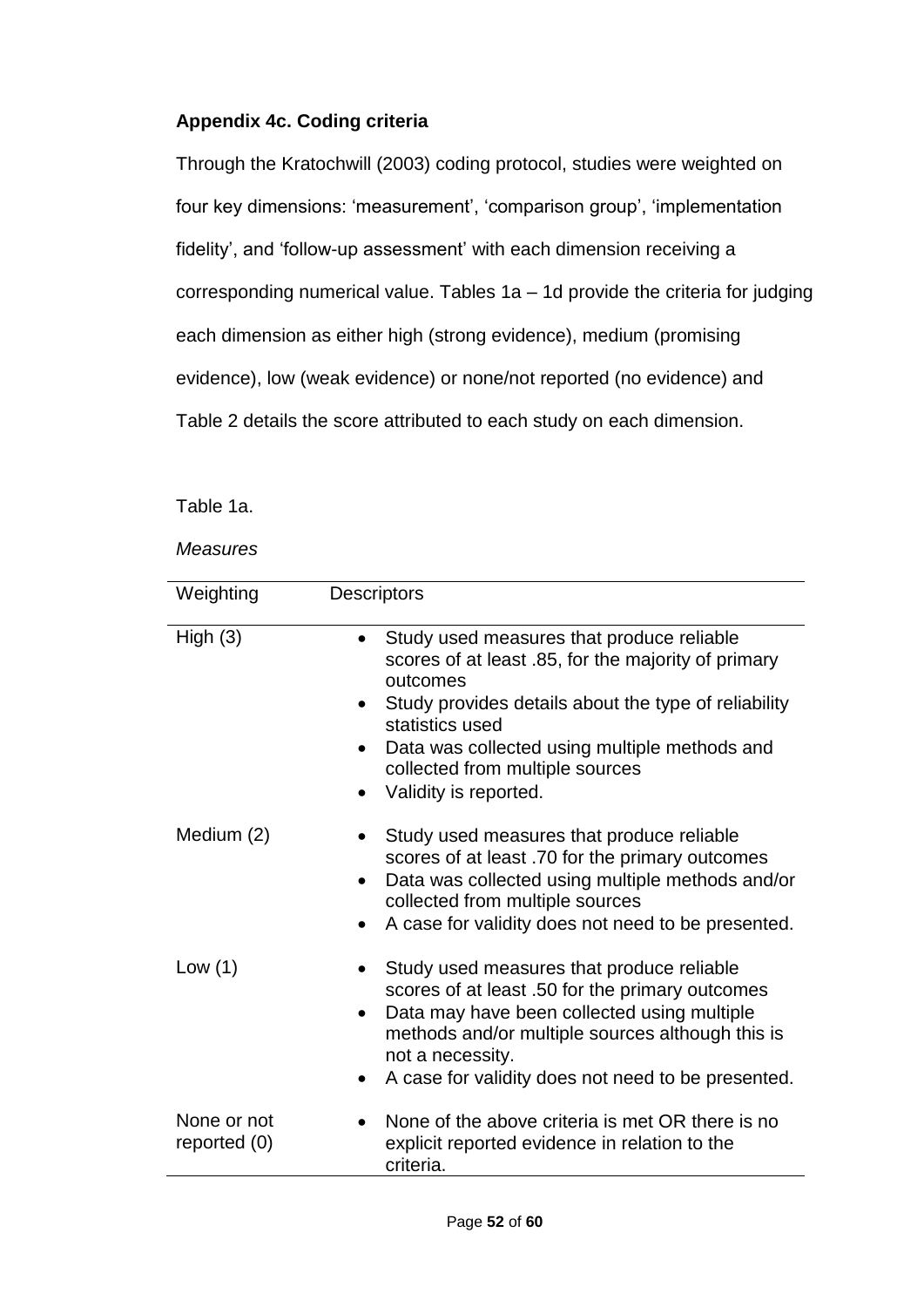# Table 1b.

*Comparison group*

| Weighting                   | Descriptors                                                                                                                                                                                                                                                                                                                                                                                                                                                                                                                                    |
|-----------------------------|------------------------------------------------------------------------------------------------------------------------------------------------------------------------------------------------------------------------------------------------------------------------------------------------------------------------------------------------------------------------------------------------------------------------------------------------------------------------------------------------------------------------------------------------|
| High(3)                     | Uses at least one type of "active" comparison<br>group<br>Initial group equivalency must be established OR<br>Where group equivalency is not established,<br>$\bullet$<br>appropriate analyses are conducted to account<br>for any differences found (e.g. an analysis of<br>covariance).<br>Evidence that change agents were<br>$\bullet$<br>counterbalanced (where relevant) and that effect<br>of class/school has been controlled for.<br>Equivalent mortality and low attrition at post, and<br>$\bullet$<br>if applicable, at follow-up. |
| Medium (2)                  | Uses at least a "no intervention group" type of<br>comparison<br>There is evidence for at least two of the following:<br>$\bullet$<br>counterbalancing of change agents, group<br>equivalence established or accounted for, or<br>equivalent mortality with low attrition.<br>If equivalent mortality is not demonstrated, an<br>$\bullet$<br>intent-to intervene analysis is conducted which<br>demonstrated no significant group differences<br>between the control and the treatment group.                                                 |
| Low $(1)$                   | The study uses a comparison group<br>No group equivalence procedures were used<br>٠<br>At least one of the following is present:<br>$\bullet$<br>counterbalancing of change agents, group<br>equivalence established, or, equivalent mortality<br>with low attrition.<br>If equivalent mortality is not demonstrated, an<br>intent-to intervene analysis is conducted.                                                                                                                                                                         |
| None or not<br>reported (0) | None of the above criteria is met OR there is no<br>explicit reported evidence in relation to the<br>criteria.                                                                                                                                                                                                                                                                                                                                                                                                                                 |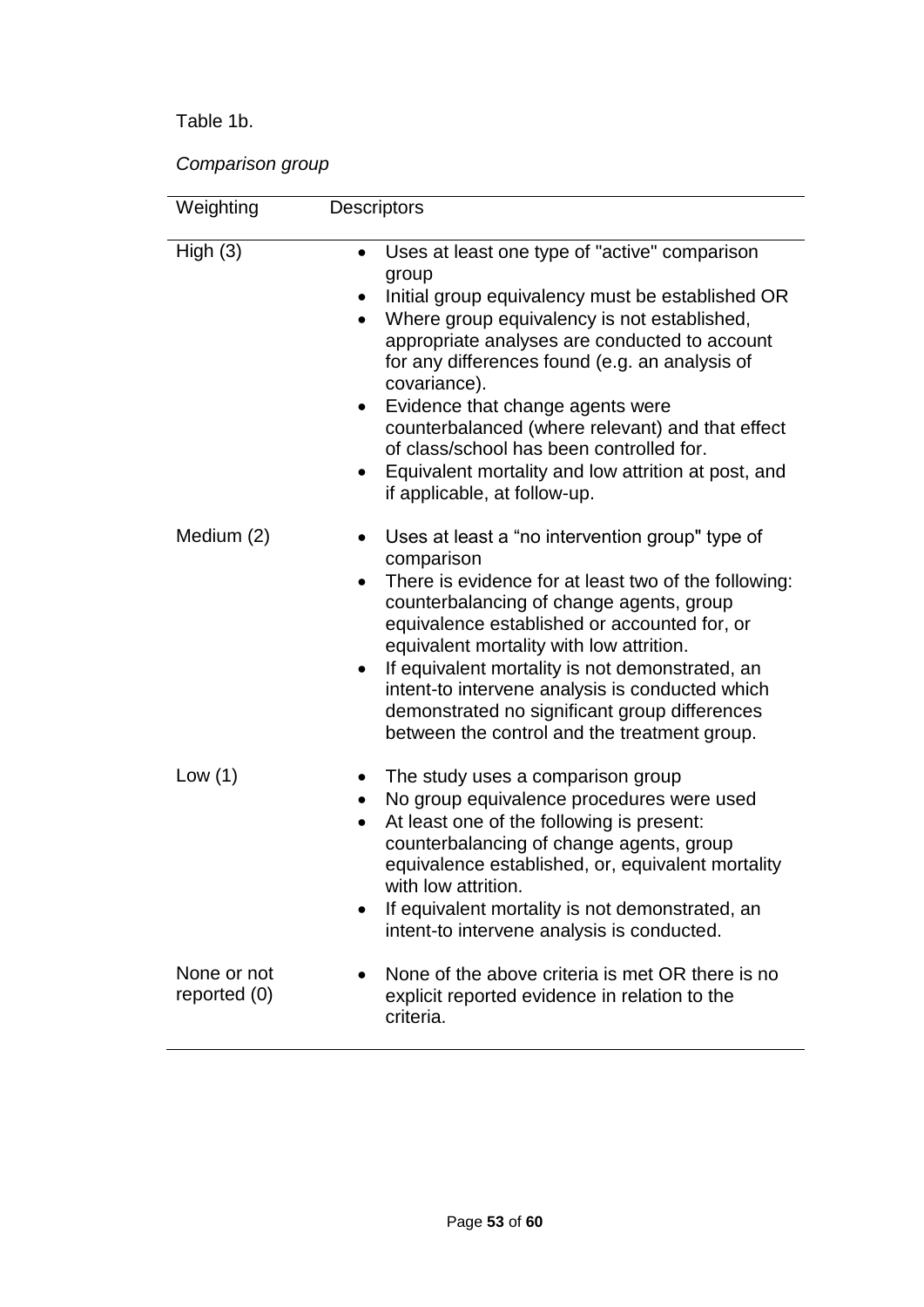Table 1c.

*Fidelity*

| Weighting                     | <b>Descriptors</b>                                                                                                                                                                                                                                                                                                                                                                                                                                                                                                           |
|-------------------------------|------------------------------------------------------------------------------------------------------------------------------------------------------------------------------------------------------------------------------------------------------------------------------------------------------------------------------------------------------------------------------------------------------------------------------------------------------------------------------------------------------------------------------|
|                               |                                                                                                                                                                                                                                                                                                                                                                                                                                                                                                                              |
| High(3)                       | The study demonstrates strong evidence of<br>$\bullet$<br>acceptable adherence.<br>Evidence of fidelity is measured through at least<br>two of the following: ongoing<br>supervision/consultation, coding sessions or<br>audio/video tapes, and a use of a manual.<br>The "manual" is either written materials involving<br>a detailed account of the exact procedures and<br>the sequence in which they are to be used or<br>formal training session detailing exact procedures<br>and sequence.                            |
| Medium (2)                    | The study demonstrates evidence of acceptable<br>adherence.<br>Evidence of fidelity is measured through at least<br>one of the following: ongoing<br>supervision/consultation, coding sessions, or<br>audio/video tapes, and use of a manual.<br>The "manual" is either written materials involving<br>an overview of broad principles and a description<br>of the intervention phases, or formal/informal<br>training session involving an overview of broad<br>principles and a description of the intervention<br>phases. |
| Low $(1)$                     | Demonstrates evidence of acceptable adherence<br>measured through at least one of the above<br>criteria or use of a manual.                                                                                                                                                                                                                                                                                                                                                                                                  |
| None or not<br>reported $(0)$ | None of the above criteria is met OR there is no<br>explicit reported evidence in relation to the<br>criteria.                                                                                                                                                                                                                                                                                                                                                                                                               |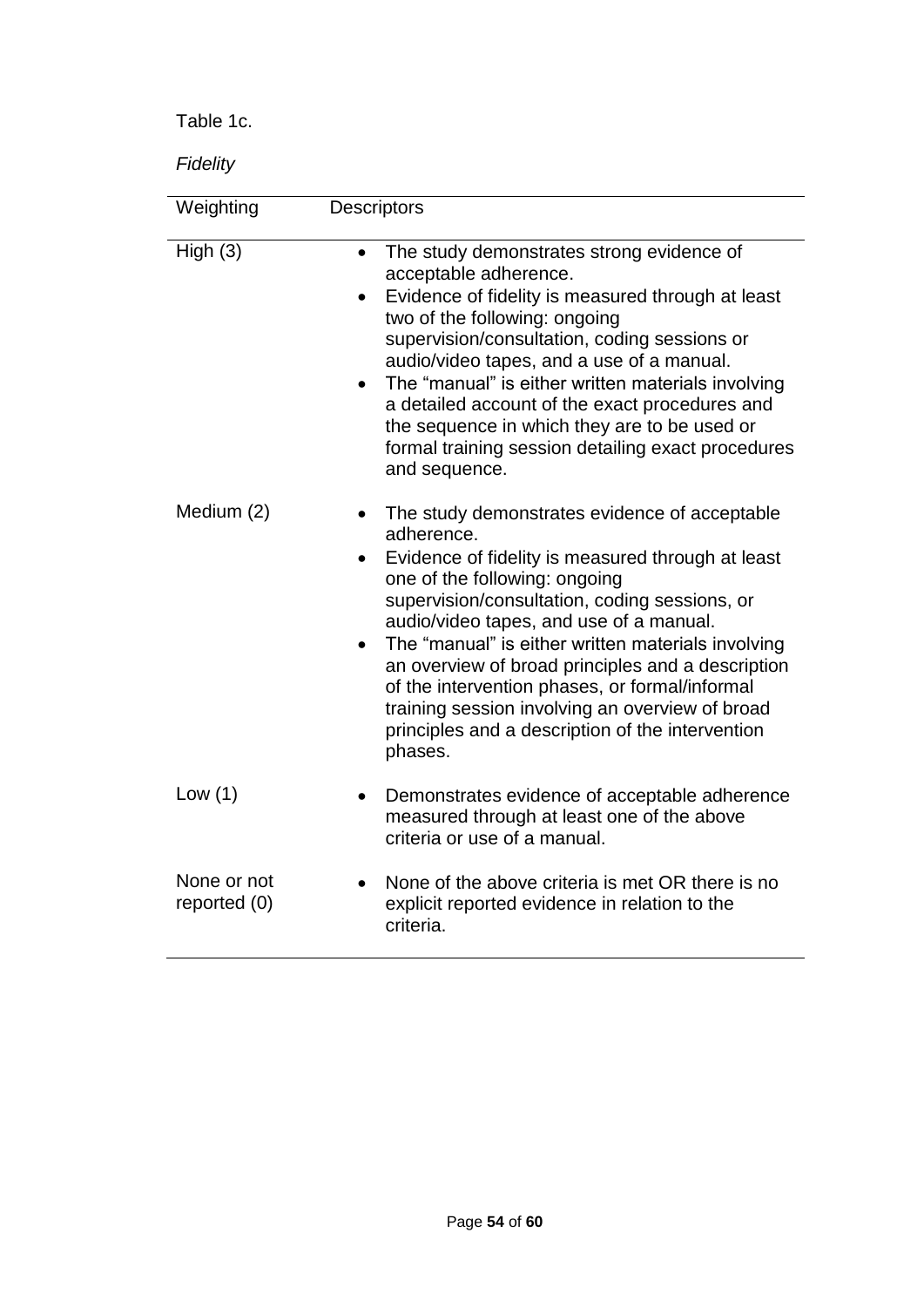Table 1d.

*Follow-up*

| Weighting                   | <b>Descriptors</b>                                                                                                                                                                                                         |  |  |
|-----------------------------|----------------------------------------------------------------------------------------------------------------------------------------------------------------------------------------------------------------------------|--|--|
| High $(3)$                  | The study conducted follow up assessments over<br>multiple intervals with all participants that were<br>included in the original sample.<br>Similar measures used to analyse data from<br>primary or secondary outcomes.   |  |  |
| Medium (2)                  | The study conducted follow up assessments at<br>least once with the majority of participants that<br>were included in the original sample.<br>Similar measures used to analyse data from<br>primary or secondary outcomes. |  |  |
| Low $(1)$                   | The study conducted follow up assessments at<br>least once with some participants from the<br>original sample.                                                                                                             |  |  |
| None or not<br>reported (0) | None of the above criteria is met OR there is no<br>explicit reported evidence in relation to the<br>criteria.                                                                                                             |  |  |

# Table 2.

*WoE A study comparison*

| <b>Studies</b>                       | <b>Measures</b> | Comparison<br>group | <b>Fidelity</b> | Follow<br>up | Overall<br>quality of<br>methodology* |
|--------------------------------------|-----------------|---------------------|-----------------|--------------|---------------------------------------|
| 1.<br>Havighurst<br>et al.<br>(2015) | 3               | $\overline{2}$      | 3               | 0            | Medium<br>(2.00)                      |
| 2.<br>Havighurst<br>et al.<br>(2015) | 2               | 2                   | 3               | 0            | Medium<br>(1.75)                      |
| 3.<br>Havighurst<br>et al.           | 3               | $\overline{2}$      | 3               | 2            | High<br>(2.50)                        |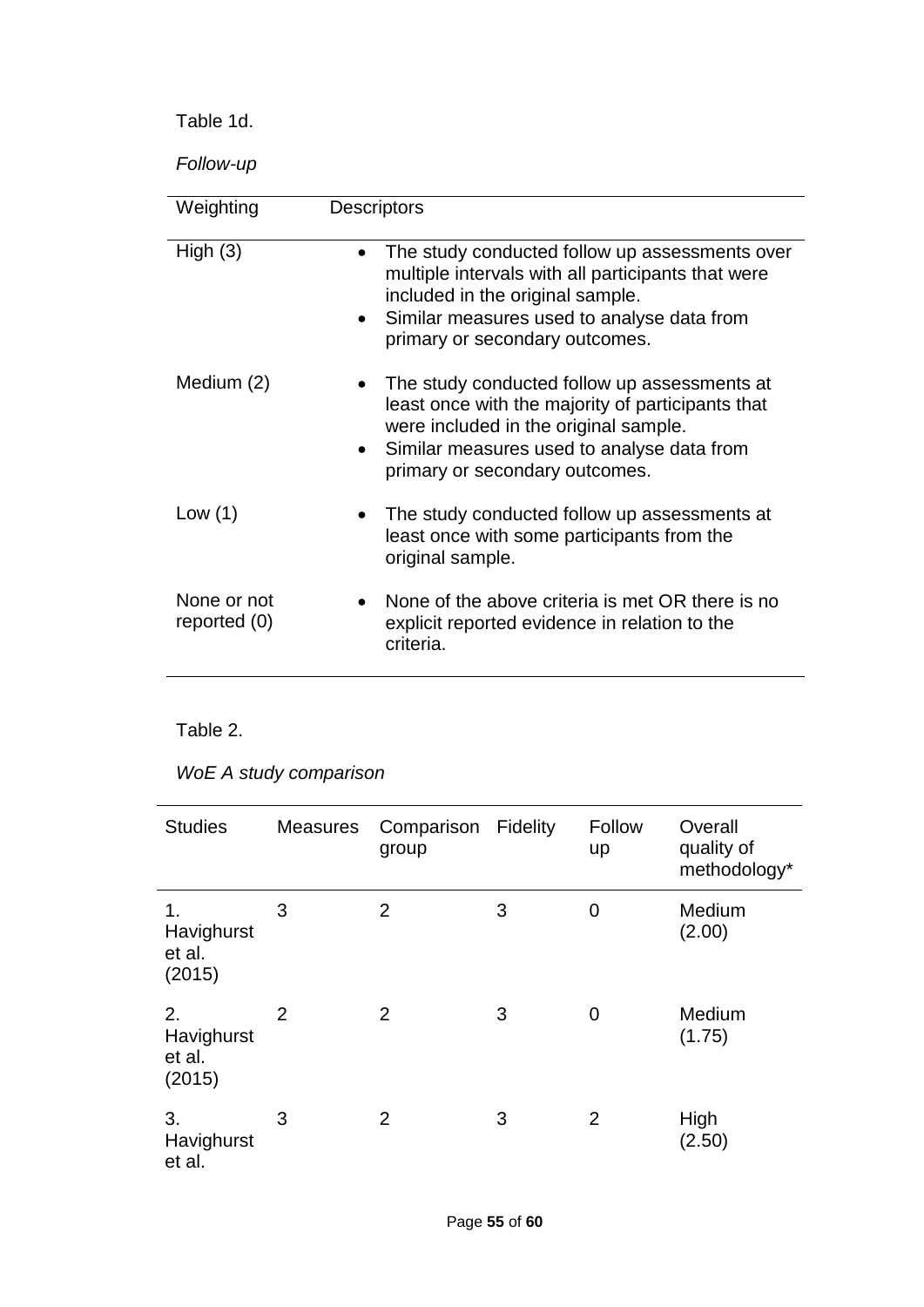| <b>Studies</b>                                   | Measures                 | Comparison Fidelity<br>group |   | Follow<br>up | Overall<br>quality of<br>methodology* |
|--------------------------------------------------|--------------------------|------------------------------|---|--------------|---------------------------------------|
| (2013)                                           |                          |                              |   |              |                                       |
| 4. Meybodi<br>et al.<br>(2017)                   | $\overline{\phantom{2}}$ | $\overline{2}$               | 3 | 2            | Medium<br>(2.25)                      |
| 5. Wilson,<br>Havighurst<br>and Harley<br>(2014) | $\overline{2}$           | <b>NNR</b>                   | 1 | 0            | Low<br>(1.00)                         |
| 6. Wilson<br>et al.<br>(2016)                    | 2                        | 2                            | 3 | 0            | Medium<br>(1.75)                      |

\*Low =  $<$ 1.4, Medium = 1.5 – 2.4, High =  $>$ 2.5

### **Appendix 5. Weight of Evidence B**

This weighting is a review-specific judgement about the suitability of the evidence for answering the review question (Gough, 2007). In this case, whether the research design is appropriate for evaluating the effectiveness of the Tuning in to Kids program in reducing child behaviour difficulties (externalizing). Criteria for WoE B decisions are guided by evidence hierarchies that identify Randomised Controlled Trials (RCTs) as the most robust methodology for evaluating the effectiveness of an intervention (Guyatt et al., 1995).

The rationale for the criteria used in this weighting is expanded on below:

1. *Control group*: a control enables the analysis of intervention effect by comparing any changes in the intervention group with a group who have not had access to the intervention. An active control group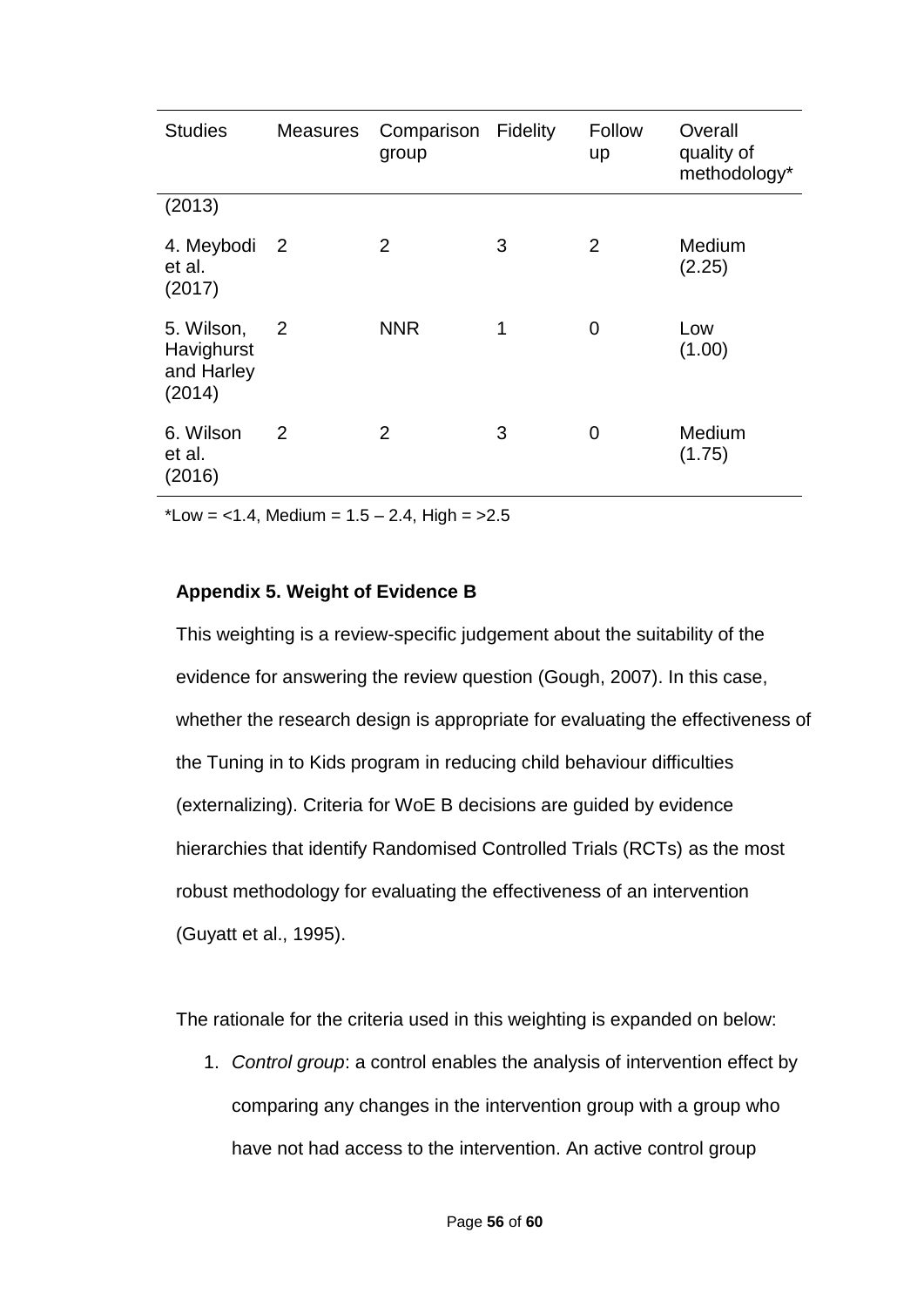enhances this as it compares the effect of the intervention with an alternative treatment or treatment as normal, whereas a wait list control group can only demonstrate that receiving the intervention is better than no treatment at all.

- 2. *Randomisation of allocation*: randomly allocating participants to either the treatment or control group ensures that any between participant differences are minimised and thus reduces the possibility for bias in the sample/reduces the influence of any confounding variables. This is stronger when participants are randomly allocated on an individual rather than at a group (e.g. school) level. Randomisation at the group level applies statistical tests of group equivalence with any group differences being included in post-hoc analyses.
- 3. *Pre and post intervention measures*: data collection before and after the intervention allows for an analysis of the changes within the participants in relation to the intervention. Including a longer term follow up measure allows for an assessment of the longevity of intervention effects over time. For this review question it is beneficial to consider whether the impact on a child's behaviour is sustained after the intervention has ceased.
- 4. *Sufficient sample size*: this enables the analysis of the intervention effect to be separated from the effect of other variables and to thus be able to confirm whether the results are statistically significant, i.e. unlikely to have occurred by chance.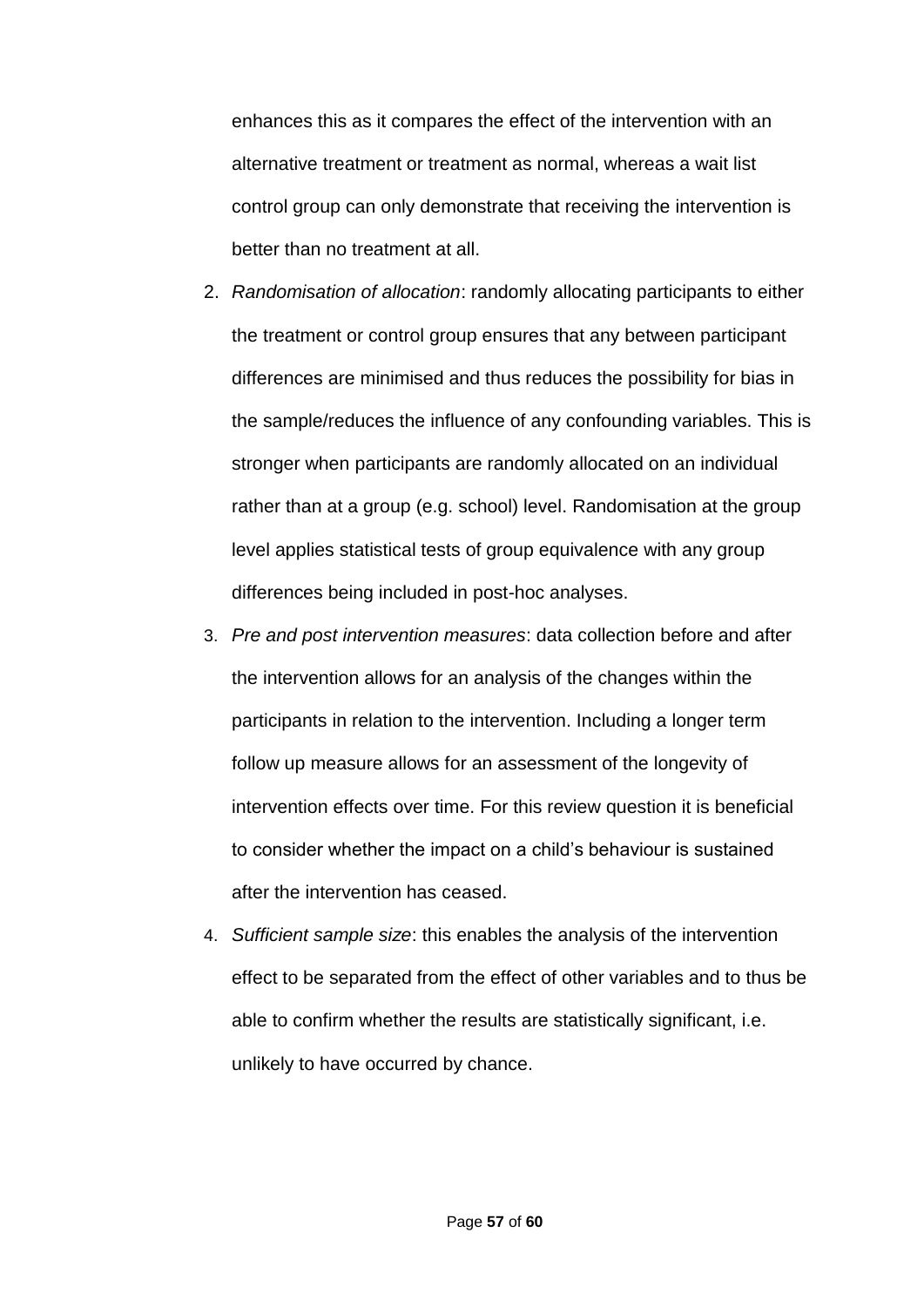Table 1.

*Criteria for WoE B*

All but one of the criterion within each range must be met.

| Weighting Criteria |                                                                                                                                                             |
|--------------------|-------------------------------------------------------------------------------------------------------------------------------------------------------------|
| High $(3)$         | The study must have an 'active' control group.                                                                                                              |
|                    | Participants must be randomly allocated to condition at<br>the individual level.                                                                            |
|                    | Group equivalence analysed and post hoc tests adjust<br>٠<br>for the effects of any differences identified.                                                 |
|                    | The study must collect pre and post measures for<br>$\bullet$<br>relevant outcomes (child outcomes).                                                        |
|                    | The study must have a sample size that is adequate<br>for all statistical analysis*.                                                                        |
| Medium<br>(2)      | The study must have at least a 'no intervention' control<br>group                                                                                           |
|                    | Participants are randomly allocated to treatment or<br>control although randomisation may be done at the<br>group level (e.g. school or preschool).         |
|                    | Group equivalence must have been established post<br>$\bullet$<br>hoc (with appropriate analyses and adjustments<br>made).                                  |
|                    | Where multiple interventions occur, dismantling<br>procedures are used to identify the effects of the<br>intervention in question specifically.             |
|                    | The study must collect pre and post measures for<br>relevant outcomes (child outcomes).                                                                     |
|                    | The study may have a sample size that is no more<br>than 25% smaller than required for statistical analysis.                                                |
| Low $(1)$          | The study does not include a control group.                                                                                                                 |
|                    | The study must collect pre and post measures for<br>relevant outcomes.                                                                                      |
|                    | The study may have a sample size that is lower than<br>required for statistical analysis.                                                                   |
|                    | Where multiple interventions occur, no dismantling<br>procedures are used in which to identify the effects of<br>the intervention in question specifically. |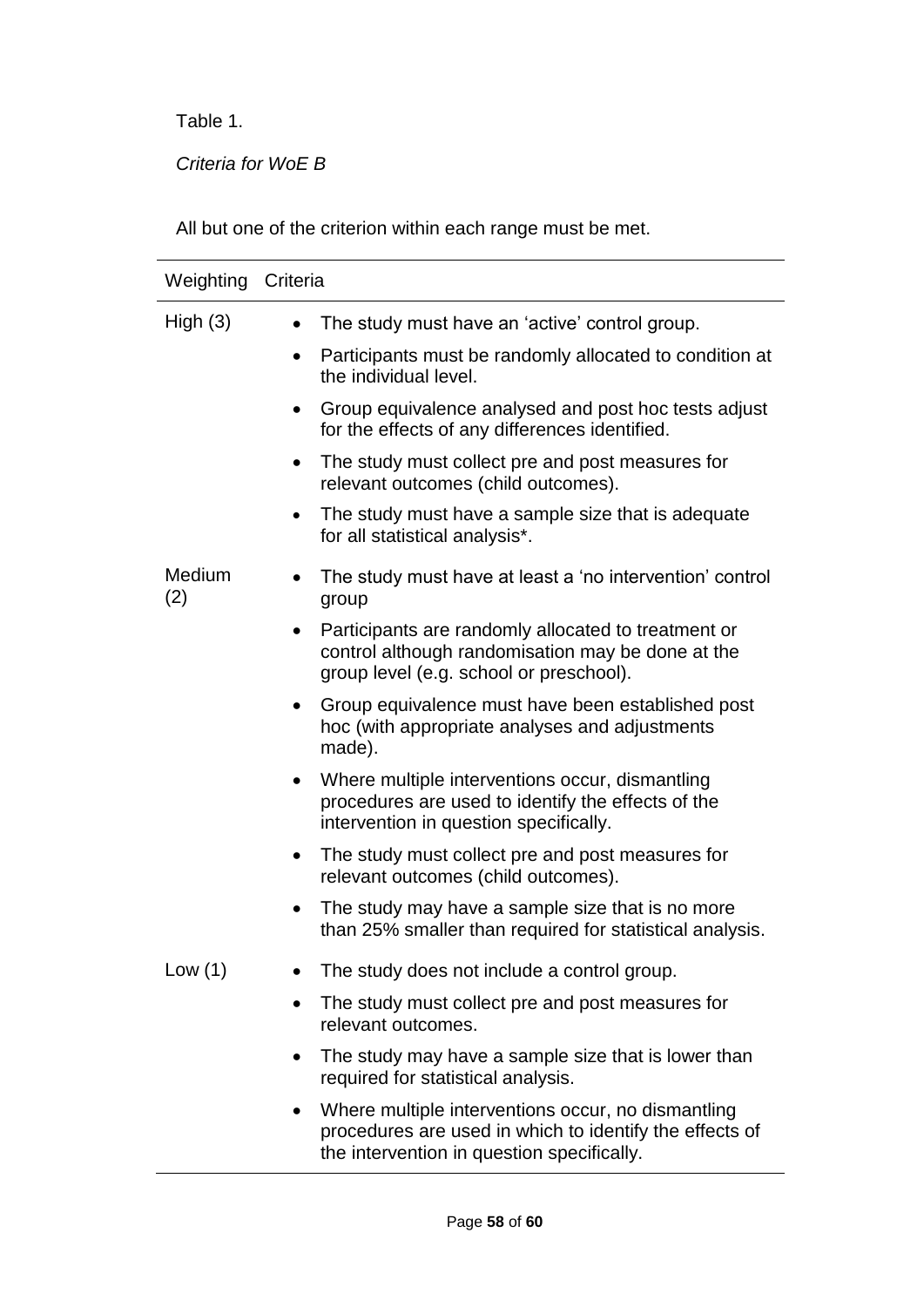# Zero  $(0) \qquad \bullet \quad$  The study does not meet any of the aforementioned criteria

\*Adequate sample size was determined from Cohen (1992) based on a medium effect size (0.5), alpha level of 0.05 and a power of 0.8.

Table 2.

*Scores for WoE B*

| <b>Studies</b>                           | Overall WoE B |
|------------------------------------------|---------------|
| 1. Havighurst and Duncombe et al. (2015) | Medium (2)    |
| 2. Havighurst, Kehoe, and Harley (2015)  | Medium (2)    |
| 3. Havighurst et al. (2013)              | Medium (2)    |
| 4. Meybodi et al. (2017)                 | Medium (2)    |
| 5. Wilson, Havighurst and Harley (2014)  | Low $(1)$     |
| 6. Wilson et al. (2016)                  | Medium (2)    |

## **Appendix 6. Weight of Evidence C**

This criteria for WoE C was determined based on relevance to the review question, i.e. the extent to which the study could demonstrate effectiveness of the TIK program for children and the relevance and thus generalisability of

this within EP practice in the UK.

Table 1.

*Criteria for WoE C*

| Weighting  | <b>Descriptors</b>                                                                                                                                                   |
|------------|----------------------------------------------------------------------------------------------------------------------------------------------------------------------|
| High $(3)$ | At least five out of the six criteria below are met:                                                                                                                 |
|            | 1. Study takes place within the UK or in a country where<br>the education system is likely to be comparable and<br>the language of instruction is English (e.g. USA, |